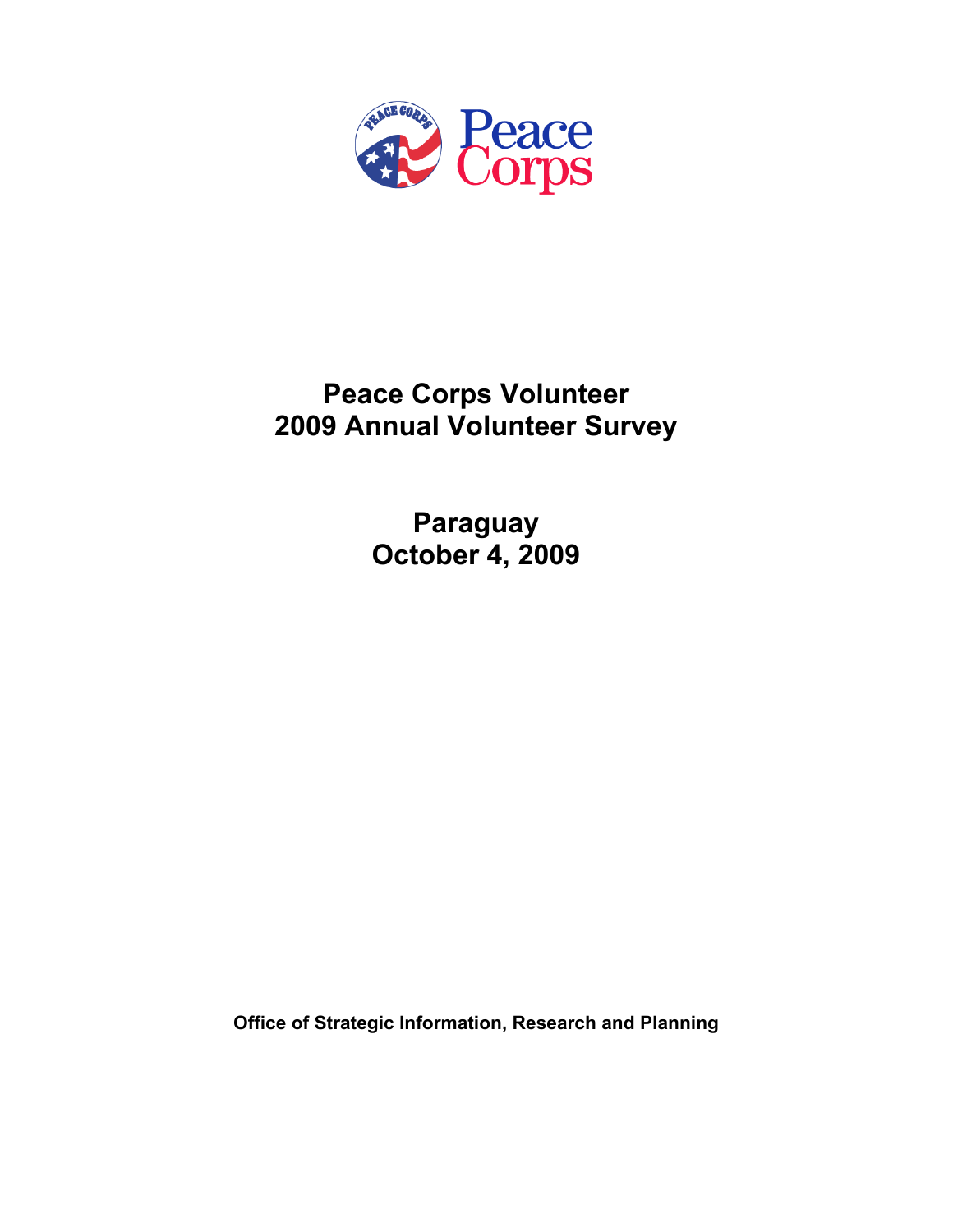# **Table of Contents**

| Introduction to the 2009 Annual Volunteer Survey Report 3 |     |
|-----------------------------------------------------------|-----|
| Overview of the Post's 2009 Volunteer Survey Respondents4 |     |
|                                                           |     |
|                                                           |     |
|                                                           |     |
|                                                           |     |
|                                                           |     |
|                                                           | .29 |
|                                                           |     |
|                                                           |     |
|                                                           |     |
| J. Overall Assessment of Peace Corps Service51            |     |
|                                                           |     |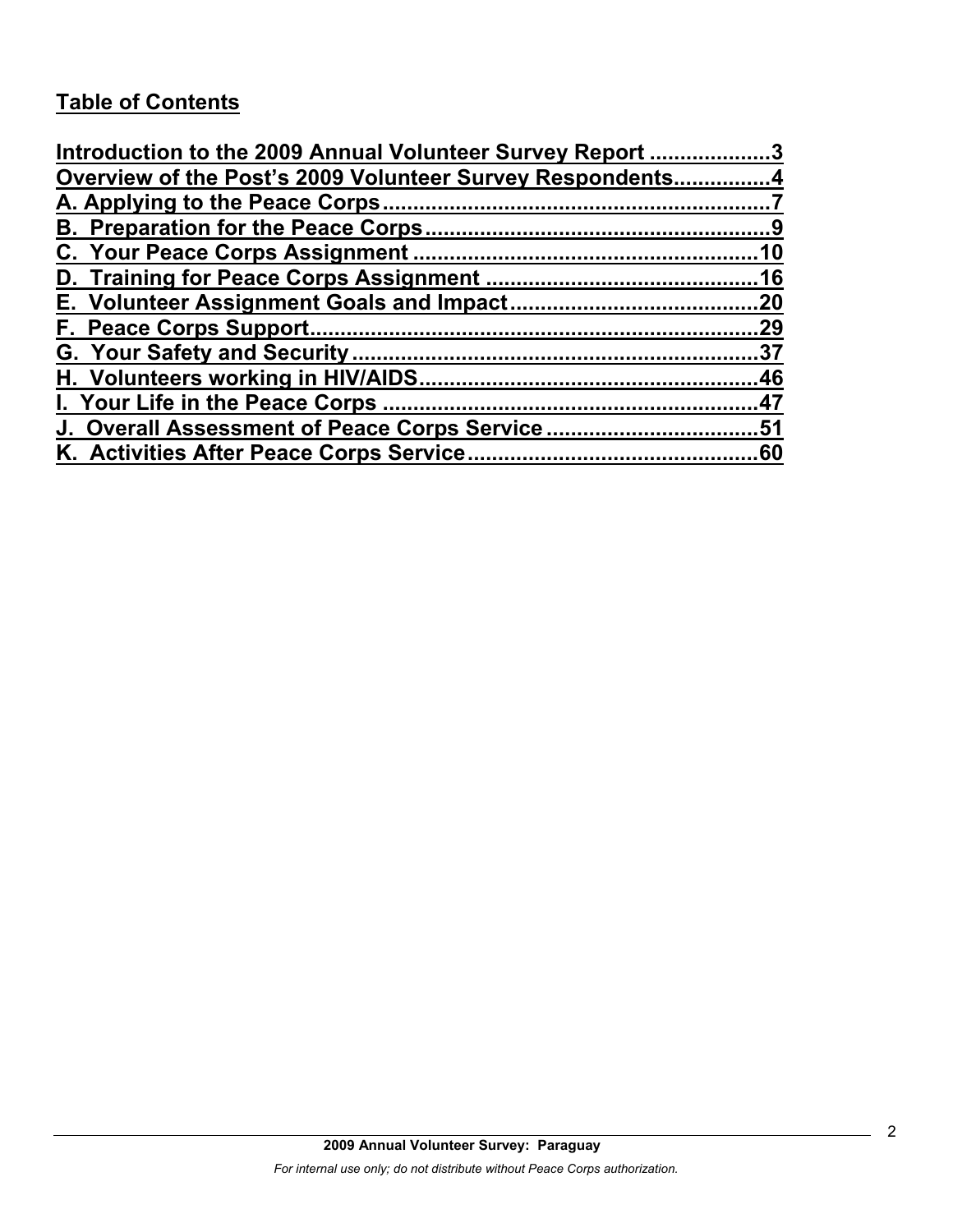# **Introduction to the 2009 Annual Volunteer Survey Report**

This country report contains the tables and charts from the Volunteers in your country who completed the 2009 Annual Volunteer Survey (AVS). The results provide a picture of the activities, experiences and views of Peace Corps Volunteers in 2009. The results show areas where Volunteers' needs are met and identify areas where improvements may be needed. The survey was fielded from May through August 2009.

A core set of questions was asked of all Volunteers. For the first time, Volunteers were also asked a series of questions relevant to their time in country:

- Volunteers in country 8 or less months were asked about applying to and preparing for the Peace Corps.
- Volunteers in country 18 or less months were asked about the effectiveness of their preservice training (PST).
- Volunteers in country 19 or more months were asked about their post-service plans, as well as the Peace Corps' resources for their post-service transition.

Tables and graphs are labeled by survey section and the survey question. The tables show the percent of post respondents that selected each choice and the total number of post respondents that answered the question. The number of responses for each question will vary, depending on:

- whether the question was asked of all Volunteers or only the Volunteers in-country a certain number of months and
- how many of the Volunteers who were "eligible" to answer the question did respond.

Most survey questions asked respondents to select only one from a set of choices. The percentages for the "select one" responses add up to 100 percent. Other questions asked Volunteers to "mark all that apply" in situations, for example, where it is likely that respondents are involved in more than one secondary activity. The percentages of the "mark all that apply" responses will total more than 100 percent; each percentage equals the number of respondents selecting that choice divided by the number of respondents who answered the question.

Posts are encouraged to compare these 2009 results with the 2006 and 2008 survey results to note trends and changes over time. Because questions are revised from one survey to the next, a crosswalk between the 2008 and 2009 questions is posted on the OSIRP intranet page under 2009 AVS Reports "Reference Documents." The earlier 2008 survey global, regional and post reports are also posted on the OSIRP Intranet page.

Volunteers' extensive narrative responses to the 29 open-ended questions on the survey are in the post's 2009 Annual Volunteer Survey Open Ended Reponses report. All Volunteers' narrative responses to key questions will be analyzed for global themes and presented in a later report.

The number of surveys for each post includes surveys submitted online by Volunteers and completed paper surveys sent to the Peace Corps headquarters for hand-entry into the online survey system. The final count may include mostly completed partial surveys added to the final dataset after the survey closed.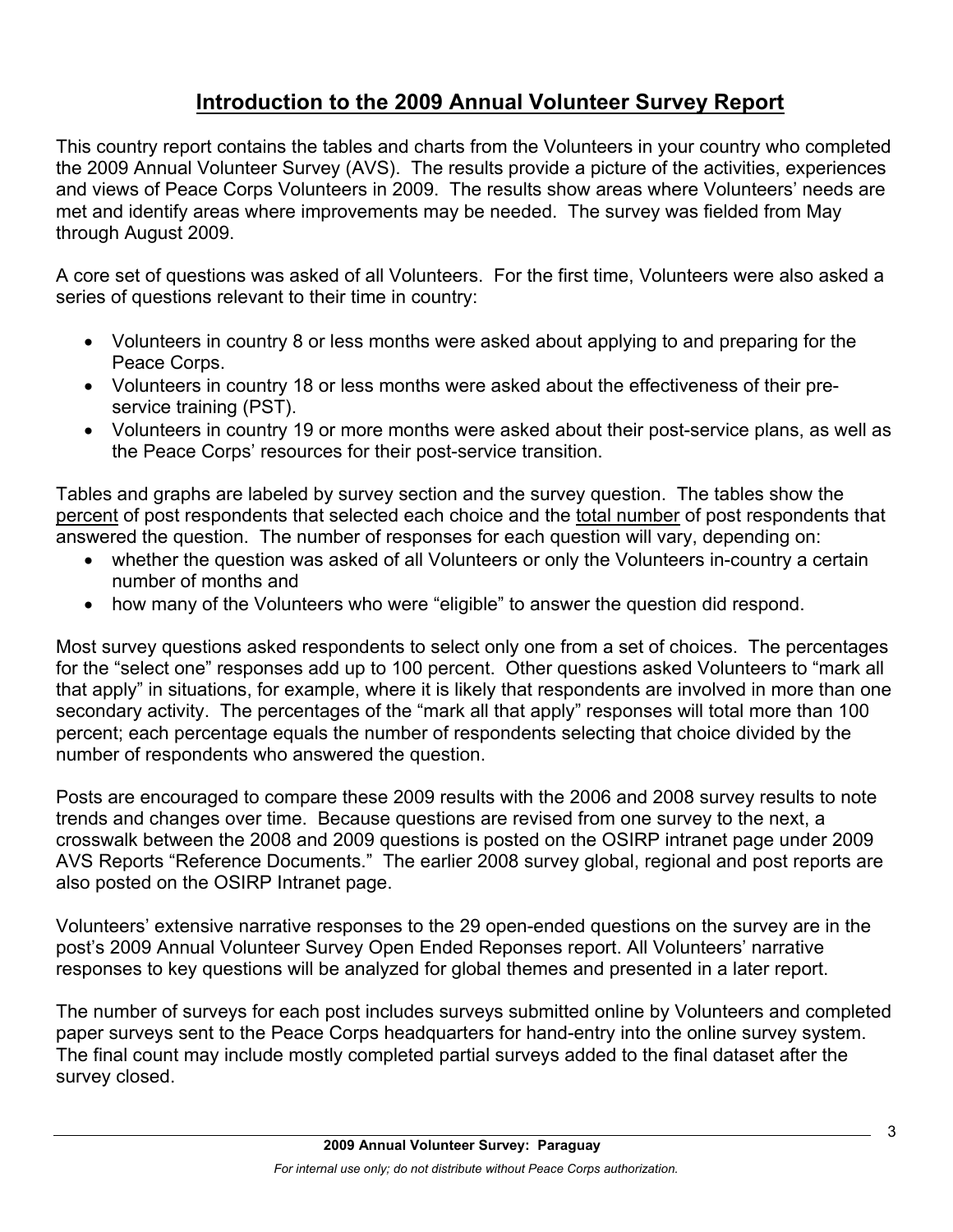# **Overview of the Post's 2009 Volunteer Survey Respondents**

This overview presents basic information about the characteristics of Volunteers who completed the 2009 Annual Volunteer Survey at post.

|            | 8 months or less |         | 9 to 18 months |         | 19 months or more |         | Total        |         |
|------------|------------------|---------|----------------|---------|-------------------|---------|--------------|---------|
|            | Number           | Percent | Number         | Percent | Number            | Percent | Number       | Percent |
| Months3grp | 31               | 23%     | 51             | 38%     | 54                | 40%     | 136 <b>I</b> | 100%    |

#### **Completed Surveys by Months in Country**

#### **L1: What is your age?**

|         | $20 - 29$ | $30 - 49$ | $50+$ | Total |
|---------|-----------|-----------|-------|-------|
| AGE3grp | 89%       | 9%l       | 2%    | 31    |

#### **L2: What is your gender?**

|                | Female | Male | $\tau$ otal |
|----------------|--------|------|-------------|
| <b>IGENDER</b> | 61%    | 39%  | 121         |

#### **Completed surveys by project.**

|                                          | Count | Column N % |
|------------------------------------------|-------|------------|
| <b>Agricultural Extension</b>            | 28    | 21%        |
| Early Elementary Education               | 15    | 11%        |
| <b>Environmental Conservation</b>        | 23    | 17%        |
| <b>Municipal Services</b><br>Development | 14    | 10%        |
| Rural Economic Development               | 11    | 8%         |
| <b>Rural Health and Sanitation</b>       | 23    | 17%        |
| Urban Youth Development                  | 14    | 10%        |
| Other. Please specify                    | 8     | 6%         |
| Total                                    | 136   | 100%       |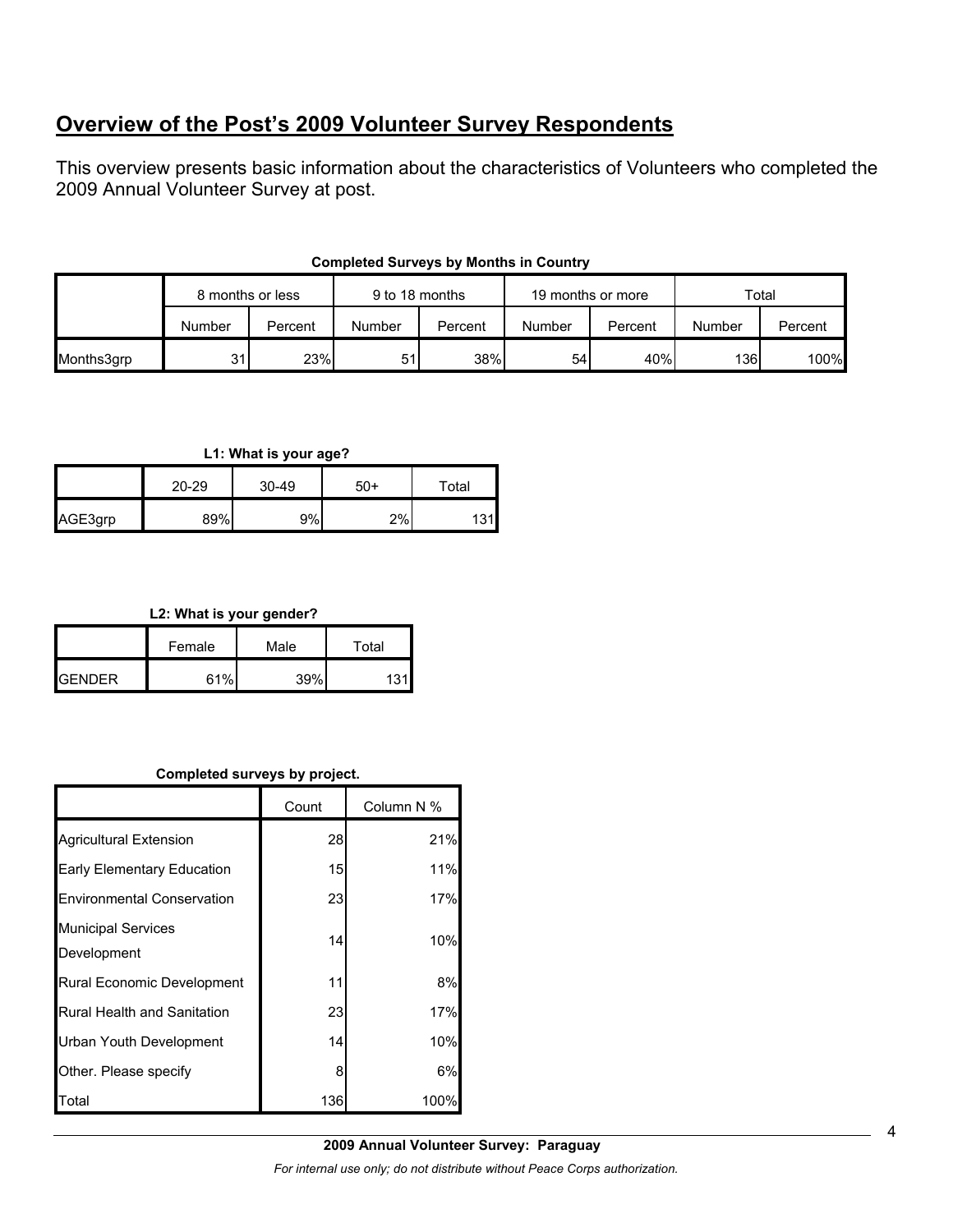#### **C2: Which best describes the focus of your primary**

#### **assignment/work?**

|    |                                                       | Percent | Number |
|----|-------------------------------------------------------|---------|--------|
| C2 | Health extension                                      | 15%     | 20     |
|    | Environmental education                               | 14%     | 19     |
|    | Agriculture/fish/livestock                            | 12%     | 17     |
|    | Youth development                                     | 10%     | 14     |
|    | Other: Please specify                                 | 8%      | 11     |
|    | Agroforestry                                          | 8%      | 11     |
|    | Teacher training                                      | 7%      | 10     |
|    | Business education/advising                           | 7%      | 9      |
|    | Community development                                 | 5%      | 7      |
|    | Other education                                       | 4%      | 6      |
|    | Urban & regional<br>planning/municipal<br>development | 4%      | 5      |
|    | Information & communications<br>technology (ICT)      | 3%      | 4      |
|    | Water sanitation                                      | 1%      | 2      |
|    | <b>HIV/AIDS</b>                                       | 1%      |        |
|    | Forestry/parks                                        |         |        |
|    | Math/science teaching                                 |         |        |
|    | English teaching                                      |         |        |
|    | NGO development                                       |         |        |
|    | Total                                                 | 100%    | 136    |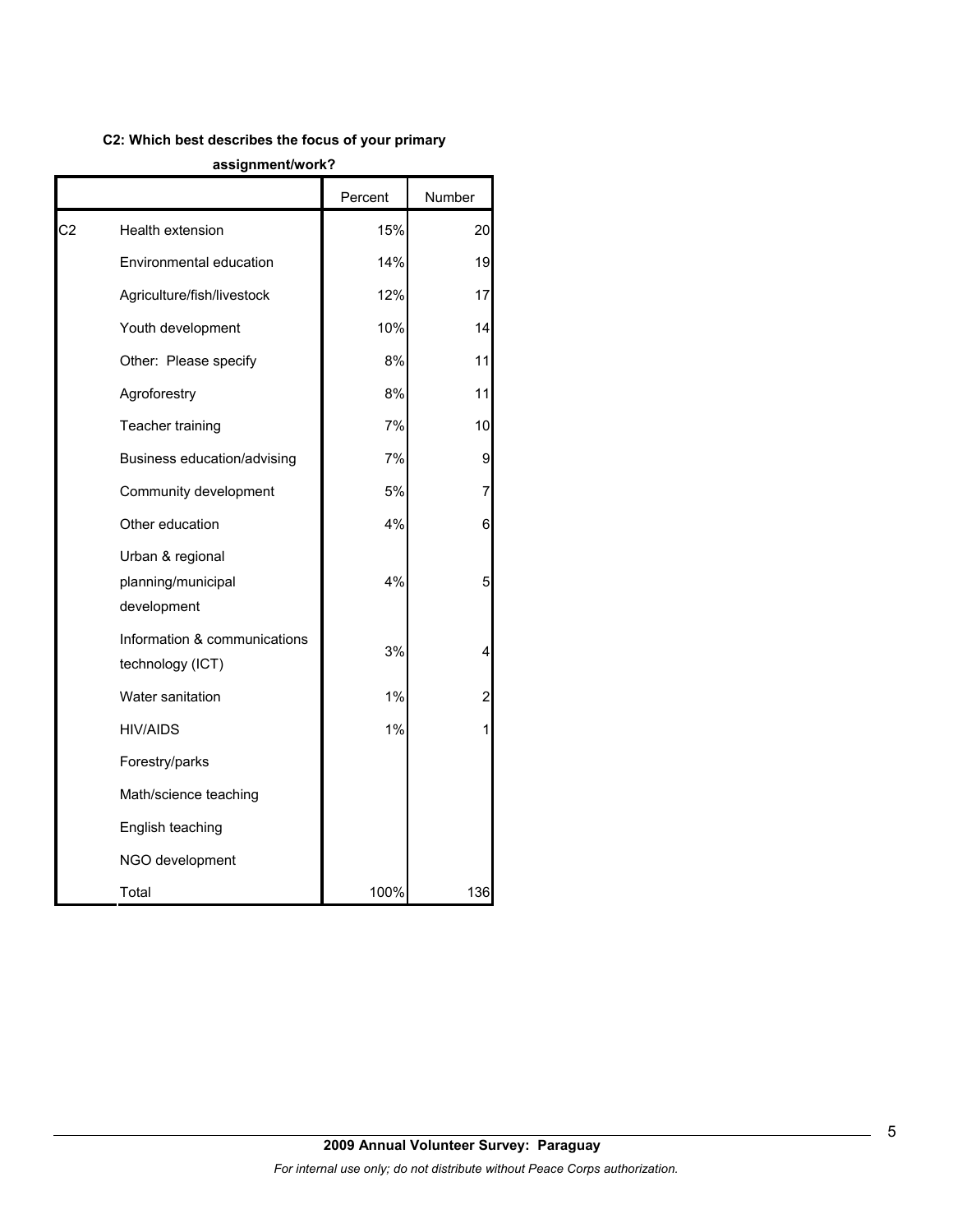#### **C2.TEXT: Which of the following initiatives does your primary work**

| include? Other (specify) |                                                |         |               |  |
|--------------------------|------------------------------------------------|---------|---------------|--|
|                          |                                                | PERCENT | <b>NUMBER</b> |  |
| C <sub>2</sub> .TEXT     | Open-ended results. Not responsive to request. |         |               |  |
|                          |                                                |         |               |  |
|                          | Total                                          | 100%    | 136           |  |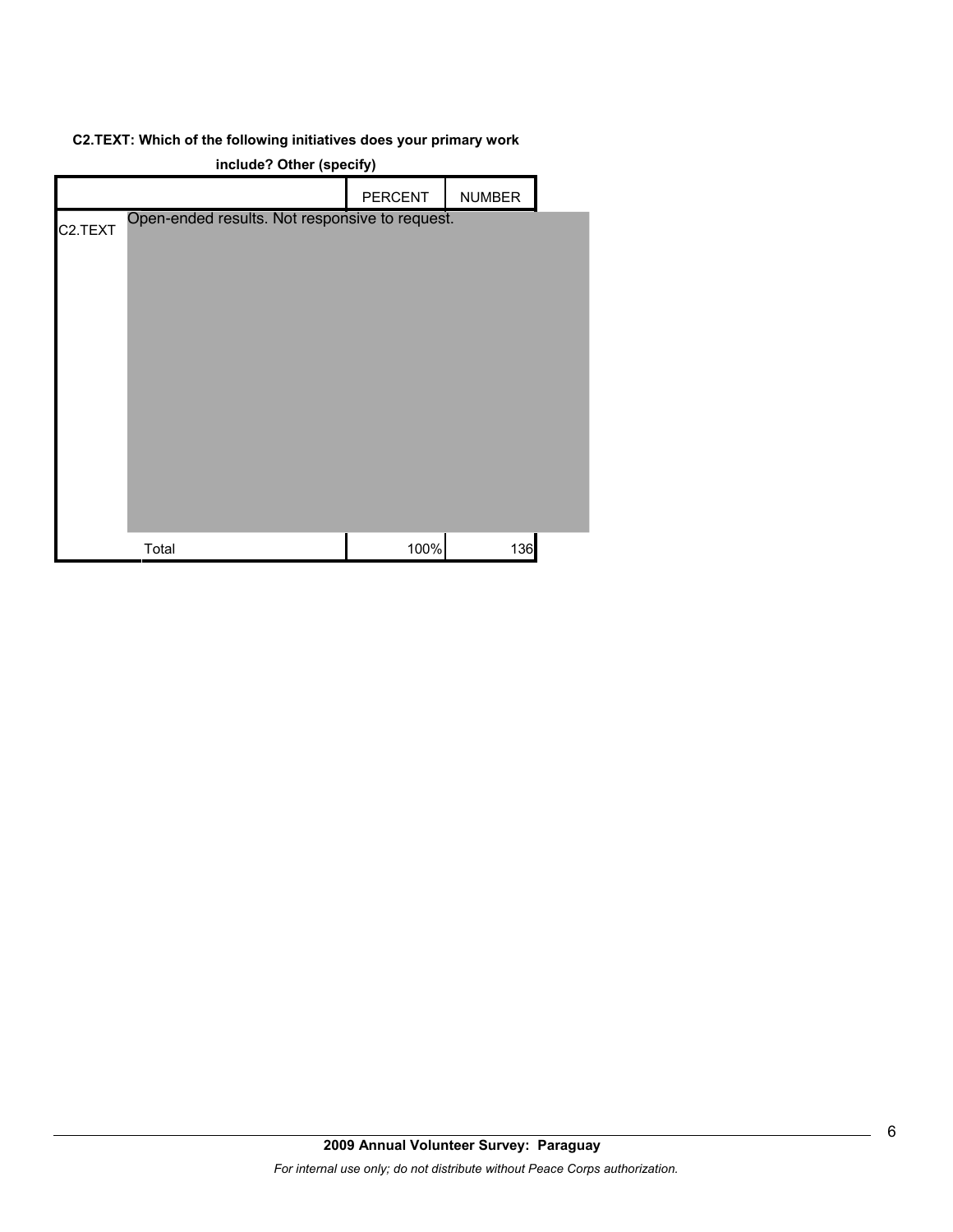# **A. Applying to the Peace Corps**

*This section reports Volunteers' motivations in applying and accepting a Peace Corps assignment.* 

|                             | Not Important | Somewhat<br>important | Important | <b>NA</b> | Total |
|-----------------------------|---------------|-----------------------|-----------|-----------|-------|
| Different culture           | 3%            | 13%                   | 84%       |           | 31    |
| Work experience             | 16%           | 26%                   | 58%       |           | 31    |
| Help others                 | 3%            | 3%                    | 94%       |           | 31    |
| International experience    | 3%            | 13%                   | 84%       |           | 31    |
| Language                    | 3%            | 23%                   | 74%       |           | 31    |
| Personal growth             |               | 19%                   | 81%       |           | 31    |
| U. S. job market            | 48%           | 32%                   | 19%       |           | 31    |
| Serve my country            | 39%           | 32%                   | 29%       |           | 31    |
| Travel/adventure            |               | 19%                   | 81%       |           | 31    |
| Other: Please specify below |               |                       | 22%       | 78%       | 9     |

| A1: How important were the following factors in accepting a PC assignment? |  |  |
|----------------------------------------------------------------------------|--|--|
|                                                                            |  |  |

### **A1\_OTHER: How important were the following factors in accepting a PC**

|       | <b>PERCENT</b> | <b>NUMBER</b>              |                                                |
|-------|----------------|----------------------------|------------------------------------------------|
|       |                |                            |                                                |
|       |                |                            |                                                |
|       |                |                            |                                                |
| Total | 100%           | 136                        |                                                |
|       |                | assignment comer (specify) | Open-ended results. Not responsive to request. |

**assignment? Other (specify)**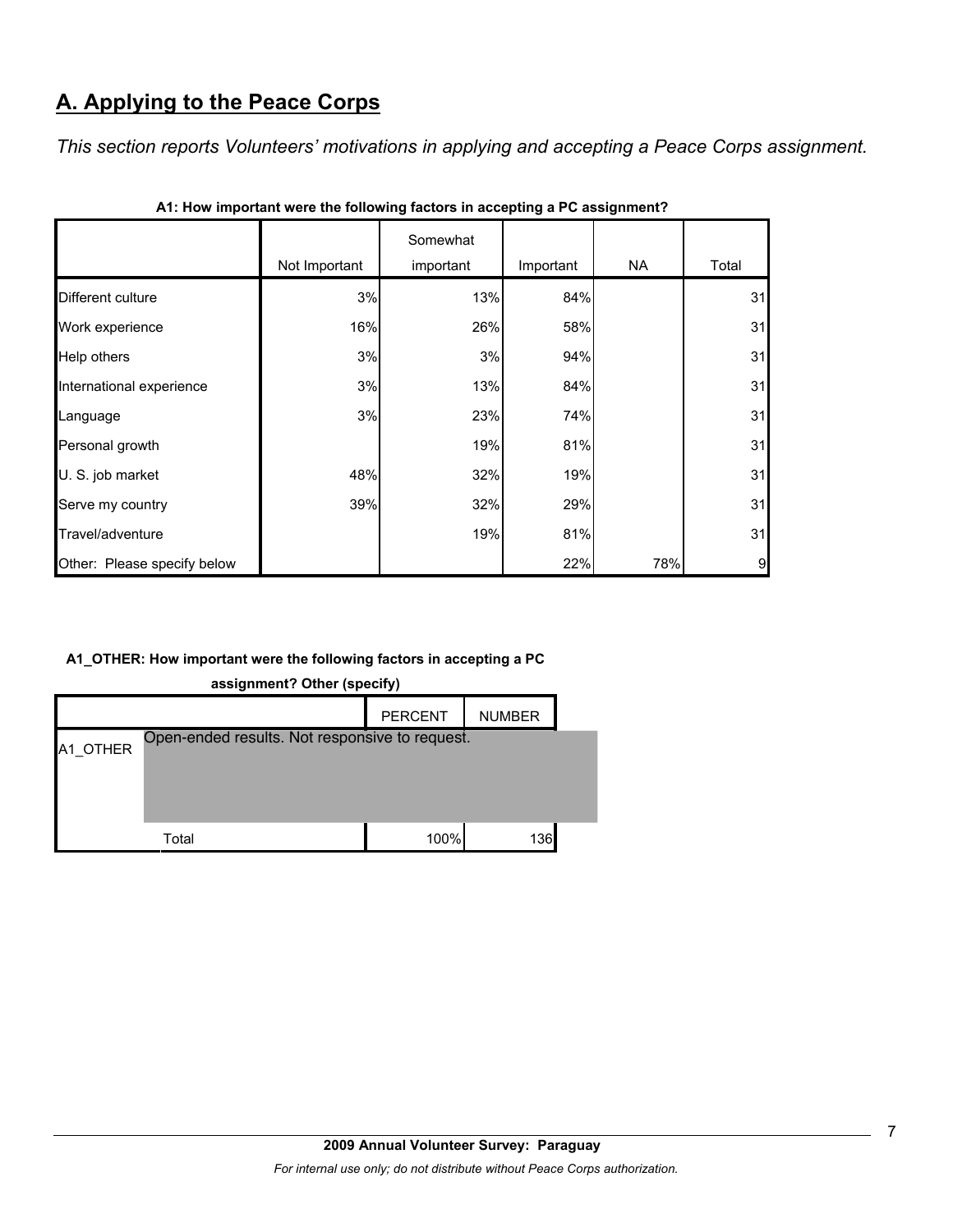|                   |                                                                                              | PCV Responses | % Involved in<br>Initiative | <b>Total PCVs</b> |
|-------------------|----------------------------------------------------------------------------------------------|---------------|-----------------------------|-------------------|
|                   |                                                                                              |               |                             | Responding        |
| What prompted you | Personal interest in the Peace Corps                                                         | 24            | 77%                         |                   |
| to apply to PC    | Peace Corps campus or community<br>information session                                       | 13            | 42%                         |                   |
|                   | Returned Peace Corps Volunteer (e.g.,<br>someone you met or know personally                  | 10            | 32%                         |                   |
|                   | Peace Corps website                                                                          | 10            | 32%                         |                   |
|                   | Peace Corps recruiter                                                                        | 6             | 19%                         |                   |
|                   | Article or book about the Peace Corps                                                        | 6             | 19%                         |                   |
|                   | Other: Please specify                                                                        | 4             | 13%                         |                   |
|                   | Returned Peace Corps Volunteer who<br>spoke to your school or group about the<br>Peace Corps |               | 3%                          |                   |
|                   | Radio, TV, or print advertisement                                                            |               | 3%                          |                   |
|                   | Peace Corps material in the mail                                                             |               |                             |                   |
|                   | Total                                                                                        |               |                             | 31                |

#### **A2. What prompted you to apply to the PC? Mark all that apply.**

Percents may total to more than 100% since Volunteers were asked to "Mark all that apply."

#### **A2.OTHER.TEXT: What prompted you to apply to the PC? Other (specify)**

|                                                                 | <b>PERCENT</b> | <b>NUMBER</b> |  |
|-----------------------------------------------------------------|----------------|---------------|--|
| Open-ended results. Not responsive to request.<br>A2.OTHER.TEXT |                |               |  |
|                                                                 |                |               |  |
|                                                                 |                |               |  |
|                                                                 |                |               |  |
|                                                                 |                |               |  |
|                                                                 |                |               |  |
|                                                                 |                |               |  |
| Total                                                           | 100%           | 136           |  |
|                                                                 |                |               |  |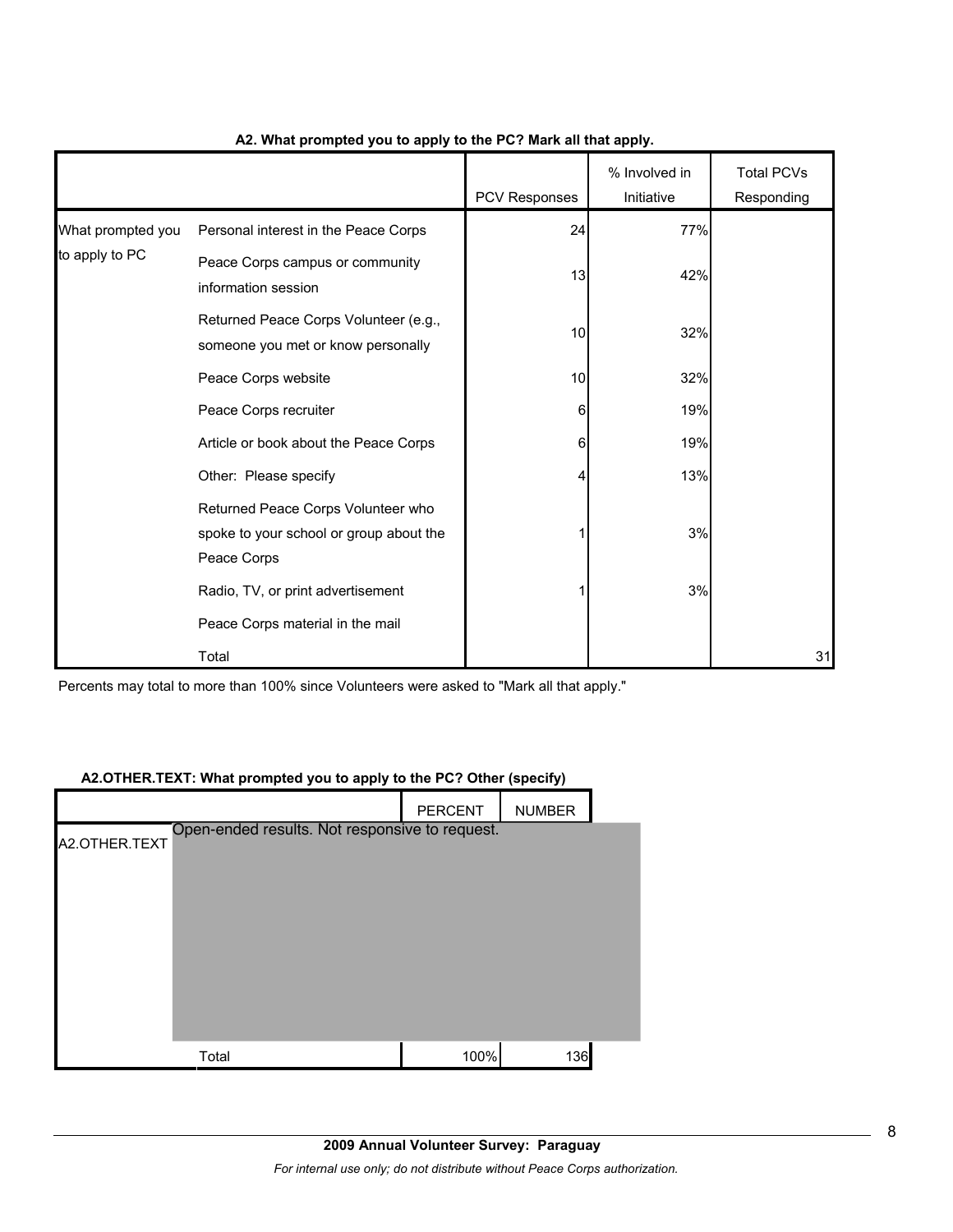# **B. Preparation for the Peace Corps**

*This section reports on Volunteers' assessment of the materials and information available before their service.* 

#### **B1: How useful was the information on the PC website in preparing you for the realities of living and working**

|                |              |     |        |     |             | Don't know (did |       |
|----------------|--------------|-----|--------|-----|-------------|-----------------|-------|
|                |              |     |        |     |             | not access      |       |
|                | Not at all 1 | ◠   | າ<br>w | 4   | Extremely 5 | information)    | Total |
| B <sub>1</sub> | 6%           | 23% | 35%    | 26% | 3%          | 6%              | 31    |

**as a Volunteer?**

#### **B2: How useful were the PC materials about your country in helping you prepare for your service?**

|                |              |     |     |     |             | Don't know (did |       |
|----------------|--------------|-----|-----|-----|-------------|-----------------|-------|
|                |              |     |     |     |             | not access      |       |
|                | Not at all 1 |     | ົ   | 4   | Extremely 5 | information)    | Total |
| B <sub>2</sub> | 13%          | 23% | 45% | 16% | 3%          |                 | 31    |

### **B3: How useful were the materials you received from the PC about your primary assignment in helping you**

**prepare for your service?**

|            |              |     |     |     |             | Don't know (did |       |
|------------|--------------|-----|-----|-----|-------------|-----------------|-------|
|            |              |     |     |     |             | not access      |       |
|            | Not at all 1 |     | ິ   | 4   | Extremely 5 | information)    | Total |
| <b>B</b> 3 | 10%          | 19% | 29% | 35% | 6%          |                 | 31    |

#### **B4: How useful were the materials you received from the PC regarding the need for flexibility in adapting to**

**your work?**

|                 |              |     |     |     |             | Don't know (did |       |
|-----------------|--------------|-----|-----|-----|-------------|-----------------|-------|
|                 |              |     |     |     |             | not access      |       |
|                 | Not at all 1 |     |     | 4   | Extremely 5 | information)    | Total |
| IB <sub>4</sub> |              | 16% | 39% | 29% | 13%         | 3%              | 31    |

#### **B7: How prepared do you feel to meet the challenges of PC service?**

|     | Not at all 1 |    | -<br>۰. |     | Exceptionally 5 | $\tau$ otal |
|-----|--------------|----|---------|-----|-----------------|-------------|
| lB7 | 6%           | 3% | 29%     | 42% | 19%             | っィ۱<br>ان   |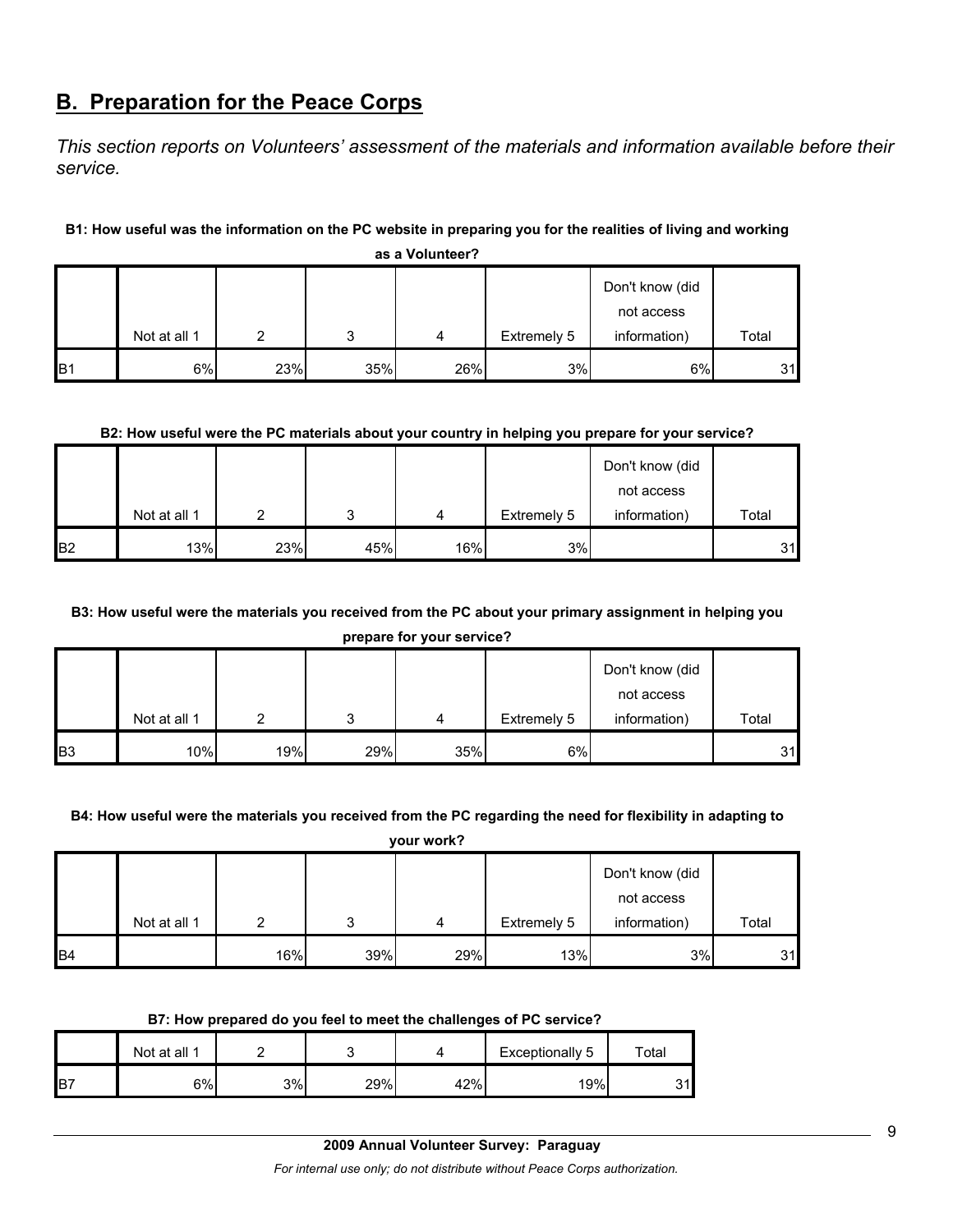# **C. Your Peace Corps Assignment**

*This section reports Volunteers' primary assignment work and secondary activities. The term "primary assignment" refers to the Volunteers' assignment which is part of an overall project plan designed by your host country partners and in-country Peace Corps staff.* 

|            |                                                       | apply.        |               |                   |
|------------|-------------------------------------------------------|---------------|---------------|-------------------|
|            |                                                       |               | % Involved in | <b>Total PCVs</b> |
|            |                                                       | PCV Responses | Initiative    | Responding        |
| \$C3PrmAct | Working with youth                                    | 68            | 50%           |                   |
|            | Nutrition education                                   | 55            | 40%           |                   |
|            | Environment work                                      | 53            | 39%           |                   |
|            | Income generation                                     | 36            | 26%           |                   |
|            | Natural resources management                          | 36            | 26%           |                   |
|            | Working with NGO(s)                                   | 36            | 26%           |                   |
|            | Household food security                               | 31            | 23%           |                   |
|            | Rural development                                     | 31            | 23%           |                   |
|            | <b>HIV/AIDS</b>                                       | 30            | 22%           |                   |
|            | Water and sanitation                                  | 27            | 20%           |                   |
|            | Biodiversity conservation                             | 26            | 19%           |                   |
|            | Community food security<br>(production/marketing)     | 26            | 19%           |                   |
|            | Girls' education                                      | 23            | 17%           |                   |
|            | Library development                                   | 22            | 16%           |                   |
|            | Literacy                                              | 22            | 16%           |                   |
|            | Urban development/municipal<br>development            | 21            | 15%           |                   |
|            | Arts                                                  | 20            | 15%           |                   |
|            | Information and<br>communications technology<br>(ICT) | 16            | 12%           |                   |
|            | <b>WID/GAD</b>                                        | 16            | 12%           |                   |

### **C3: Which of the following activities does your primary assignment/work include? Mark all that**

**2009 Annual Volunteer Survey: Paraguay**  *For internal use only; do not distribute without Peace Corps authorization.*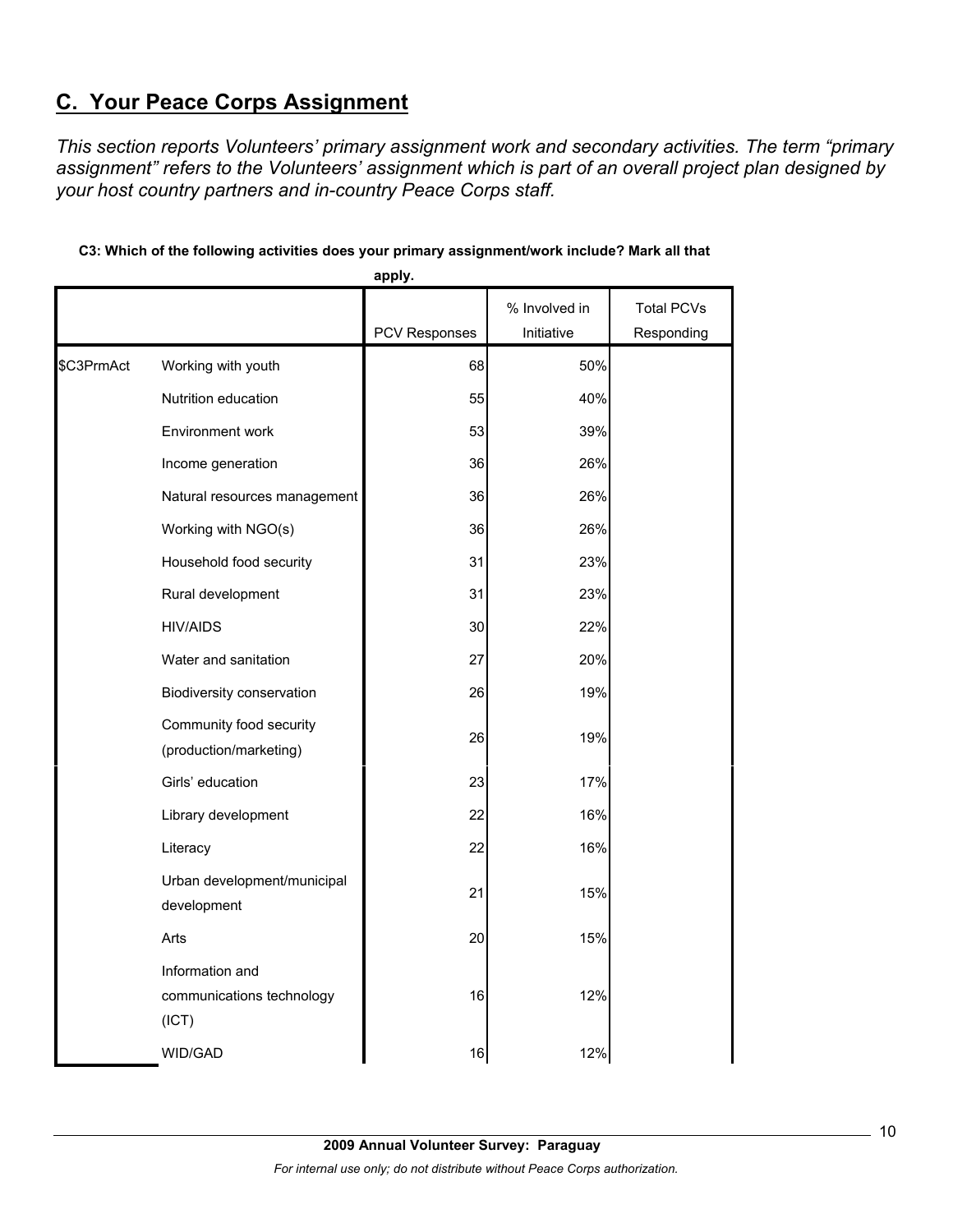| World Wise Schools/<br>Correspondence Match                                             | 15 | 11% |     |
|-----------------------------------------------------------------------------------------|----|-----|-----|
| Microenterprise development                                                             | 13 | 10% |     |
| English teaching                                                                        | 12 | 9%  |     |
| Working with special groups<br>(e.g., disabled, elderly, ethnic<br>minorities, orphans) | 12 | 9%  |     |
| Other: Please specify                                                                   | 11 | 8%  |     |
| <b>Business advertising</b>                                                             | 10 | 7%  |     |
| Child survival                                                                          | 10 | 7%  |     |
| Sports/fitness                                                                          | 10 | 7%  |     |
| Mobilize host country nationals<br>(HCNs) to volunteer                                  | 3  | 2%  |     |
| Total                                                                                   |    |     | 136 |

Percents may total to more than 100% since Volunteers were asked to "Mark all that apply."

#### **C3: Which of the following activities does your primary assignment/work include? Other**

| (specify)                                                       |            |       |         |  |
|-----------------------------------------------------------------|------------|-------|---------|--|
|                                                                 | Column N % | Count | Row N % |  |
| Open-ended results. Not responsive to request.<br>C3.OTHER.TEXT |            |       |         |  |
|                                                                 |            |       |         |  |
|                                                                 |            |       |         |  |
|                                                                 |            |       |         |  |
|                                                                 |            |       |         |  |
|                                                                 |            |       |         |  |
|                                                                 |            |       |         |  |
|                                                                 |            |       |         |  |
|                                                                 |            |       |         |  |
|                                                                 |            |       |         |  |
|                                                                 |            |       |         |  |
|                                                                 |            |       |         |  |
|                                                                 |            |       |         |  |
|                                                                 |            |       |         |  |
| Total                                                           |            | 136   | 100%    |  |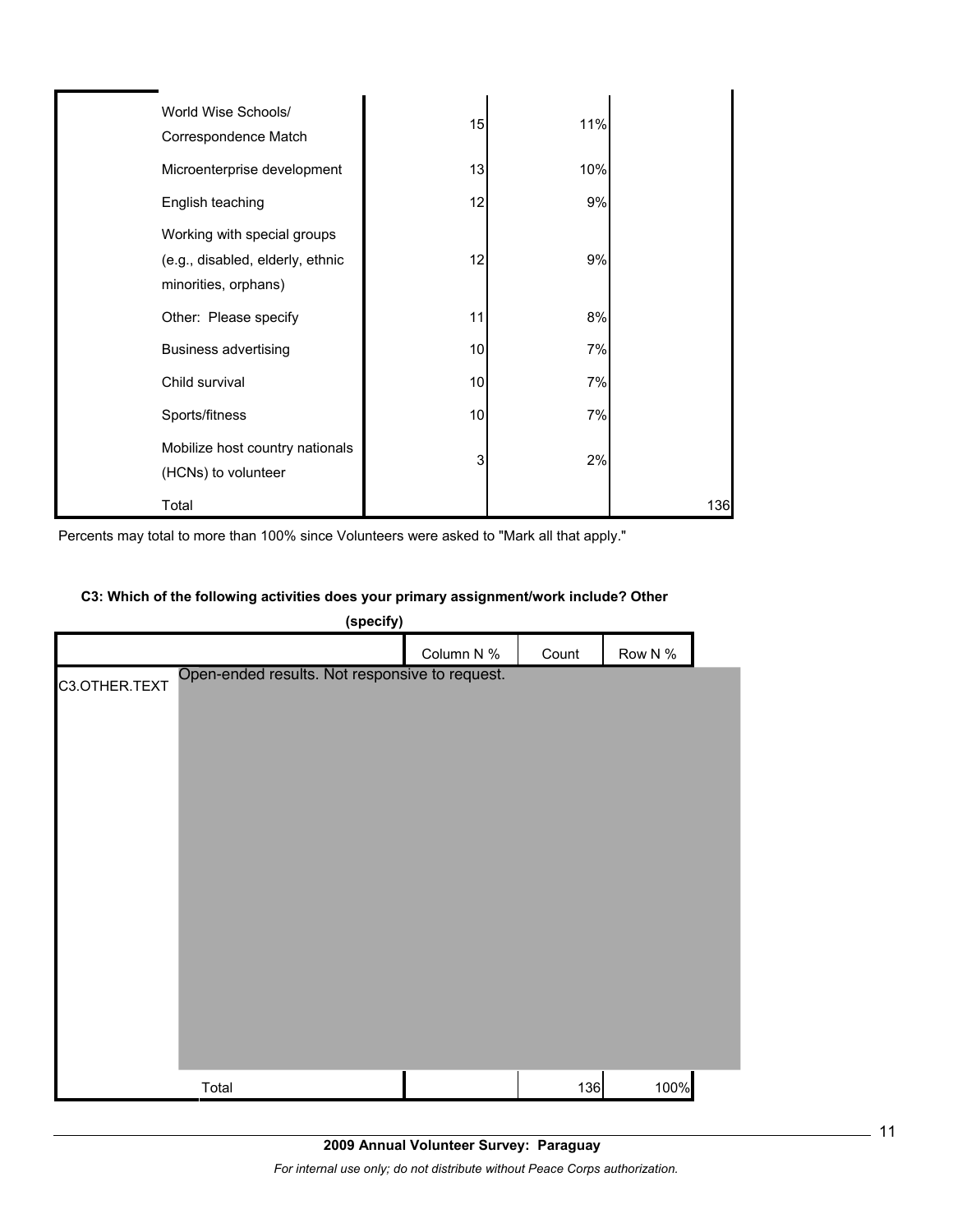|           | None | $1-10$ hrs | 11-20 hrs | 21-30 hrs | 31-40 hrs | More than 40 hrs | Total |
|-----------|------|------------|-----------|-----------|-----------|------------------|-------|
| C4Hrs6grp |      | 35%        | 33%       | 19%       | 7%        | 5%               | 134   |

**C4: Hours Spent on Primary Assignment During Average Work Week**

#### **C4: How many hours do you spend on your primary assignment during an average work**

|                | All Volunteers | Average | Lowest reported | Highest reported | Did not answer |
|----------------|----------------|---------|-----------------|------------------|----------------|
| C <sub>4</sub> | 1361           | 19.0I   |                 | 70               | റ              |

### **C5: Which of the following do your secondary activities (other than your primary assignment work) include? Mark all that apply.**

|            |                                                       | <b>PCV Responses</b> | % Involved in<br>Initiative | <b>Total PCVs</b><br>Responding |
|------------|-------------------------------------------------------|----------------------|-----------------------------|---------------------------------|
| \$C5SecAct | English teaching                                      | 78                   | 59%                         |                                 |
|            | Working with youth                                    | 58                   | 44%                         |                                 |
|            | Arts                                                  | 49                   | 37%                         |                                 |
|            | Nutrition education                                   | 42                   | 32%                         |                                 |
|            | Environment work                                      | 39                   | 30%                         |                                 |
|            | <b>HIV/AIDS</b>                                       | 27                   | 20%                         |                                 |
|            | Sports/fitness                                        | 27                   | 20%                         |                                 |
|            | Girls' education                                      | 24                   | 18%                         |                                 |
|            | Library development                                   | 23                   | 17%                         |                                 |
|            | WID/GAD                                               | 23                   | 17%                         |                                 |
|            | Working with NGO(s)                                   | 20                   | 15%                         |                                 |
|            | Literacy                                              | 19                   | 14%                         |                                 |
|            | Income generation                                     | 16                   | 12%                         |                                 |
|            | Information and<br>communications technology<br>(ICT) | 14                   | 11%                         |                                 |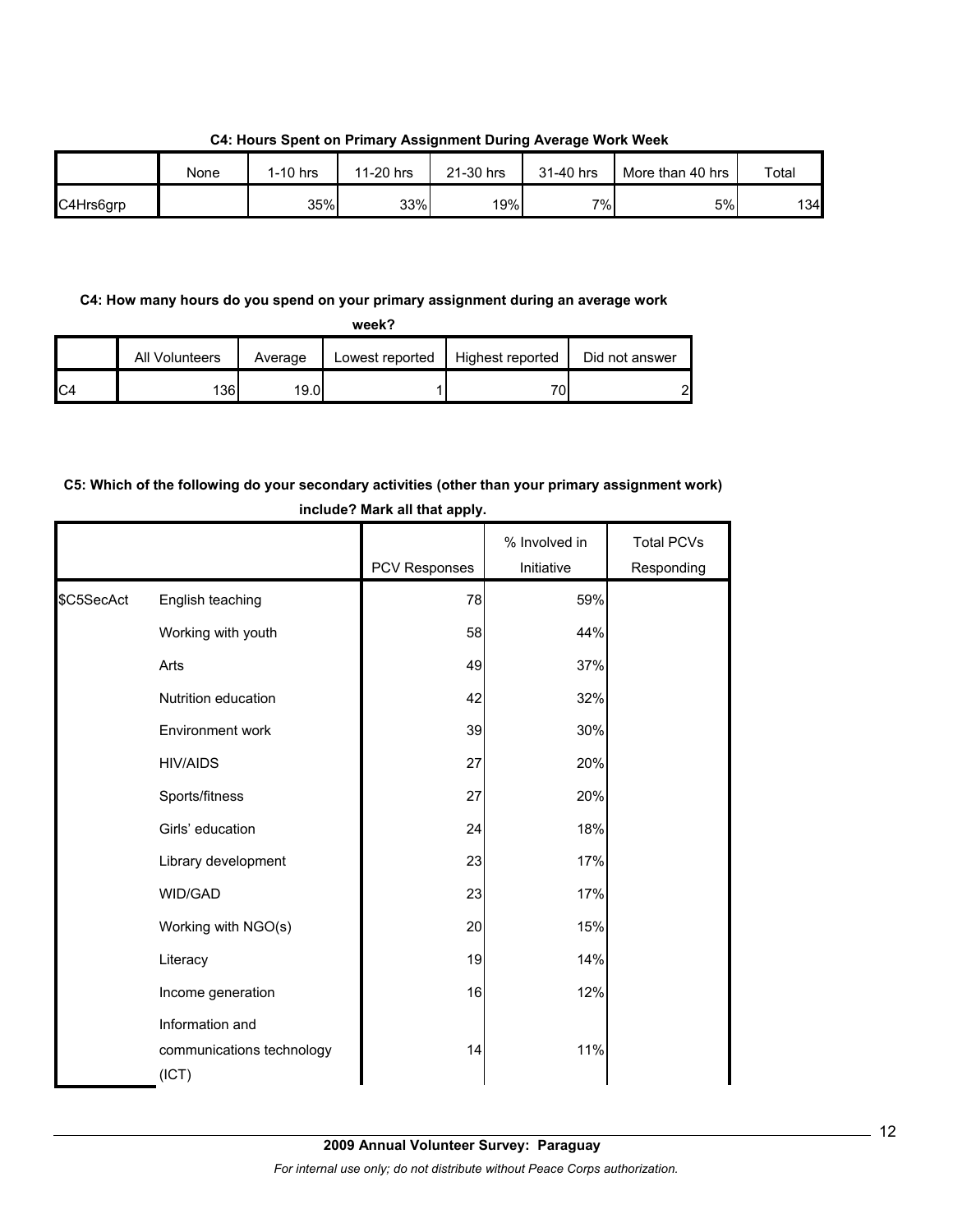| Rural development                                                                       | 14                      | 11% |     |
|-----------------------------------------------------------------------------------------|-------------------------|-----|-----|
| World Wise Schools/<br>Correspondence Match                                             | 14                      | 11% |     |
| Other: Please specify                                                                   | 12                      | 9%  |     |
| Biodiversity conservation                                                               | 11                      | 8%  |     |
| Water and sanitation                                                                    | 11                      | 8%  |     |
| Household food security                                                                 | 8                       | 6%  |     |
| Natural resources management                                                            | 8                       | 6%  |     |
| Urban development/municipal<br>development                                              | 7                       | 5%  |     |
| Working with special groups<br>(e.g., disabled, elderly, ethnic<br>minorities, orphans) | 7                       | 5%  |     |
| <b>Business advertising</b>                                                             | 5                       | 4%  |     |
| Community food security<br>(production/marketing)                                       | 5                       | 4%  |     |
| Microenterprise development                                                             | 5                       | 4%  |     |
| Mobilize host country nationals<br>(HCNs) to volunteer                                  | 5                       | 4%  |     |
| Child survival                                                                          | $\overline{\mathbf{c}}$ | 2%  |     |
| Total                                                                                   |                         |     | 132 |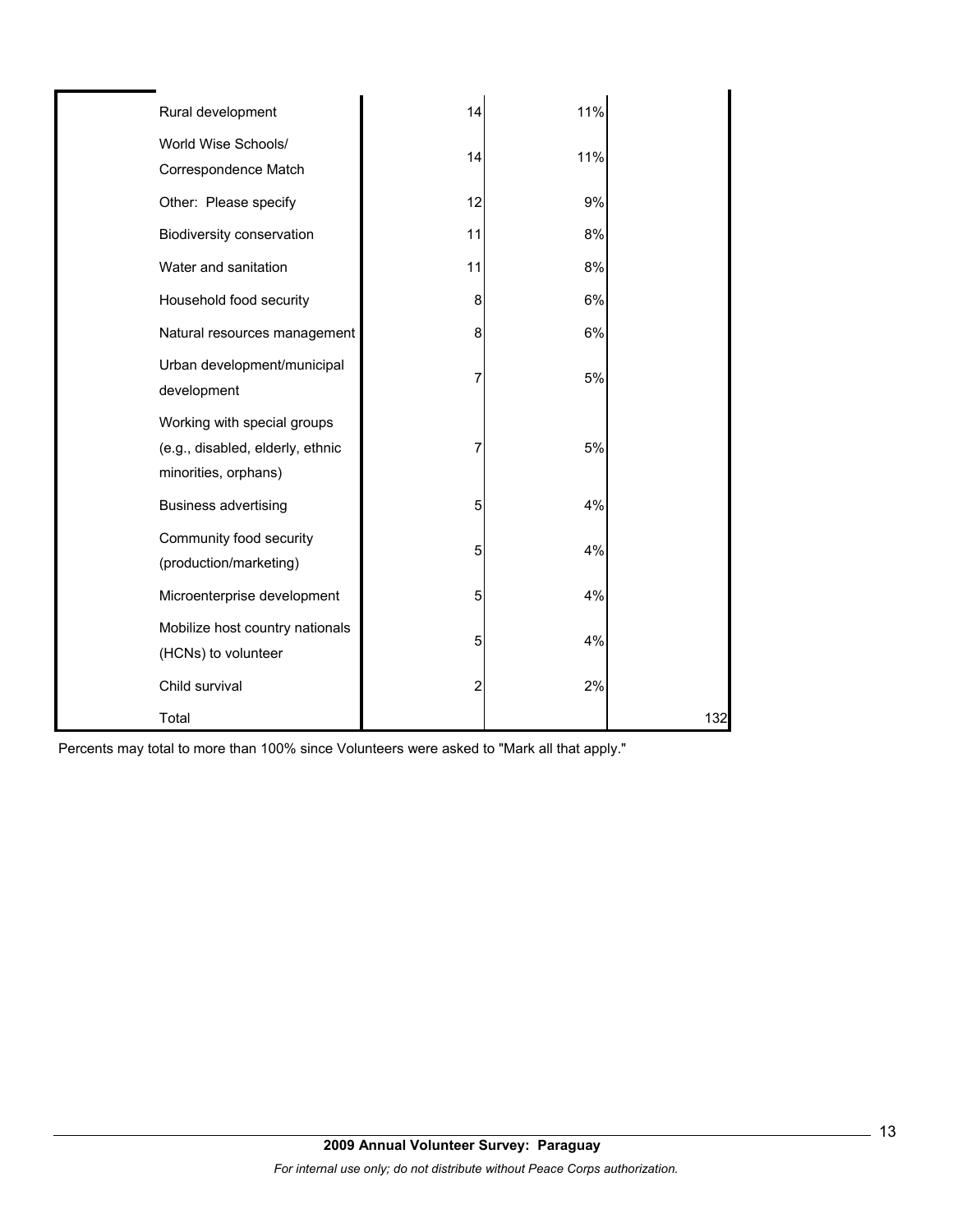|               | ີ່ວ<br>-- ,                                    |            | $1 - 1 - 1$ |            |  |
|---------------|------------------------------------------------|------------|-------------|------------|--|
|               |                                                | Column N % | Count       | Row N $\%$ |  |
|               | Open-ended results. Not responsive to request. |            |             |            |  |
| C5.OTHER.TEXT |                                                |            |             |            |  |
|               |                                                |            |             |            |  |
|               |                                                |            |             |            |  |
|               |                                                |            |             |            |  |
|               |                                                |            |             |            |  |
|               |                                                |            |             |            |  |
|               |                                                |            |             |            |  |
|               |                                                |            |             |            |  |
|               |                                                |            |             |            |  |
|               |                                                |            |             |            |  |
|               |                                                |            |             |            |  |
|               |                                                |            |             |            |  |
|               |                                                |            |             |            |  |
|               |                                                |            |             |            |  |
|               |                                                |            |             |            |  |
|               |                                                |            |             |            |  |
|               |                                                |            |             |            |  |
|               |                                                |            |             |            |  |
|               |                                                |            |             |            |  |
|               |                                                |            |             |            |  |
|               |                                                |            |             |            |  |
|               |                                                |            |             |            |  |
|               |                                                |            |             |            |  |
|               |                                                |            |             |            |  |
|               |                                                |            |             |            |  |
|               |                                                |            |             |            |  |
|               |                                                |            |             |            |  |
|               |                                                |            |             |            |  |
|               |                                                |            |             |            |  |
|               |                                                |            |             |            |  |
|               |                                                |            |             |            |  |
|               |                                                |            |             |            |  |
|               |                                                |            |             |            |  |
|               |                                                |            |             |            |  |
|               |                                                |            |             |            |  |
|               |                                                |            |             |            |  |
|               | Total                                          |            | 136         | 100%       |  |
|               |                                                |            |             |            |  |

#### **C5: Which of the following do your secondary activities include? Other (specify)**

#### **C5: No Secondary Activities**

|         |       | Percent | Number |
|---------|-------|---------|--------|
| C5.NONE | No    | 99%     | 134    |
|         | Yes   | 1%      | 2      |
|         | Total | 100%    | 136    |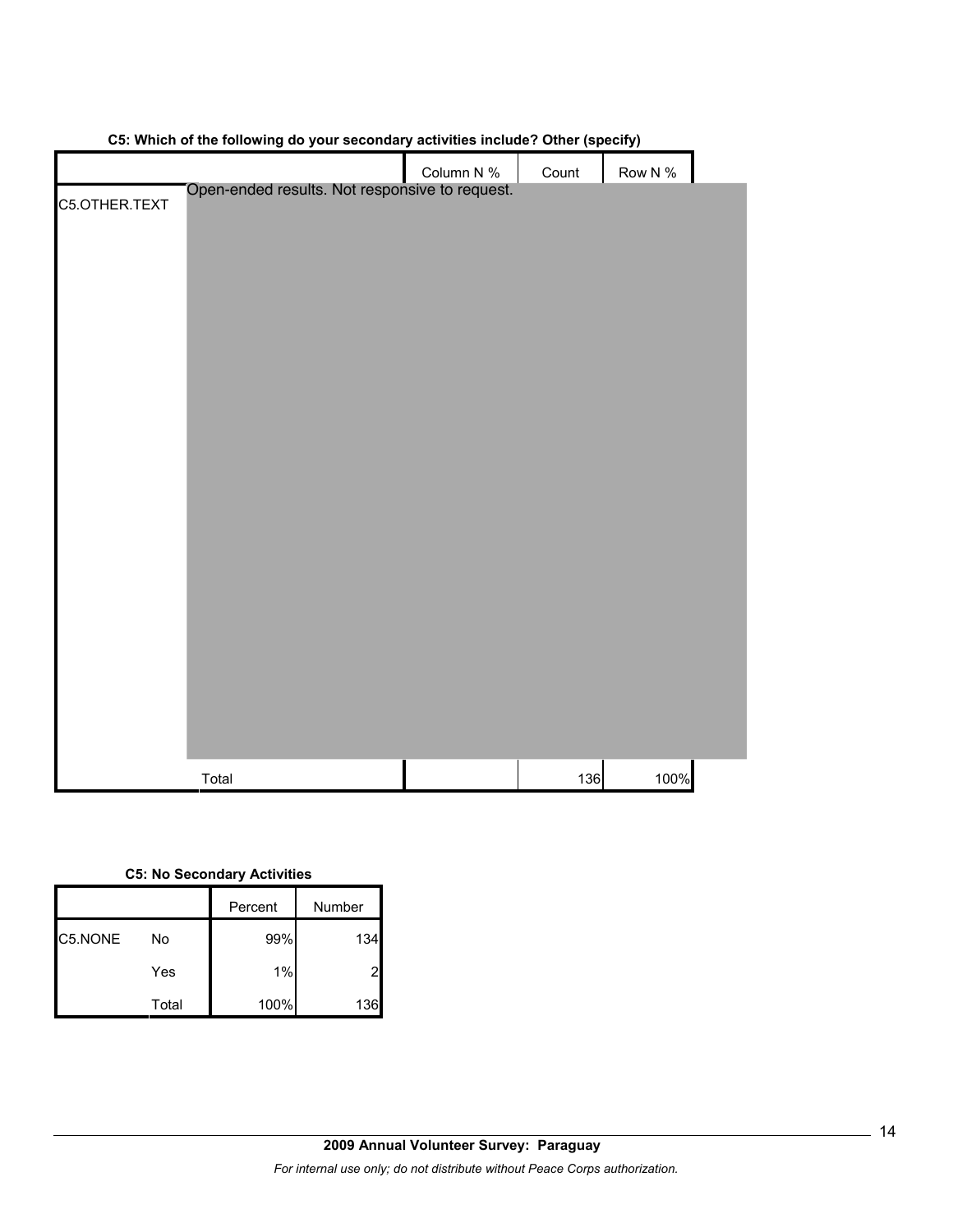**C6: Hours Spent on Secondary Activities During Average Work Week**

|           | None | $1-10$ hrs | 11-20 hrs | 21-30 hrs | 31-40 hrs | More than 40 hrs | Total |
|-----------|------|------------|-----------|-----------|-----------|------------------|-------|
| C6Hrs6grp |      | 65%        | 26%       | $7\%$ .   | $1\%$     | $1\%$            | 134l  |

**C6. How many hours do you spend on secondary activities during an average work week?**

|     | All Volunteers | Average | Lowest reported | Highest reported | Did not answer |
|-----|----------------|---------|-----------------|------------------|----------------|
| IC6 | 136l           | 1.5     |                 | 50               | പ              |

**C7: How personally satisfying is your--?**

|                              | Not at all 1 |    |     |     | Exceptionally 5 | Total |
|------------------------------|--------------|----|-----|-----|-----------------|-------|
| Primary assignment           | $1\%$        | 9% | 32% | 41% | 16%             | 136   |
| Secondary project/activities | $1\%$        | 4% | 25% | 53% | 18%             | 135   |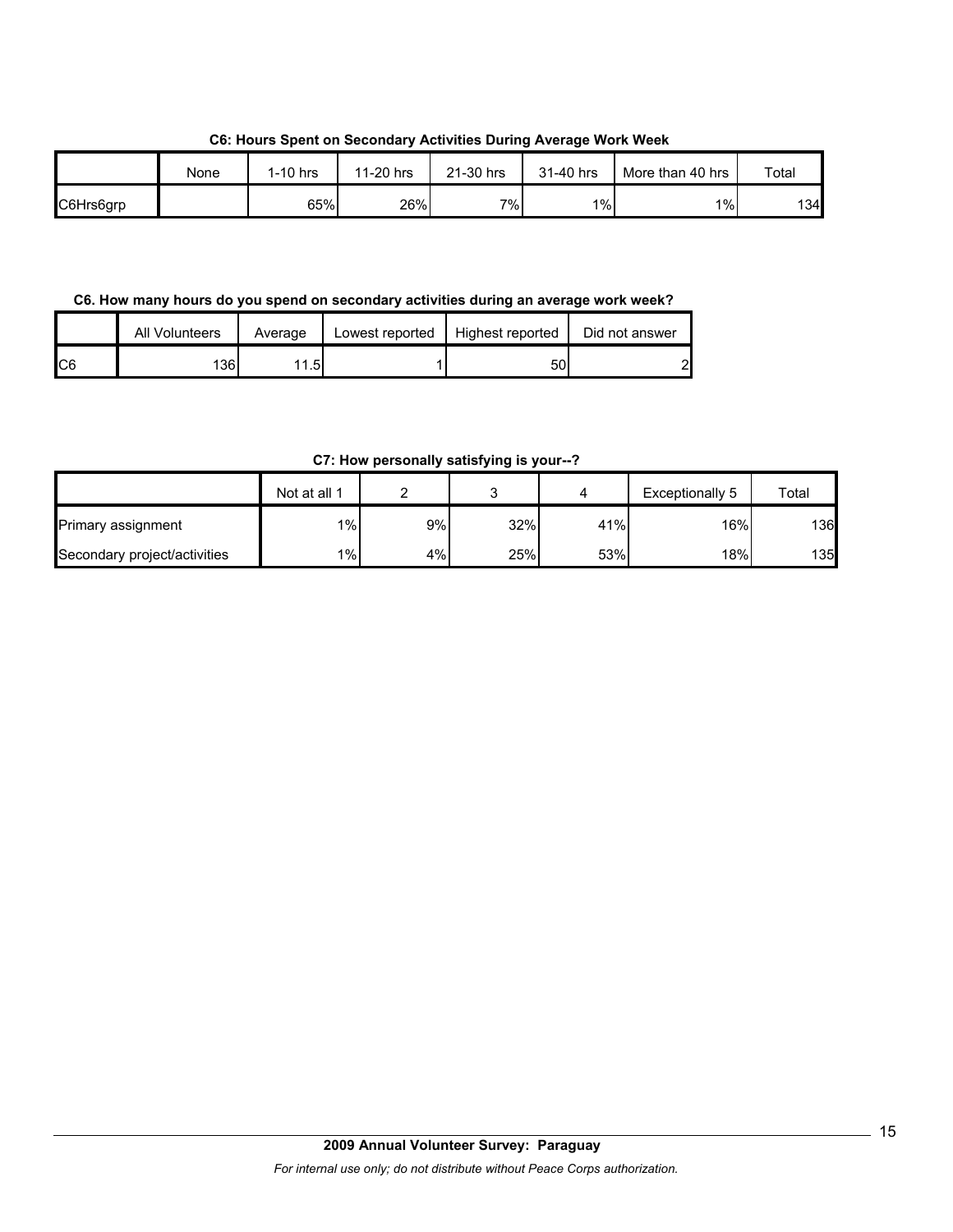# **D. Training for Peace Corps Assignment**

*This section reports Volunteers' assessments of the effectiveness of their Pre-Service Training and In-Service Training at post. In-Service Training (IST) includes: Reconnect; Technical IST; Mid-Service and Close of Service conferences; project management/leadership conferences; and other post-sponsored training sessions.* 

|                               | Not effective | Poor | Adequate | Effective | Very Effective | NA/No training | Total |
|-------------------------------|---------------|------|----------|-----------|----------------|----------------|-------|
| Manage cultural differences   |               | 9%   | 22%      | 49%       | 21%            |                | 82    |
| Deal with adjustment issues   |               | 6%   | 27%      | 50%       | 17%            |                | 82    |
| Work with                     |               |      |          |           |                |                |       |
| counterparts/community        | 4%            | 24%  | 33%      | 23%       | 13%            | 2%             | 82    |
| partners                      |               |      |          |           |                |                |       |
| Use language needed in        |               | 5%   | 16%      | 45%       | 32%            | 2%             | 82    |
| work and social interactions  |               |      |          |           |                |                |       |
| Perform technical aspects of  | 2%            | 12%  | 23%      | 33%       | 26%            | 2%             | 81    |
| your work                     |               |      |          |           |                |                |       |
| Work on your project goals    |               | 9%   | 31%      | 46%       | 14%            | 1%             | 81    |
| and objectives                |               |      |          |           |                |                |       |
| Conduct a participatory       |               |      |          |           |                |                |       |
| community needs               |               | 10%  | 34%      | 35%       | 17%            | 4%             | 82    |
| assessment (e.g., PACA)       |               |      |          |           |                |                |       |
| Monitor your project goals    | 1%            | 16%  | 48%      | 18%       | 13%            | 4%             | 82    |
| and outcomes                  |               |      |          |           |                |                |       |
| Maintain your physical health |               | 5%   | 31%      | 40%       | 22%            | 2%             | 81    |
| Maintain your                 |               | 6%   | 31%      | 40%       | 21%            | 2%             | 81    |
| mental/emotional health       |               |      |          |           |                |                |       |
| Maintain your personal safety |               | 1%   | 20%      | 44%       | 33%            | 1%             | 81    |
| and security                  |               |      |          |           |                |                |       |

**D1: (PCVs at post 18 months or less) How effective was your Pre-Service Training (PST) in preparing you to--**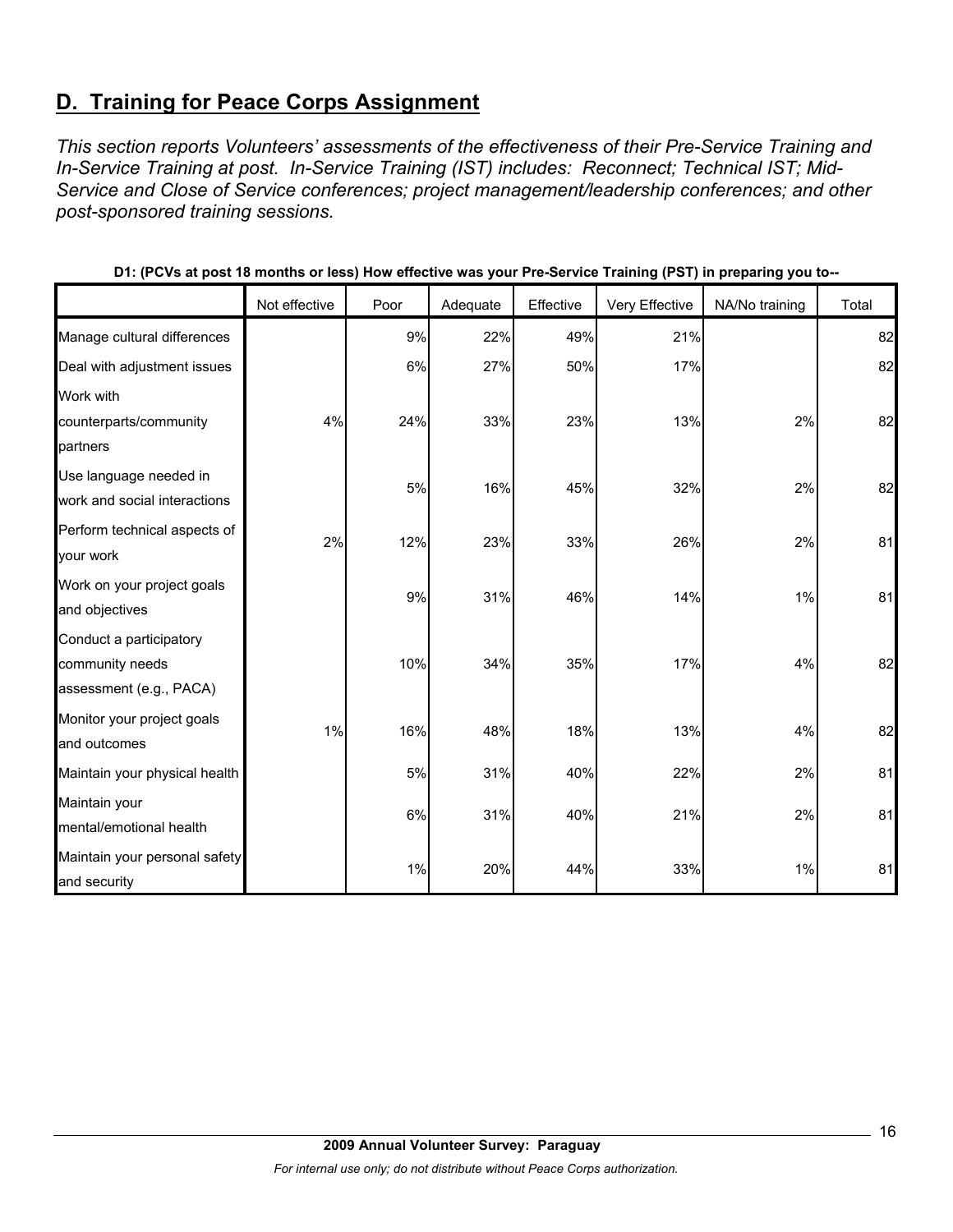|                                                                                          | Not effective | Poor | Adequate | Effective | $\frac{1}{2}$ is the mass from the control training (i.e. i) in properting from the<br>Very Effective | NA/No training | Total |
|------------------------------------------------------------------------------------------|---------------|------|----------|-----------|-------------------------------------------------------------------------------------------------------|----------------|-------|
| Manage cultural differences                                                              |               |      | 34%      | 26%       | 23%                                                                                                   | 17%            | 108   |
| Deal with adjustment issues                                                              |               | 5%   | 34%      | 31%       | 17%                                                                                                   | 13%            | 108   |
| Build and strengthen working<br>relationships with<br>counterparts/community<br>partners | 1%            | 7%   | 36%      | 33%       | 16%                                                                                                   | 7%             | 107   |
| Use language needed in<br>work and social interactions                                   | 1%            | 4%   | 25%      | 36%       | 34%                                                                                                   |                | 106   |
| Perform technical aspects of<br>your work                                                | 2%            | 15%  | 28%      | 38%       | 13%                                                                                                   | 5%             | 108   |
| Work on your project goals<br>and objectives                                             |               | 11%  | 36%      | 33%       | 12%                                                                                                   | 8%             | 107   |
| Conduct a participatory<br>community needs<br>assessment (e.g., PACA)                    | 2%            | 6%   | 33%      | 26%       | 18%                                                                                                   | 16%            | 108   |
| Monitor project goals and<br>outcomes                                                    | 1%            | 10%  | 44%      | 24%       | 10%                                                                                                   | 10%            | 107   |
| Maintain your physical health                                                            | 1%            | 5%   | 41%      | 19%       | 22%                                                                                                   | 12%            | 108   |
| Maintain your<br>mental/emotional health                                                 | 1%            | 8%   | 32%      | 23%       | 18%                                                                                                   | 18%            | 108   |
| Maintain your personal safety<br>and security                                            |               | 4%   | 29%      | 30%       | 25%                                                                                                   | 12%            | 105   |

### **D5: How effective was your In-Service Training (IST) in preparing you to--**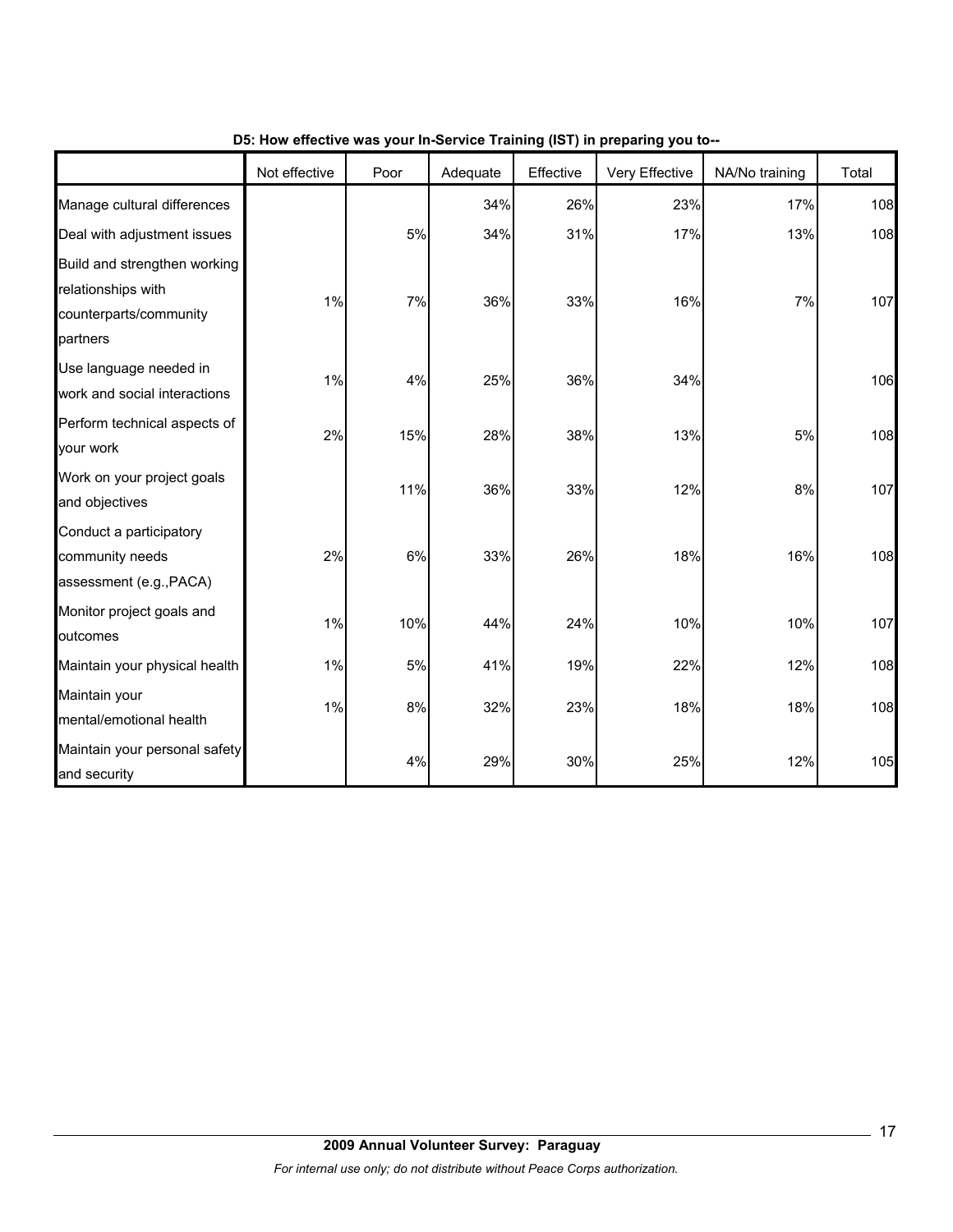|  |  | D8: Did you have this skill before joining the Peace Corps? |
|--|--|-------------------------------------------------------------|
|  |  |                                                             |

|                                                  | No/ No answer | Yes | Total |
|--------------------------------------------------|---------------|-----|-------|
| Skills specific to my assignment                 | 55            | 80  | 135   |
| Assessing community needs                        | 90            | 46  | 136   |
| Organizing/implementing<br>community activities  | 62            | 71  | 133   |
| Building capacity of local<br>organizations      | 97            | 36  | 133   |
| Monitoring, reporting, and<br>evaluating my work | 26            | 110 | 136   |
| Designing and implementing<br>training sessions  | 85            | 50  | 135   |

### **D8: Is the skill needed for your Peace Corps work?**

|                                                  | No/ No answer | Yes | Total |
|--------------------------------------------------|---------------|-----|-------|
| Skills specific to my assignment                 | 5             | 129 | 134   |
| Assessing community needs                        | 2             | 133 | 135   |
| Organizing/implementing<br>community activities  | 5             | 126 | 131   |
| Building capacity of local<br>organizations      | 24            | 107 | 131   |
| Monitoring, reporting, and<br>evaluating my work | 6             | 127 | 133   |
| Designing and implementing<br>training sessions  | 15            | 117 | 132   |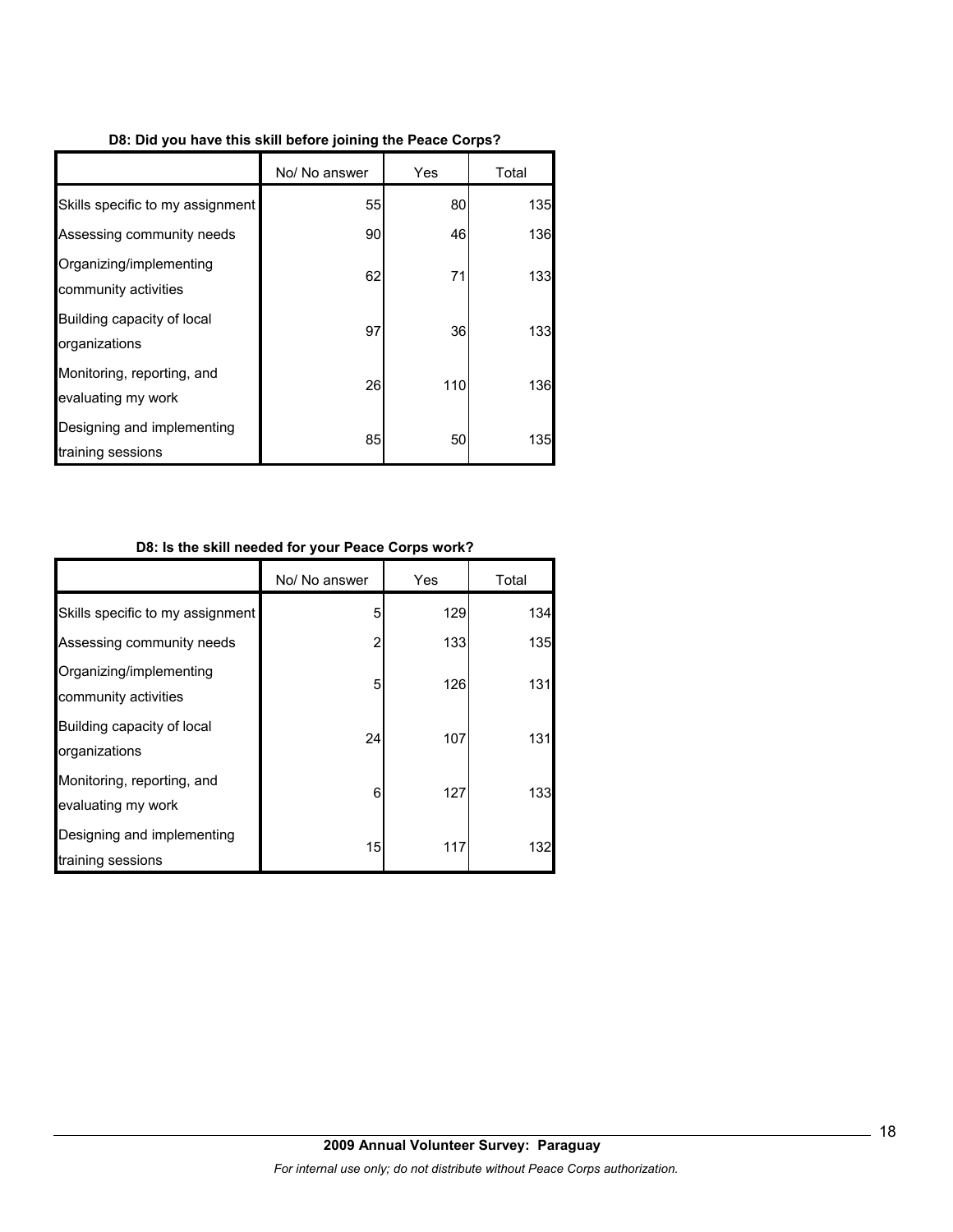### **D8: Have you had adequate Peace Corps training to acquire the skill?**

|                                                  | No/ No answer | Yes | Total |
|--------------------------------------------------|---------------|-----|-------|
| Skills specific to my assignment                 | 18            | 99  | 117   |
| Assessing community needs                        | 15            | 110 | 125   |
| Organizing/implementing<br>community activities  | 31            | 87  | 118   |
| Building capacity of local<br>organizations      | 50            | 62  | 112   |
| Monitoring, reporting, and<br>evaluating my work | 27            | 84  | 111   |
| Designing and implementing<br>training sessions  | 26            | 98  | 124   |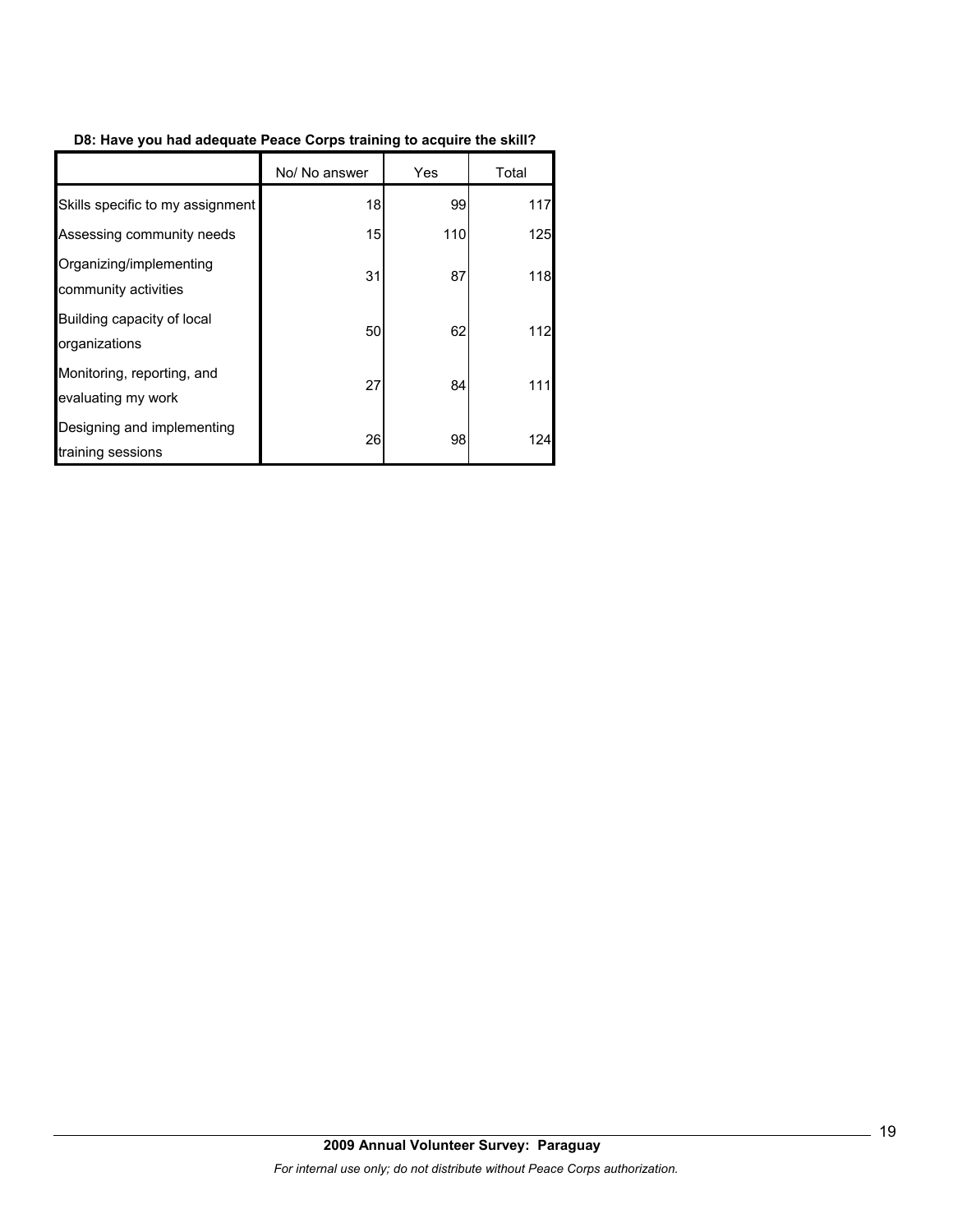# **E. Volunteer Assignment Goals and Impact**

*This section reports Volunteers' self-assessments of their impact on the individuals and organizations in the communities in which they serve. At the end of this section, Volunteers' third goal activities, participation in Coverdell World Wise School/Correspondence Match (CWWS/CM) and use of Peace Corps resources to support their work are reported in questions.* 

|                                                                                                       | Not at all 1 | $\overline{c}$ | 3   | 4   | Exceptionally 5 | <b>NA</b> | Total |
|-------------------------------------------------------------------------------------------------------|--------------|----------------|-----|-----|-----------------|-----------|-------|
| Meets the objectives of the<br>project plan                                                           | 2%           | 9%             | 35% | 40% | 12%             | 1%        | 136   |
| Builds local capacity for<br>sustainability                                                           | 3%           | 15%            | 39% | 36% | 7%              |           | 136   |
| Involves local people in<br>planning and implementing<br>activities                                   | 1%           | 9%             | 30% | 41% | 18%             |           | 136   |
| Complements other local<br>development activities                                                     | 1%           | 13%            | 35% | 36% | 10%             | 4%        | 136   |
| Transfers skills to host country<br>individuals and organizations                                     |              | 4%             | 36% | 41% | 19%             |           | 135   |
| Mobilizes host country<br>nationals (HCNs) to volunteer                                               | 16%          | 26%            | 29% | 19% | 6%              | 4%        | 135   |
| Helps promote a better<br>understanding of Americans<br>on the part of the peoples<br>served (goal 2) |              | 7%             | 15% | 43% | 36%             |           | 136   |
| Helps promote a better<br>understanding of other<br>peoples on the part of<br>Americans (goal 3)      |              | 6%             | 18% | 38% | 38%             |           | 136   |

**E1: To what extent does your Volunteer work assignment address the following?**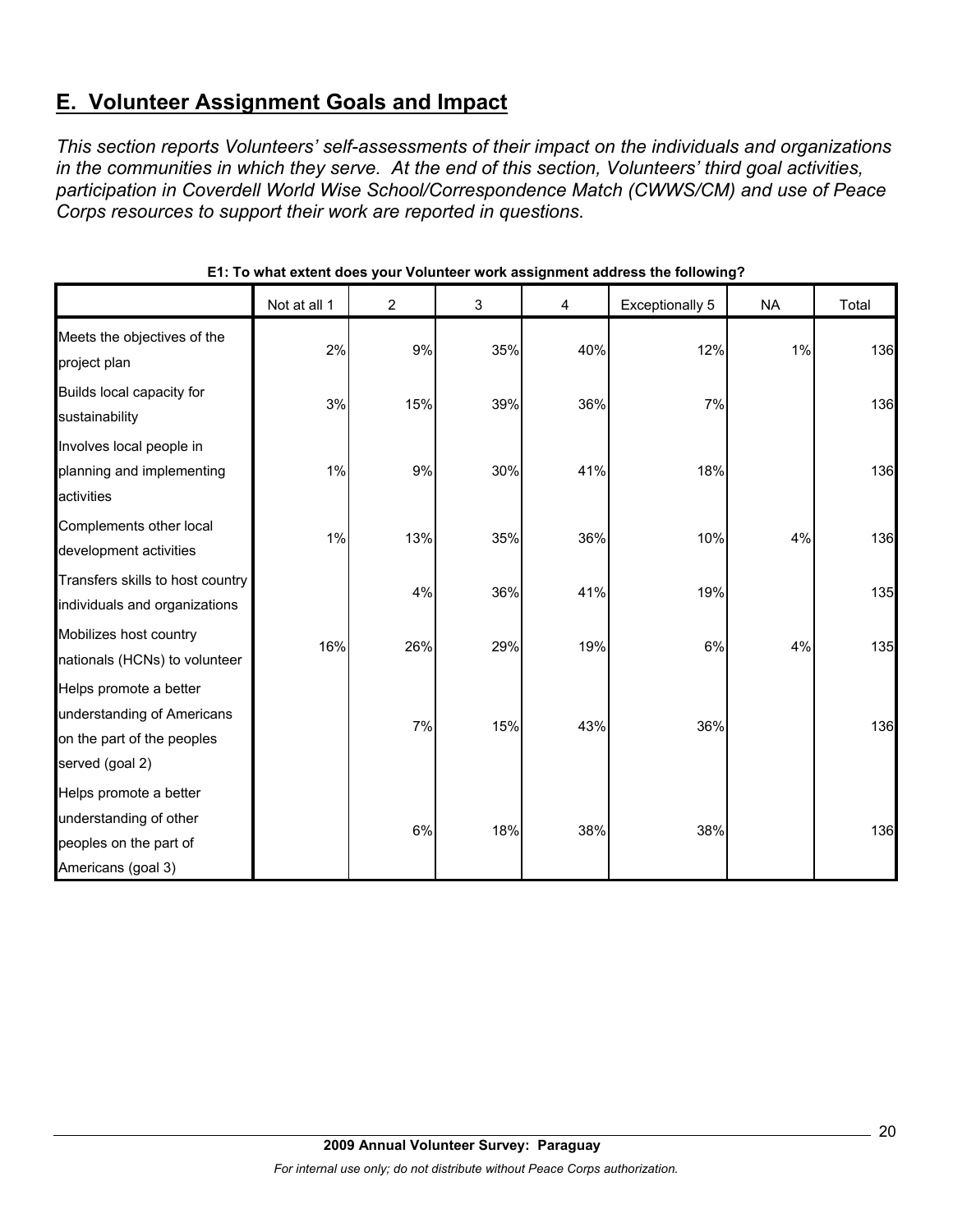|                                          | Not at all 1 | ົ   |     | 4   | Exceptionally 5 | <b>NA</b> | Total |
|------------------------------------------|--------------|-----|-----|-----|-----------------|-----------|-------|
| Need the assistance that you<br>provided | 7%           | 11% | 26% | 33% | 20%             | 2%        | 54    |
| Want the assistance that you<br>provided | 6%           | 19% | 26% | 33% | 15%             | 2%        | 54    |

**E2: To what extent does your host community--?**

#### **E3: How much impact does your assignment have on the capacities of your host counterparts/community partners?**

|                                                                  | None 1 | 2   | 3   | 4   | Exceptional 5 | NA  | Total |
|------------------------------------------------------------------|--------|-----|-----|-----|---------------|-----|-------|
| Ability to access information<br>(e.g., library, Internet, etc.) | 15%    | 28% | 27% | 17% | 10%           | 3%  | 136   |
| Leadership skills                                                | 3%     | 13% | 41% | 30% | 10%           | 2%  | 135   |
| Planning and management                                          | 3%     | 10% | 36% | 41% | 8%            | 1%  | 136   |
| Problem solving/critical thinking                                | 2%     | 13% | 40% | 35% | 9%            | 1%  | 136   |
| Self-esteem                                                      | 2%     | 15% | 32% | 30% | 15%           | 6%  | 136   |
| <b>Technical skills</b>                                          | 1%     | 12% | 33% | 38% | 14%           | 1%  | 136   |
| Use of local resources                                           |        | 10% | 29% | 46% | 12%           | 1%  | 136   |
| Use of external resources (e.g.,<br>grants, international NGOs)  | 12%    | 19% | 26% | 29% | 11%           | 4%  | 136   |
| Better understanding of<br>Americans                             | 1%     | 3%  | 18% | 41% | 35%           | 1%  | 134   |
| Other: Please specify below                                      | 9%     |     | 6%  | 2%  | 6%            | 77% | 47    |

#### **E3: How much impact does your assignment have on the capacities of your host**

| Counterparts/community partners: Other (specify) |                                                |            |       |         |  |  |  |  |
|--------------------------------------------------|------------------------------------------------|------------|-------|---------|--|--|--|--|
|                                                  |                                                | Column N % | Count | Row N % |  |  |  |  |
| E3 OTHER                                         | Open-ended results. Not responsive to request. |            |       |         |  |  |  |  |
|                                                  |                                                |            |       |         |  |  |  |  |
|                                                  |                                                |            |       |         |  |  |  |  |
|                                                  |                                                |            |       |         |  |  |  |  |
|                                                  | Total                                          |            | 136   | 100%    |  |  |  |  |

**counterparts/community partners? Other (specify)**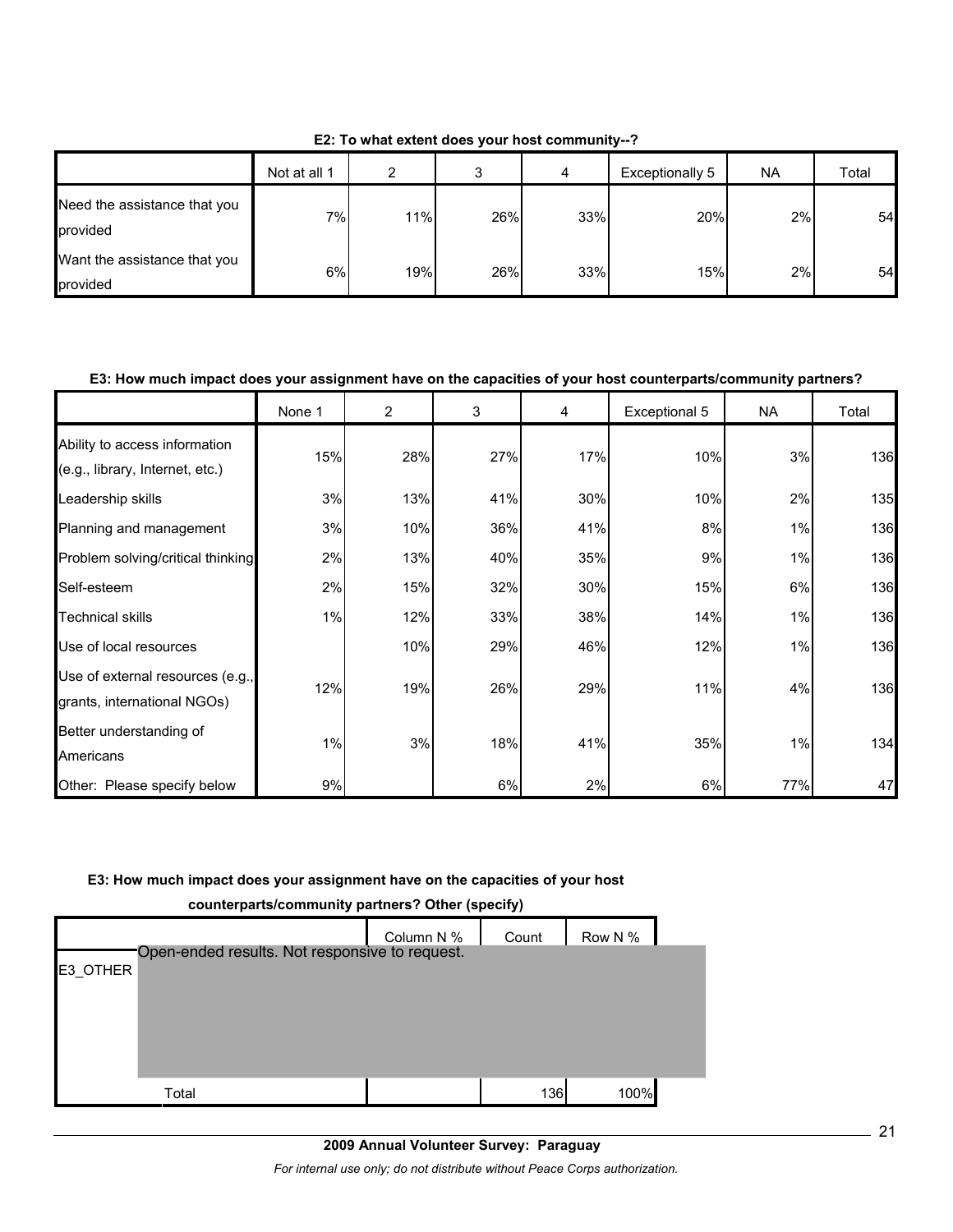|                                                                  | None 1 | $\overline{2}$ | 3   | 4   | Exceptional 5 | NA  | Total |
|------------------------------------------------------------------|--------|----------------|-----|-----|---------------|-----|-------|
| Ability to access information<br>(e.g., library, Internet, etc.) | 14%    | 19%            | 23% | 32% | 11%           | 2%  | 133   |
| Leadership skills                                                | 1%     | 15%            | 32% | 42% | 8%            | 2%  | 132   |
| Planning and management                                          | 4%     | 13%            | 36% | 41% | 5%            | 2%  | 133   |
| Problem solving/critical thinking                                | 1%     | 12%            | 32% | 44% | 11%           | 1%  | 133   |
| Self-esteem                                                      | 1%     | 9%             | 27% | 41% | 21%           | 2%  | 133   |
| <b>Technical skills</b>                                          | 2%     | 10%            | 33% | 39% | 15%           | 2%  | 131   |
| Use of local resources                                           | 1%     | 8%             | 42% | 35% | 12%           | 2%  | 131   |
| Use of external resources (e.g.,<br>grants, international NGOs)  | 17%    | 17%            | 29% | 28% | 7%            | 4%  | 133   |
| Better understanding of<br>Americans                             |        | 5%             | 14% | 41% | 40%           |     | 133   |
| Other: Please specify below                                      | 11%    |                | 5%  | 5%  | 2%            | 77% | 44    |

**E4: How much impact does your assignment have on the capacities of your host individuals with whom you work?**

#### **E4: How much impact does your assignment have on the capacities**

**of your host individuals with whom you work? Other (specify)**

|                  | Column N % | Count      | Row N % |
|------------------|------------|------------|---------|
| <b>IE4 OTHER</b> | 100%       | <b>136</b> |         |
| Total            |            | <b>136</b> | 100%    |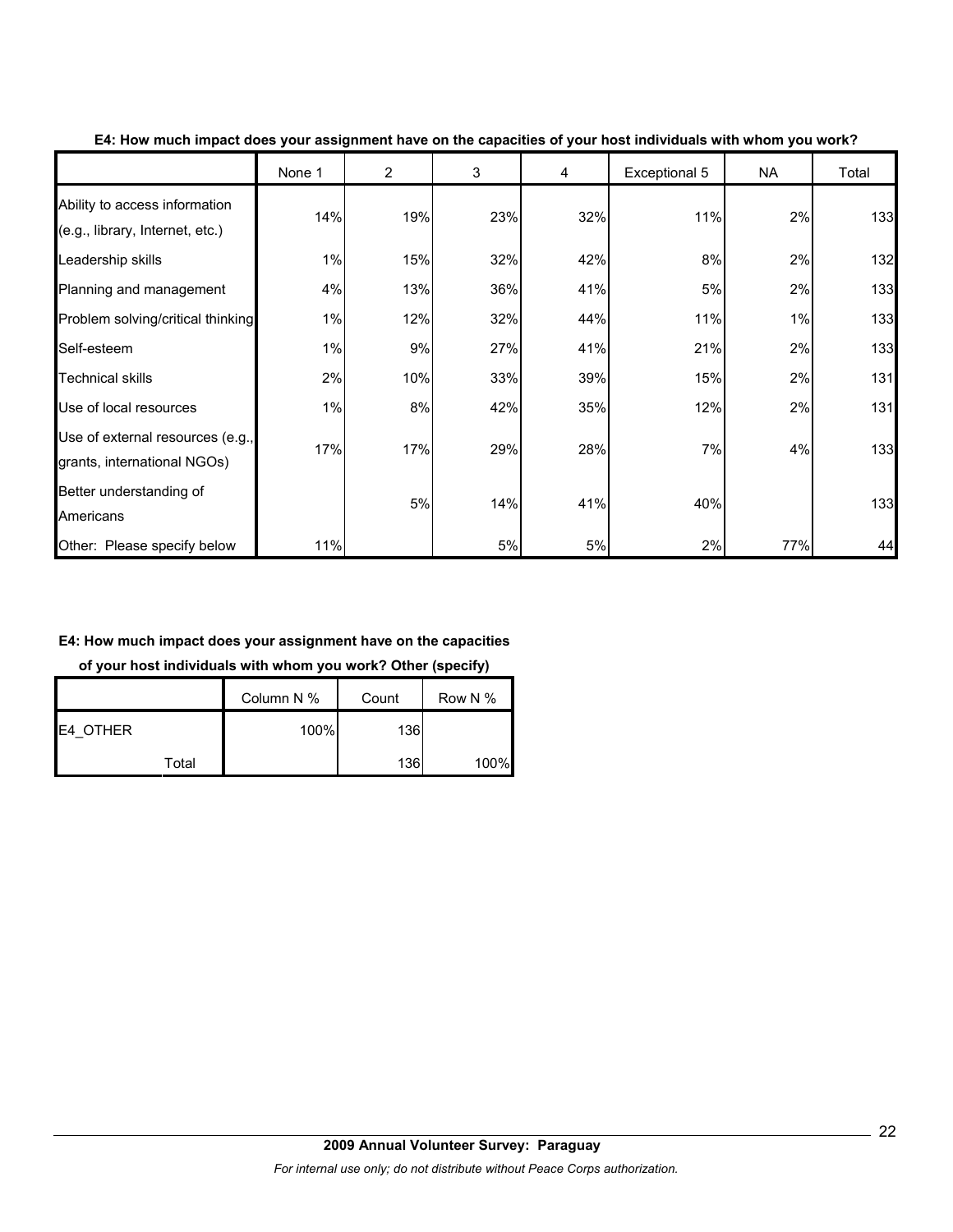|                                                              | None 1 | $\overline{2}$ | 3   | 4   | Exceptional 5 | <b>NA</b> | Total |
|--------------------------------------------------------------|--------|----------------|-----|-----|---------------|-----------|-------|
| Identifying and prioritizing<br>organizational needs         | 5%     | 26%            | 34% | 20% | 10%           | 5%        | 134   |
| Leadership                                                   | 9%     | 17%            | 36% | 22% | 8%            | 7%        | 134   |
| Management                                                   | 9%     | 19%            | 34% | 23% | 9%            | 7%        | 134   |
| Monitoring and evaluation                                    | 7%     | 25%            | 32% | 23% | 7%            | 7%        | 132   |
| Planning and implementing<br>organizational activities       | 6%     | 16%            | 32% | 31% | 9%            | 6%        | 134   |
| Teamwork/participatory<br>decision-making                    | 7%     | 12%            | 34% | 28% | 12%           | 7%        | 134   |
| Use of local resources                                       | 3%     | 19%            | 39% | 22% | 11%           | 7%        | 134   |
| Ability to mobilize, manage,<br>and sustain local volunteers | 12%    | 21%            | 33% | 18% | 7%            | 10%       | 134   |
| Other: Please specify below                                  | 10%    | 2%             | 12% | 4%  | 6%            | 65%       | 48    |

#### **E5: To what extent does your assignment enhance the capacities of organizations with whom you work?**

#### **E5: To what extent does your assignment enhance the capacities of organizations with**

**whom you work? Other (specify)**

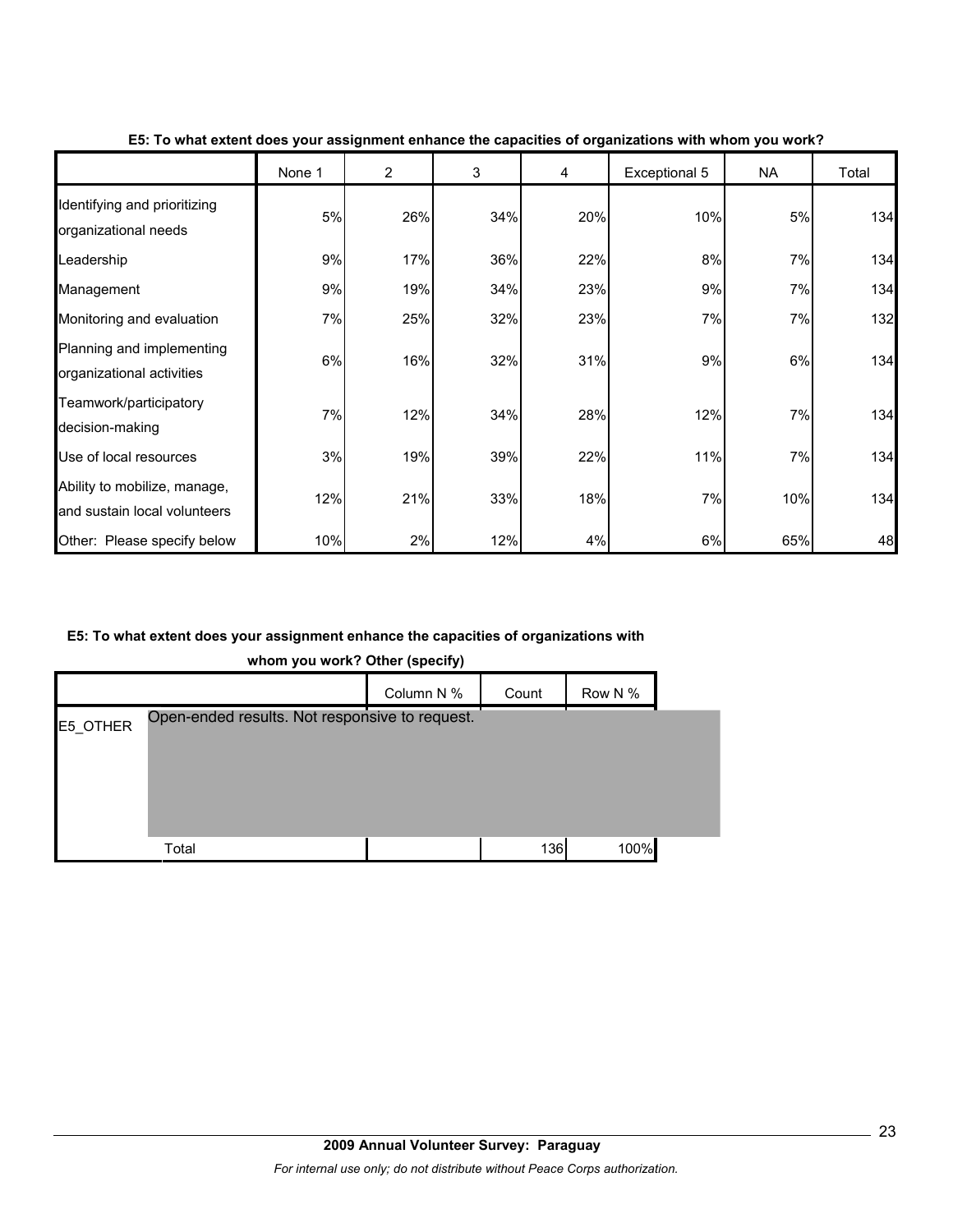|                                       | Not at all 1 | 2   | 3   | 4   | Exceptionally 5 | <b>NA</b> | Total |
|---------------------------------------|--------------|-----|-----|-----|-----------------|-----------|-------|
| Your counterpart/community<br>partner | 4%           | 10% | 36% | 36% | 11%             | 1%        | 135   |
| Another institution/organization      | 10%          | 24% | 31% | 24% | 3%              | 7%        | 135   |
| Members of your host<br>community     |              | 8%  | 38% | 41% | 13%             |           | 135   |
| Other: Please specify below           | 8%           |     | 10% | 8%  | 2%              | 72%       | 40    |

**E6: How effective have you been in transferring knowledge and skills to help the following personsor groups build their capacities?**

**E7: To what extent have HC individuals gained a better understanding of Americans? Includes "Too early to tell."**

|                | Not at all | Minimally | Moderately | ∠onsiderabl∨ | Exceptionally | Foo early to tell | $\tau$ otal |
|----------------|------------|-----------|------------|--------------|---------------|-------------------|-------------|
| <b>E7</b><br>ட | 0%I        | 4%        | 31%        | 38%          | 23%           | 3%                | 134I        |

### **E7: To what extent have HC individuals gained a better understanding of Americans? Excludes**

**"Too early to tell."**

|     | Not at all | Minimally | Moderately | Considerably | Exceptionally | $\tau$ otal |
|-----|------------|-----------|------------|--------------|---------------|-------------|
| IE7 |            | 5%l       | 32%        | 39%          | 24%           | 130l        |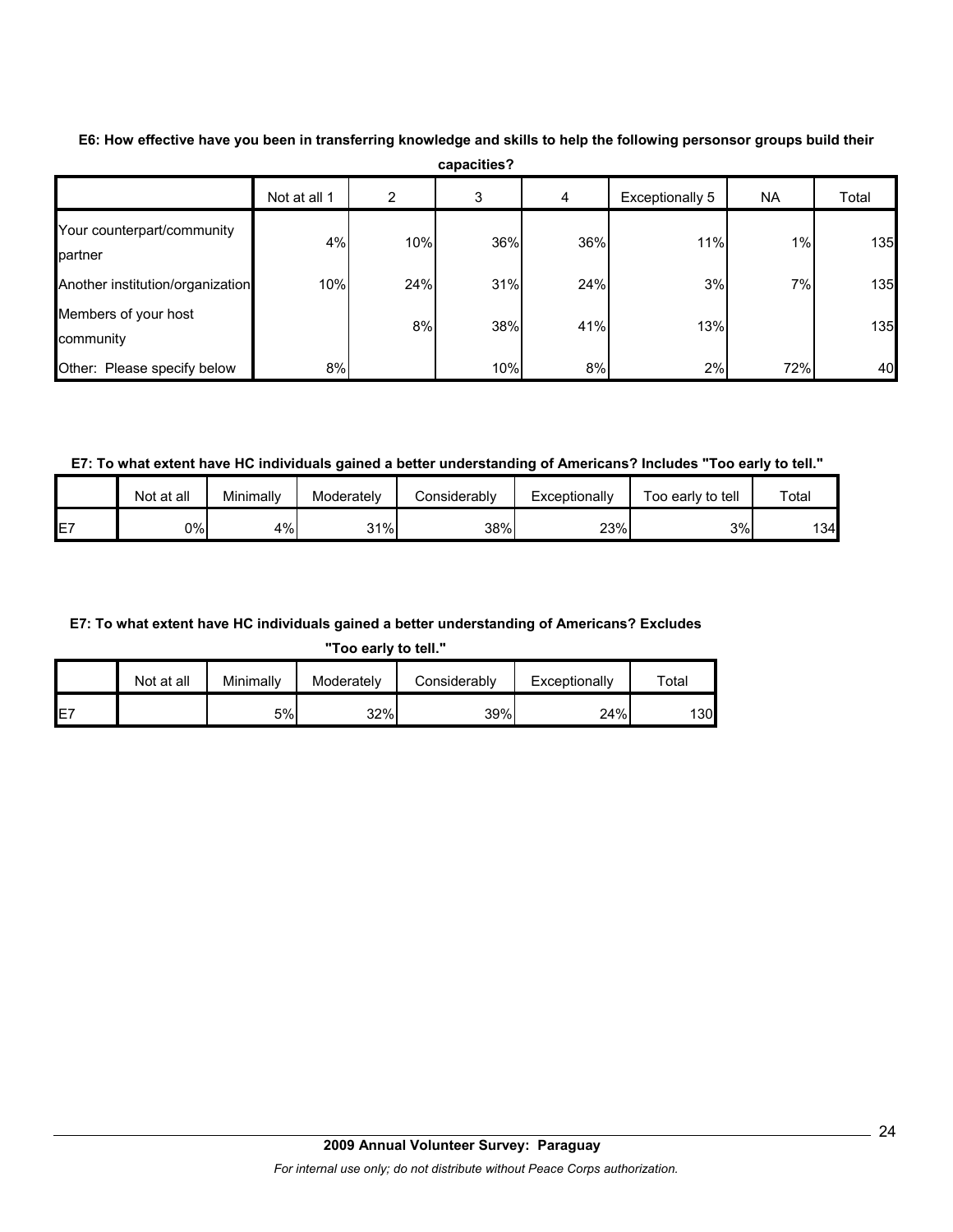|               |                                                              | PCV Responses | % Doing This | <b>Total PCVs</b><br>Responding |
|---------------|--------------------------------------------------------------|---------------|--------------|---------------------------------|
| \$E9Goal3Acts | Electronic updates                                           | 108           | 84%          |                                 |
|               | Hosting American visitors                                    | 72            | 56%          |                                 |
|               | Hard copy/paper update                                       | 58            | 45%          |                                 |
|               | Personal website or blog                                     | 56            | 43%          |                                 |
|               | Enrollment in the CWWS/CMS<br>program                        | 41            | 32%          |                                 |
|               | Pen pal program/letter<br>exchange                           | 13            | 10%          |                                 |
|               | While on home leave, spoke at<br>a school or community group | 12            | 9%           |                                 |
|               | Podcasted/created a slide show<br>or video posted online     | 9             | 7%           |                                 |
|               | Other please specify                                         | 5             | 4%           |                                 |
|               | Peace Corps Week activities                                  | 4             | 3%           |                                 |
|               | Total                                                        |               |              | 129                             |

#### **E9. In which of the following third goal activities have you participated during your PC service?**

#### **E9: When asked about third goal activities, Volunteer answered "No**

**involvement in third goal activities."** 

|                                                                                                                                                                                                                                                                                       | Have done third<br>goal activities | No third goal<br>activities | Total |
|---------------------------------------------------------------------------------------------------------------------------------------------------------------------------------------------------------------------------------------------------------------------------------------|------------------------------------|-----------------------------|-------|
| Peace Corps' third goal is to<br>"help promote a better<br>understanding of other peoples<br>on the part of Americans." In<br>which of the following third goal<br>activities, including your contact<br>with family and friends, have<br>you participated during your<br>Peace Corps | 99%                                | 1%                          | 136   |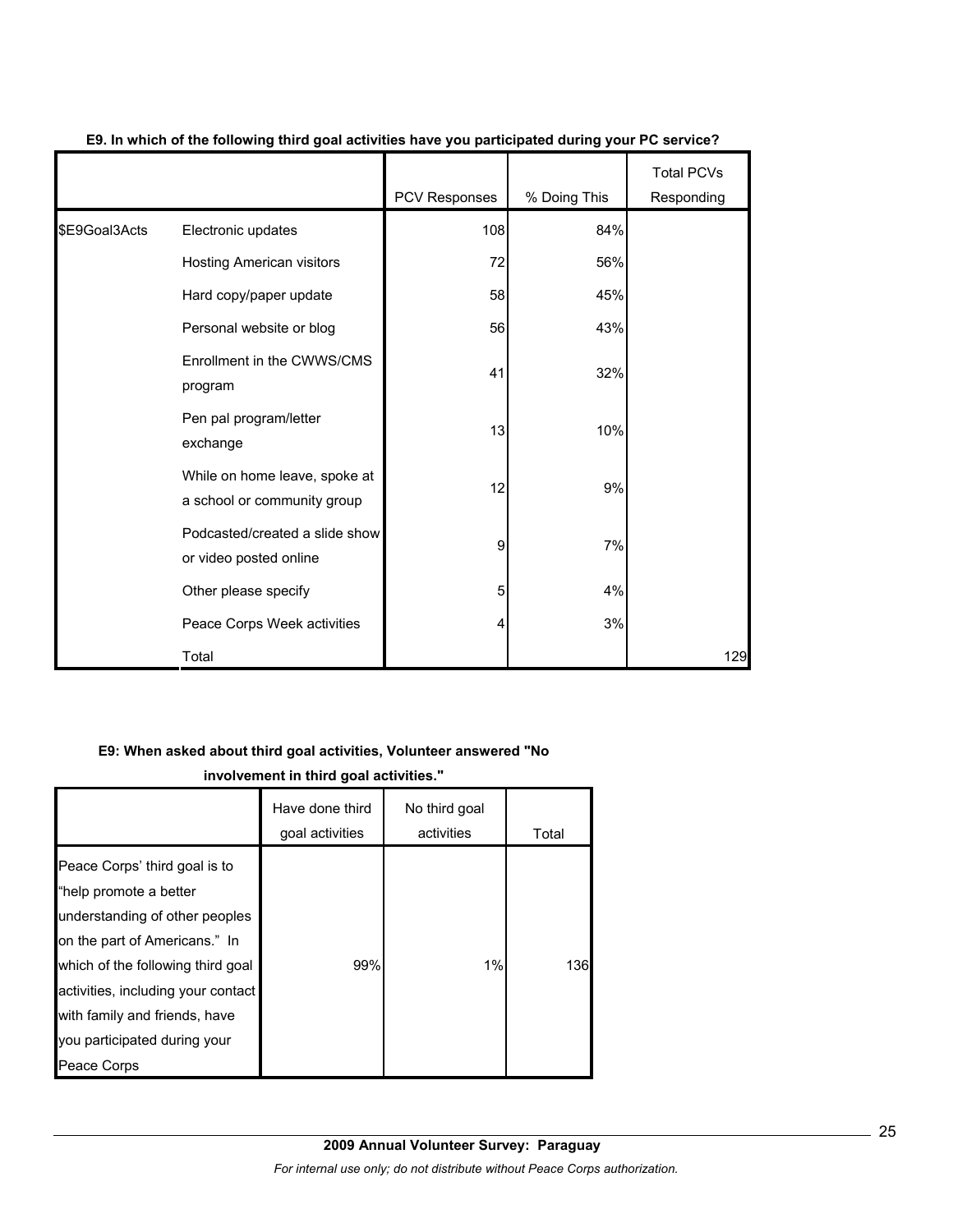|             | I have not participated in | I have participated in<br>CWWS/CM & would | I have participated in<br>CWWS/CM and would |       |
|-------------|----------------------------|-------------------------------------------|---------------------------------------------|-------|
|             | CWWS/CM.                   | recommend it                              | NOT recommend it                            | Total |
| <b>IE10</b> | 68%                        | 28%                                       | 5%                                          | 130   |

**E10: Would you recommend participation in the CWWS CMS to other Volunteers?**

**E11: To what extent have Americans gained a better understanding of HCNs? Includes "Too early to tell."**

|     | Not at all | Minimally | Moderately | Considerably | Exceptionally | Too early to tell | $\tau$ otal |
|-----|------------|-----------|------------|--------------|---------------|-------------------|-------------|
| E11 | 0%l        | 5%        | 29%        | 44%          | 21%<br>∠ ।    | 2%                | 133         |

### **E11: To what extent have Americans gained a better understanding of HCNs? Excludes "Too early**

| to tell." |            |           |            |              |               |       |  |  |
|-----------|------------|-----------|------------|--------------|---------------|-------|--|--|
|           | Not at all | Minimally | Moderately | Considerably | Exceptionally | Total |  |  |
| E11       |            | 5%        | 30%        | 44%          | 21%           | 131   |  |  |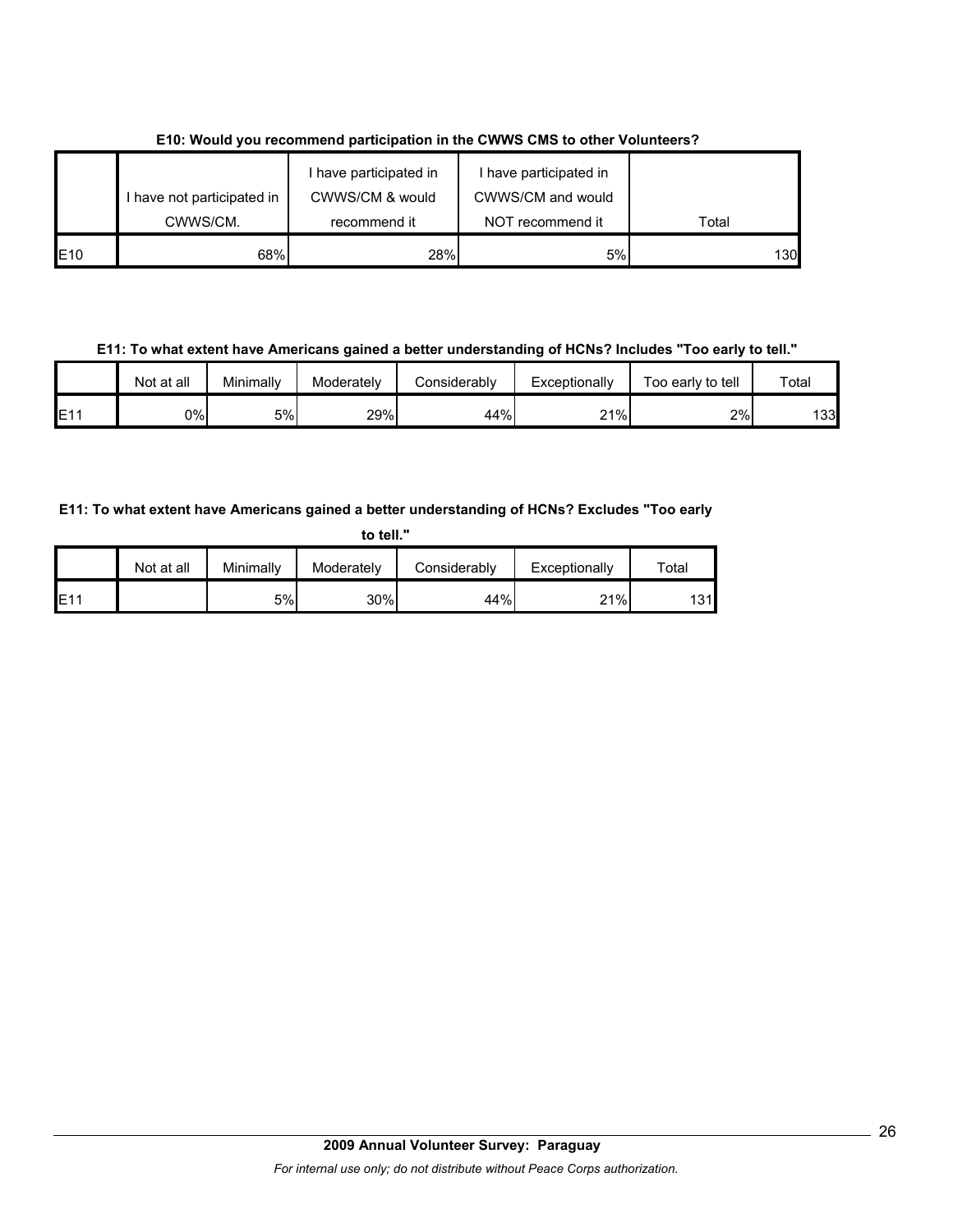|                                                                                | Yes            |
|--------------------------------------------------------------------------------|----------------|
| Coverdell World Wise Schools staff (Useful)                                    | 26             |
| Contact with other Peace Corps staff in Washington, D.C. (Useful)              | 18             |
| Information at staging (Useful)                                                | 70             |
| Information from your post sent to you before departure (Useful)               | 79             |
| Internet (Useful)                                                              | 106            |
| Invitation kits (Useful)                                                       | 88             |
| Material in staging packet (Useful)                                            | 69             |
| Peace Corps staff at post (e.g., World Wise School contact) (Useful)           | 40             |
| Recruiting (Useful)                                                            | 36             |
| Resources available from Coverdell World Wise Schools (Useful)                 | 28             |
| Resources available on Peace Corps website (e.g., third goal section) (Useful) | 45             |
| Training on third goal (Useful)                                                | 42             |
| Other: Please specify below (Useful)                                           | $\overline{2}$ |

#### **E12: Which of the following resources have been useful to you in your third goal activities?**

#### **E12: Which of the following resources would/will be helpful to you in your third goal activities?**

|                                                                                 | Yes |
|---------------------------------------------------------------------------------|-----|
| Coverdell World Wise Schools staff (Would be helpful)                           | 43  |
| Contact with other Peace Corps staff in Washington, D.C. (Would be helpful)     | 45  |
| Information at staging (Would be helpful)                                       | 11  |
| Information from your post sent to you before departure (Would be helpful)      | 14  |
| Internet (Would be helpful)                                                     | 14  |
| Invitation kits (Would be helpful)                                              | 10  |
| Material in staging packet (Would be helpful)                                   | 10  |
| Peace Corps staff at post (e.g., World Wise School contact) (Would be helpful)  | 24  |
| Recruiting (Would be helpful)                                                   | 24  |
| Resources available from Coverdell World Wise Schools (Would be helpful)        | 25  |
| Resources available on Peace Corps website (e.g., third goal section) (Would be | 30  |
| helpful)                                                                        |     |
| Training on third goal (Would be helpful)                                       | 31  |
| Other: Please specify below (Would/will be helpful)                             |     |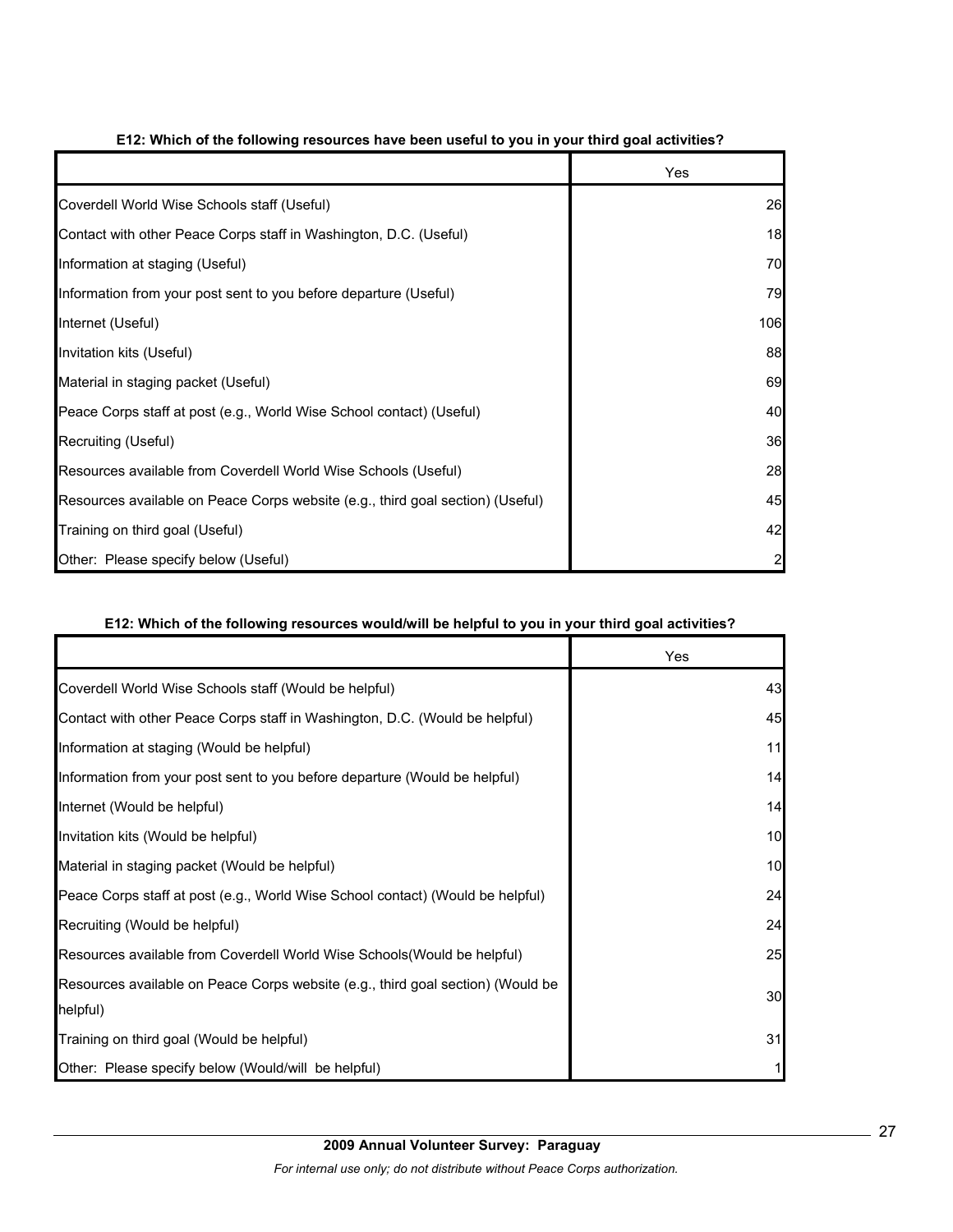|           | E12: Other useful/neipful resources ? Other (specify) |            |       |         |  |  |  |  |
|-----------|-------------------------------------------------------|------------|-------|---------|--|--|--|--|
|           |                                                       | Column N % | Count | Row N % |  |  |  |  |
| E12 OTHER | Open-ended results. Not responsive to request.        |            |       |         |  |  |  |  |
|           |                                                       |            |       |         |  |  |  |  |
|           |                                                       |            |       |         |  |  |  |  |
|           |                                                       |            |       |         |  |  |  |  |
|           | Total                                                 |            | 136   | 100%    |  |  |  |  |

# **E12: Other useful/helpful resources? Other (specify)**

# **E13: Do you know about the Peace Corps Partnership Program (PCPP)?**

|     | No  | Yes, but I haven't used it. | Yes, I have used it. | $\tau$ otal |  |
|-----|-----|-----------------------------|----------------------|-------------|--|
| E13 | 27% | 63%                         | 10%                  | 134         |  |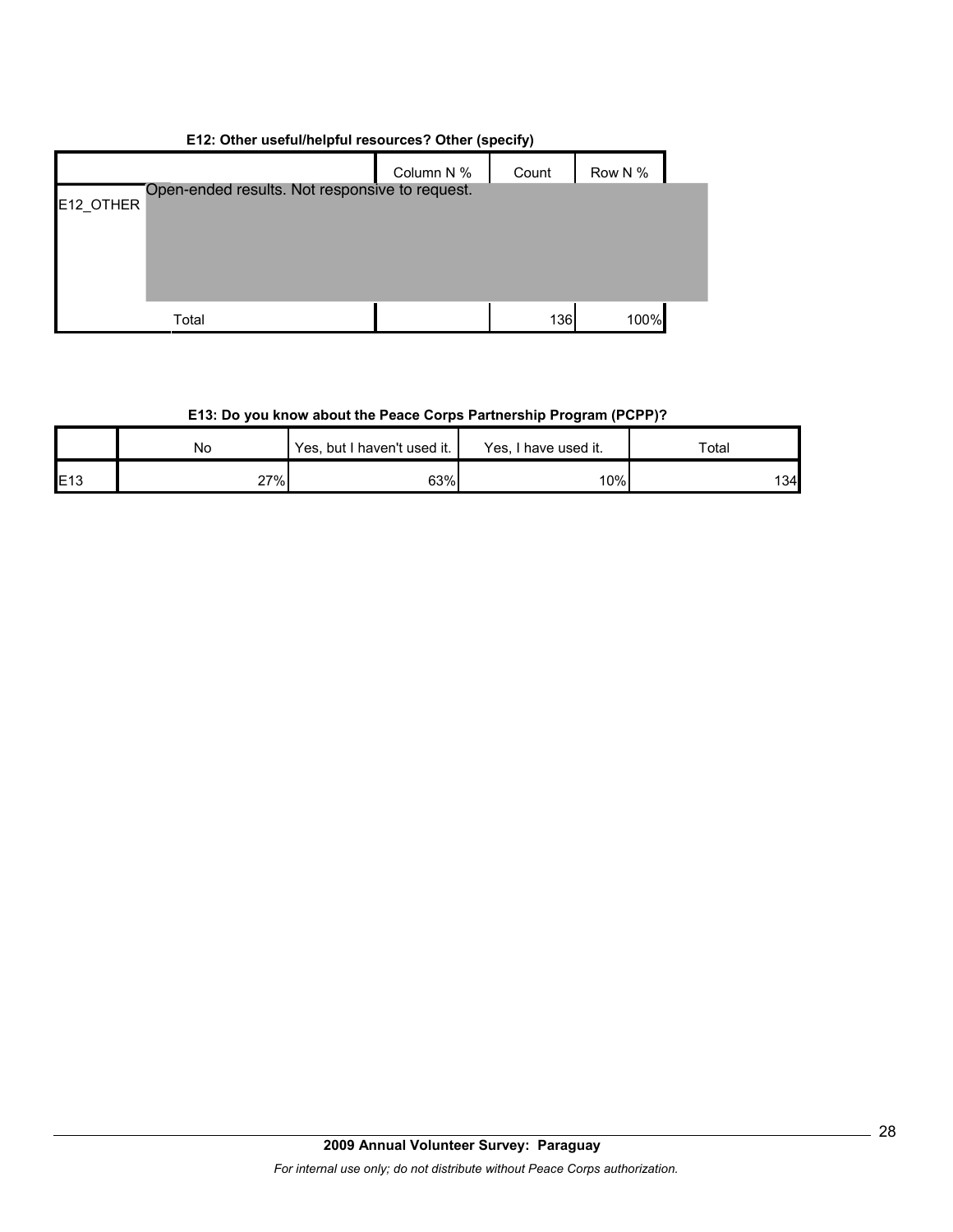# **F. Peace Corps Support**

*This section reports Volunteers' assessments of in-country Peace Corps.* 

|                | Not at all | Poorly | Adequately | Well | Very well | Total |
|----------------|------------|--------|------------|------|-----------|-------|
| F <sub>1</sub> |            | 7%     | 53%        | 23%  | 17%       | 30    |





F1: When you arrived at your community, how prepared for your arrival were the host people with whom you work?

| F2: How satisfied are you with the health care you received from your PCMO(s)? |  |  |
|--------------------------------------------------------------------------------|--|--|
|--------------------------------------------------------------------------------|--|--|

|         | Not at all | Minimally | Adequately | <b>Considerably</b> | Exceptionally | Not Used | Total |
|---------|------------|-----------|------------|---------------------|---------------|----------|-------|
| F2<br>L |            | 3%        | 18%        | 32%                 | 47%           |          | 133   |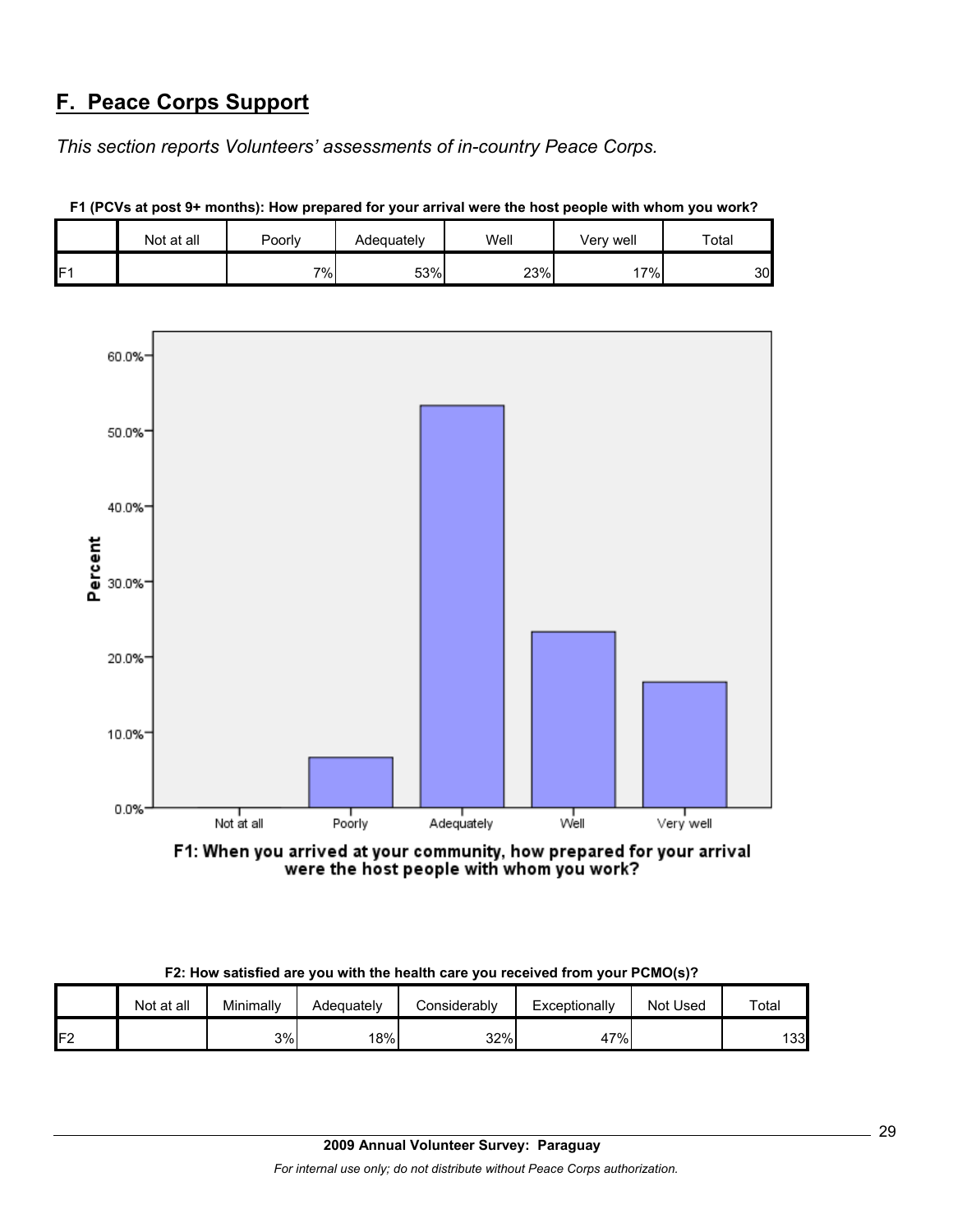|                             | Not at all 1 | $\overline{2}$ | 3   | 4   | Completely 5 | NA. | Total |
|-----------------------------|--------------|----------------|-----|-----|--------------|-----|-------|
| Administrative/logistical   |              | 7%             | 27% | 32% | 33%          | 1%  | 135   |
| Cross-cultural              | 1%           | 5%             | 27% | 33% | 30%          | 4%  | 135   |
| Emotional                   | 4%           | 10%            | 22% | 28% | 27%          | 9%  | 135   |
| Feedback on my work reports | 5%           | 16%            | 27% | 29% | 19%          | 4%  | 135   |
| Job assignment              | 1%           | 13%            | 30% | 31% | 24%          | 1%  | 135   |
| Language learning           | 2%           | 2%             | 16% | 33% | 45%          | 1%  | 135   |
| Medical                     |              | 3%             | 20% | 38% | 39%          | 1%  | 135   |
| Safety and security         |              | 2%             | 8%  | 33% | 57%          |     | 135   |
| Site selection/preparation  | 8%           | 21%            | 22% | 22% | 25%          | 1%  | 134   |
| <b>Technical skills</b>     | 1%           | 9%             | 28% | 40% | 20%          | 1%  | 134   |

**F3: How satisfied are you with the following support provided by in-country PC staff?**

#### **F4: How satisfied are you with the PC time and resources allocated to mental health/adjustment**

| issues?        |                      |     |     |     |                           |       |  |  |  |
|----------------|----------------------|-----|-----|-----|---------------------------|-------|--|--|--|
|                | Not at all satisfied |     |     |     | Completely<br>satisfied 5 | Total |  |  |  |
| F <sub>4</sub> | 3%                   | 12% | 22% | 39% | 24%                       | 135   |  |  |  |

**F5: What level of PC support have you received to help cope with stress from issues such as HIV/AIDS, food insecurity, etc. in your community? (Including PCVs w/no need for support)**

|     |            |     |                                    | Considerable | Exceptional | NA/I have no     |       |
|-----|------------|-----|------------------------------------|--------------|-------------|------------------|-------|
|     | No support |     | Minimal support   Adequate support | support      | support     | need for support | Total |
| IF5 | 2%         | 10% | 16%                                | 13%          | 7%1         | 53%              | 134   |

# **F5: What level of PC support have you received to help cope with stress from issues such as HIV/AIDS, food insecurity, etc. in your community? (Excluding PCVs w/no need for support)**

|                 |            |                 |                  | Considerable | Exceptional |       |
|-----------------|------------|-----------------|------------------|--------------|-------------|-------|
|                 | No support | Minimal support | Adequate support | support      | support     | Total |
| IF <sub>5</sub> | 5%l        | 21%             | 33%              | 27%          | 14%         | 63I   |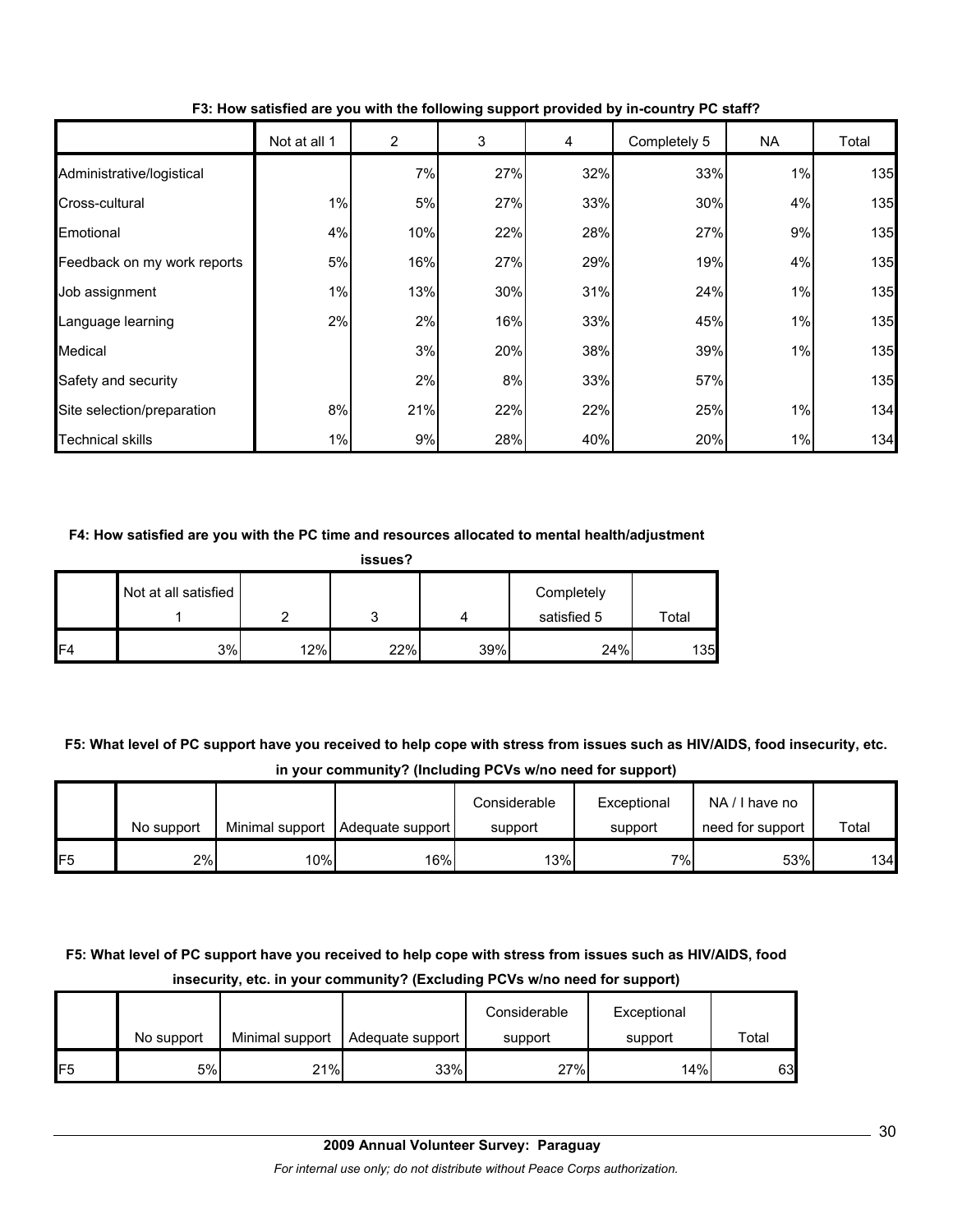### **F6: How would you rate your interaction with the Country Director in**

|                                       | Not adequate | Adequate | Total |  |
|---------------------------------------|--------------|----------|-------|--|
| Responsiveness to my issues           | 4%           | 96%      | 131   |  |
| Informative content                   | 5%           | 95%      | 131   |  |
| My comfort level discussing<br>issues | 4%           | 96%      | 131   |  |
| Adequacy of visits                    | 15%          | 85%      | 130   |  |

#### **terms of the following?**

#### **F6: How would you rate your interaction with the PTO/SRPTC in terms of**

| the following?                               |              |          |       |  |  |  |
|----------------------------------------------|--------------|----------|-------|--|--|--|
|                                              | Not adequate | Adequate | Total |  |  |  |
| Responsiveness to my issues                  | 5%           | 95%      | 129   |  |  |  |
| Informative content                          | 5%           | 95%      | 129   |  |  |  |
| My comfort level discussing<br><b>issues</b> | 4%           | 96%      | 128   |  |  |  |
| Adequacy of visits                           | 7%           | 93%      | 130   |  |  |  |

# **F6: How would you rate your interaction with the APCD/Program Manager in terms of the following?**

|                                       | Not adequate | Adequate | Total |
|---------------------------------------|--------------|----------|-------|
| Responsiveness to my issues           | 22%          | 78%      | 132   |
| Informative content                   | 14%          | 86%      | 131   |
| My comfort level discussing<br>issues | 25%          | 75%      | 133   |
| Adequacy of visits                    | 16%          | 84%      | 134   |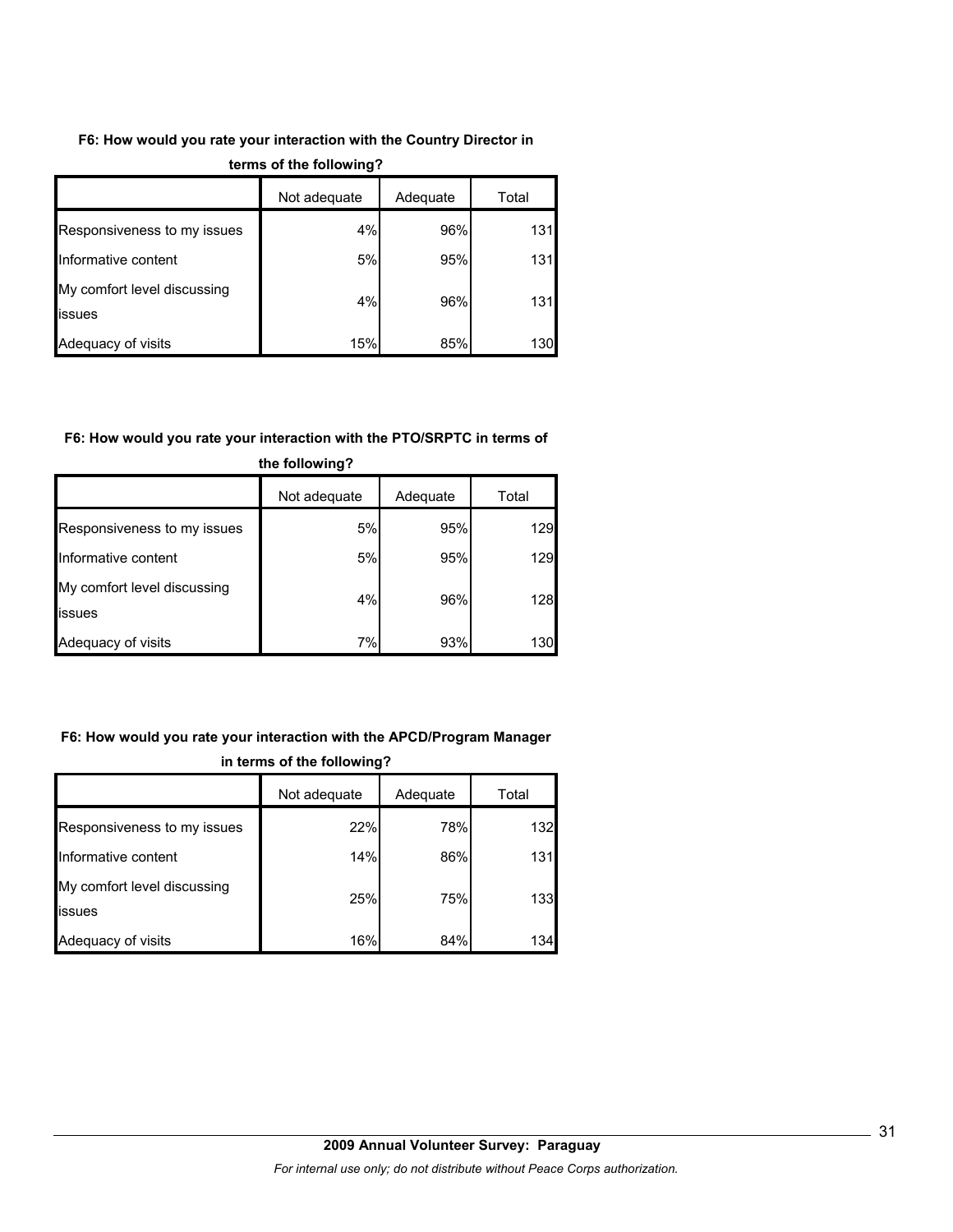#### **F6: How would you rate your interaction with the PCMO in terms of the**

| following?                            |              |          |       |  |  |
|---------------------------------------|--------------|----------|-------|--|--|
|                                       | Not adequate | Adequate | Total |  |  |
| Responsiveness to my issues           | 5%           | 95%      | 129   |  |  |
| Informative content                   | 6%           | 94%      | 130   |  |  |
| My comfort level discussing<br>issues | 5%           | 95%      | 131   |  |  |
| Adequacy of visits                    | 5%           | 95%      | 131   |  |  |

# **F6: How would you rate your interaction with the Safety and Security**

|                                               | Not adequate | Adequate | Total |
|-----------------------------------------------|--------------|----------|-------|
| Responsiveness to my issues                   | 2%           | 98%      | 131   |
| Informative content                           | 1%           | 99%      | 132   |
| My comfort level discussing<br><b>lissues</b> | 0%           | 100%     | 131   |
| Adequacy of visits                            | 4%           | 96%      | 131   |

### **Coordinator in terms of the following?**

### **F6: How would you rate your interaction with the Training Manager in**

|                                       | Not adequate | Adequate | Total |  |  |
|---------------------------------------|--------------|----------|-------|--|--|
| Responsiveness to my issues           | 4%           | 96%      | 127   |  |  |
| Informative content                   | 6%           | 94%      | 126   |  |  |
| My comfort level discussing<br>issues | 6%           | 94%      | 125   |  |  |
| Adequacy of visits                    | 6%           | 94%      | 125   |  |  |

#### **terms of the following?**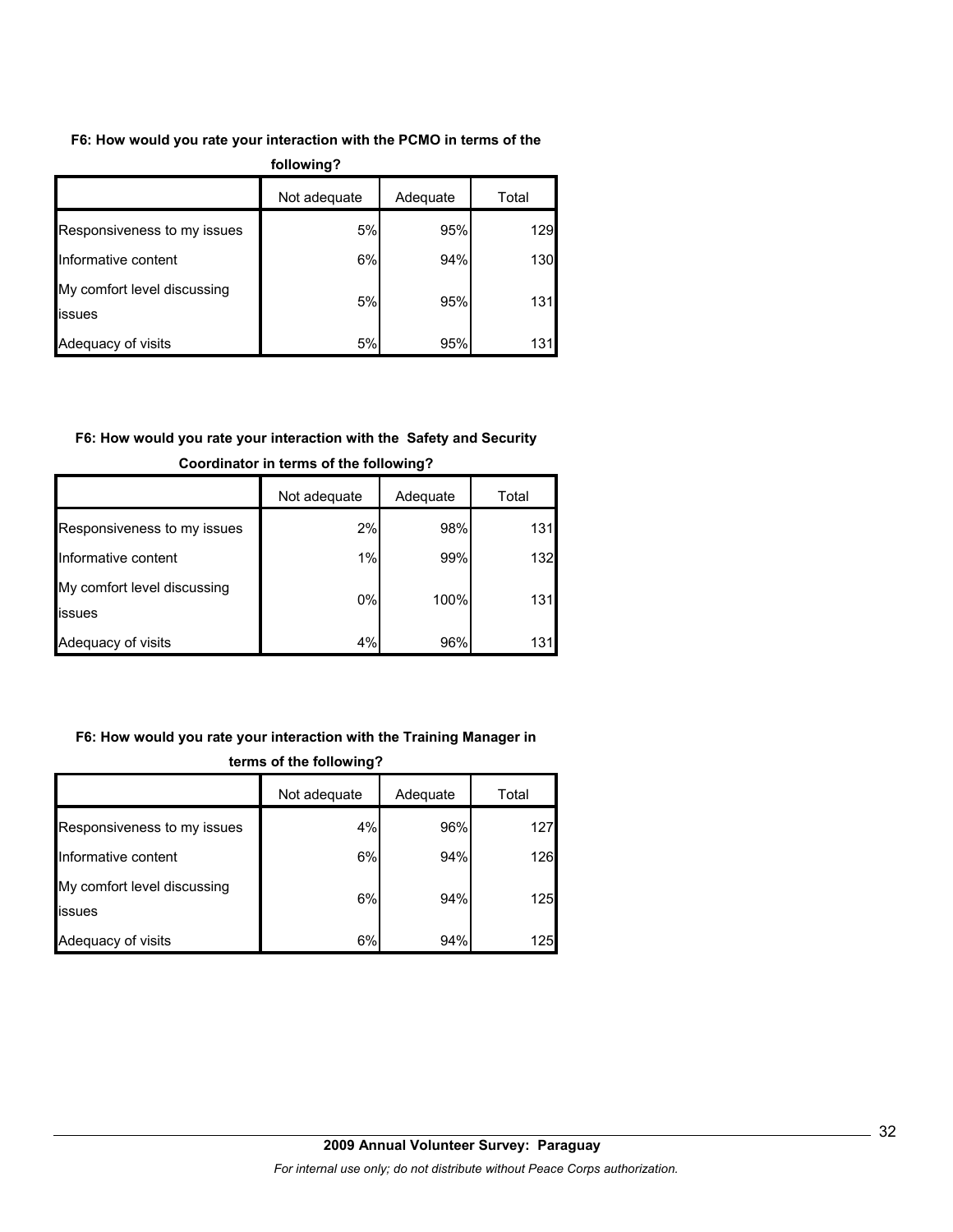#### **F6: How would you rate your interaction with administrative staff in terms**

| vi ulu lvilvillig i                   |              |          |       |  |  |
|---------------------------------------|--------------|----------|-------|--|--|
|                                       | Not adequate | Adequate | Total |  |  |
| Responsiveness to my issues           | 5%           | 95%      | 131   |  |  |
| Informative content                   | 2%           | 98%      | 130   |  |  |
| My comfort level discussing<br>issues | 4%           | 96%      | 129   |  |  |
| Adequacy of visits                    | 3%           | 97%      | 128   |  |  |

#### **of the following?**

# **F6: How would you rate your interaction with other post staff (please**

|                                       | Not adequate | Adequate | Total |
|---------------------------------------|--------------|----------|-------|
| Responsiveness to my issues           | 21%          | 79%      | 24    |
| Informative content                   | 4%           | 96%      | 23    |
| My comfort level discussing<br>issues | 14%          | 86%      |       |
| Adequacy of visits                    | 5%           | 95%      |       |

#### **specify) in terms of the following?**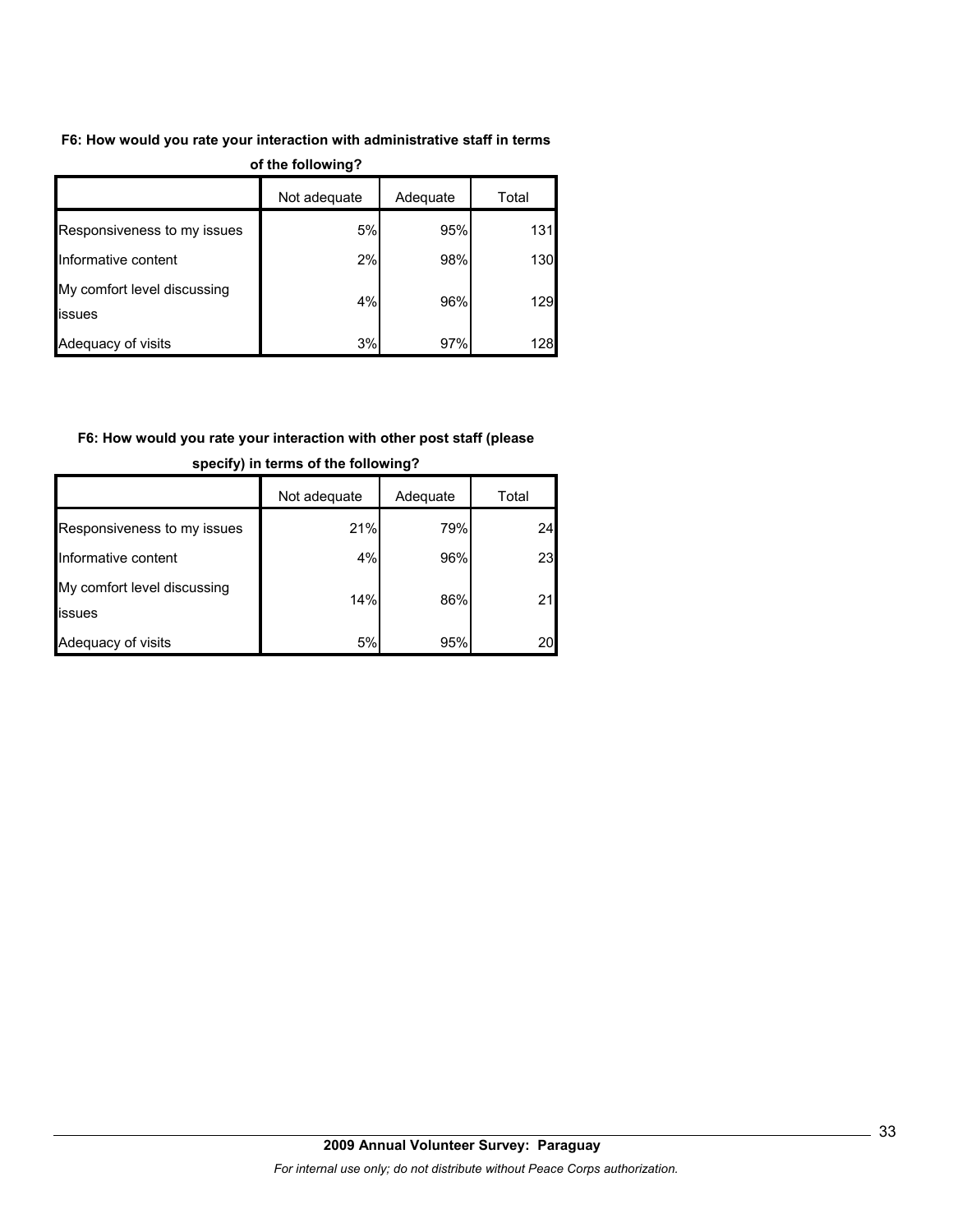#### **F7: To what extent is your CD aware of Volunteer issues and concerns through interactions with**

**Volunteers?**

|      | Not at all | Minimally | Adequately | Considerablv | Completely | $\tau$ otal |
|------|------------|-----------|------------|--------------|------------|-------------|
| IFT. | 1%         | 4%        | 29%        | 51%          | 15%        | 133         |

#### **F8: What is the most effective way you use to communicate with PC staff?**

| Most effective | Cellphone (voice)                     | 65%  | 87  |
|----------------|---------------------------------------|------|-----|
|                | In-person visits                      | 15%  | 20  |
|                | Text messaging                        | 14%  | 19  |
|                | Email/ Internet                       | 4%   | 5   |
|                | Telephone at residence or work        | 2%   | 2   |
|                | Other. Please specify                 |      |     |
|                | Telephone not at residence or<br>work |      |     |
|                | Letters                               |      |     |
|                | CB radio                              |      |     |
|                | Total                                 | 100% | 133 |

#### **F8: What is the second most effective way you use to communicate with PC staff?**

|                       | Telephone not at residence or<br>work |     |    |
|-----------------------|---------------------------------------|-----|----|
|                       | Other. Please specify                 |     |    |
|                       | Telephone at residence or work        | 2%  |    |
|                       | In-person visits                      | 11% | 14 |
|                       | Cellphone (voice)                     | 24% | 32 |
|                       | Email/ Internet                       | 31% | 41 |
| Second most effective | Text messaging                        | 32% | 43 |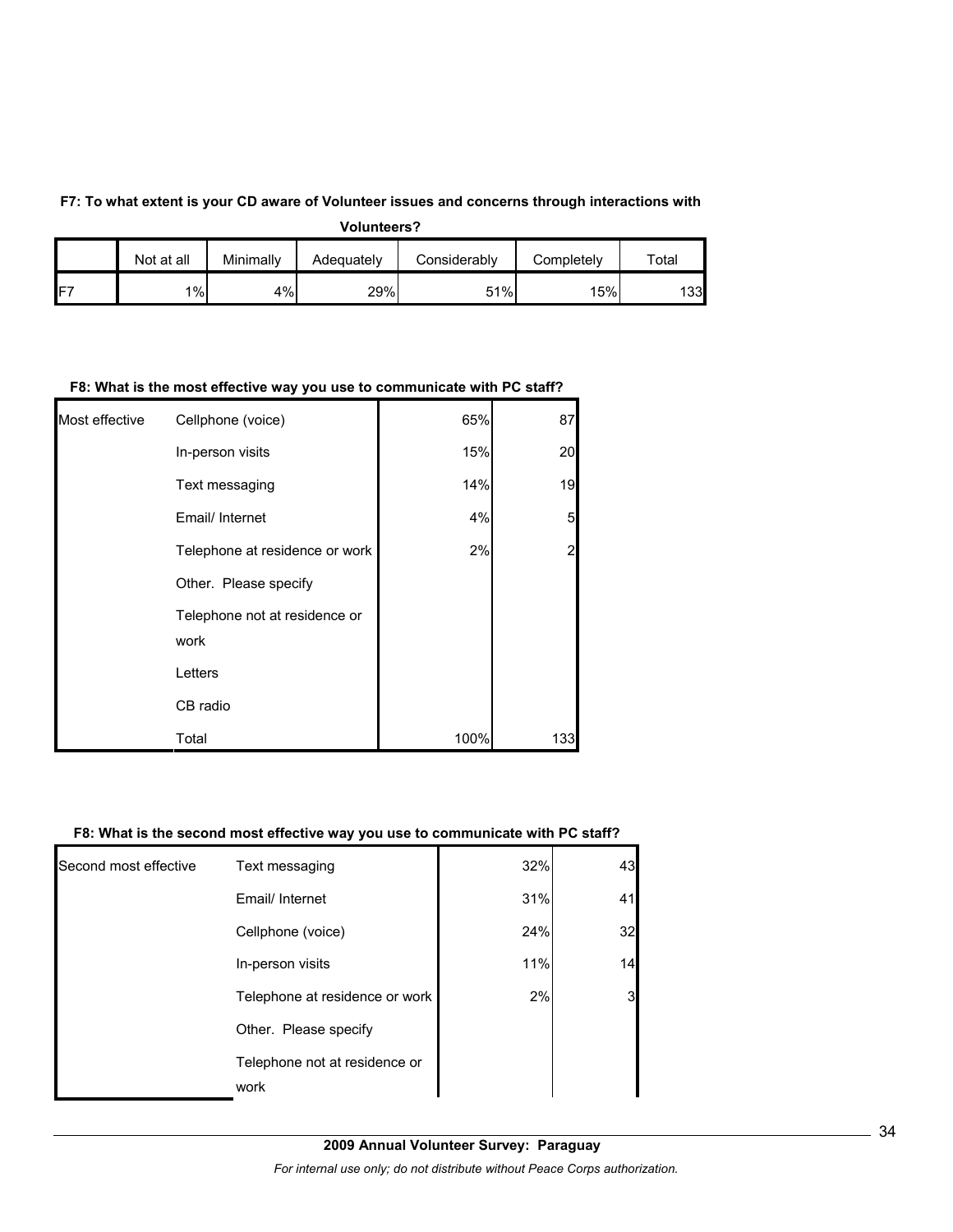| Letters  |      |     |
|----------|------|-----|
| CB radio |      |     |
| Total    | 100% | 133 |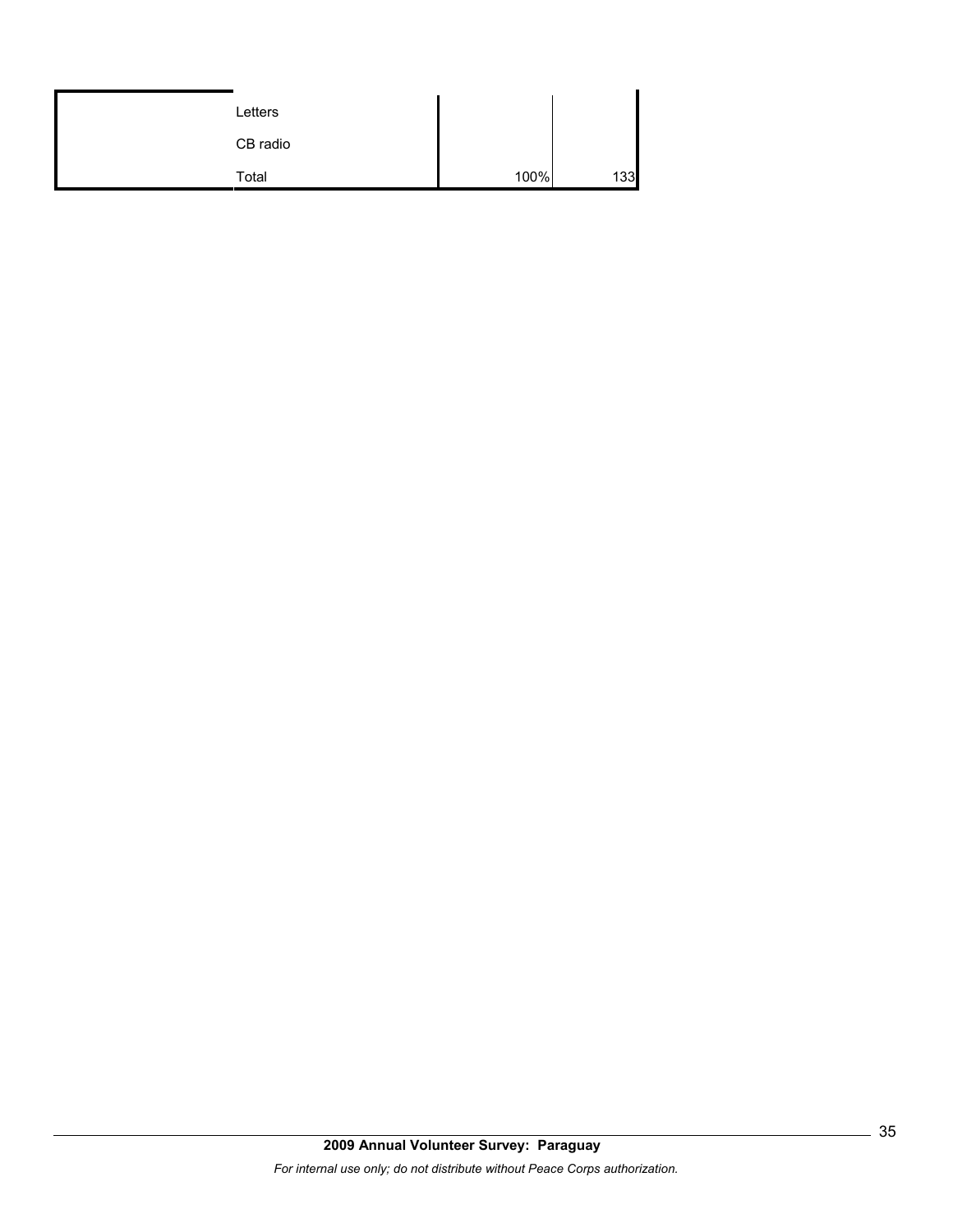| (C11_THREE) Third most | Email/ Internet                       | 44%  | 58  |
|------------------------|---------------------------------------|------|-----|
| effective              | In-person visits                      | 31%  | 40  |
|                        | Text messaging                        | 17%  | 22  |
|                        | Cellphone (voice)                     | 5%   | 6   |
|                        | Telephone at residence or work        | 3%   |     |
|                        | Letters                               | 1%   |     |
|                        | Other. Please specify                 |      |     |
|                        | Telephone not at residence or<br>work |      |     |
|                        | CB radio                              |      |     |
|                        | Total                                 | 100% | 131 |

#### **F8: What is the third most effective way you use to communicate with PC staff?**

# **F9: How do you rate the effectiveness of your communication resources for contacting in-country PC staff?**

|                 | Very poor | Poor | Adequate | Good | Excellent | $\tau$ otal |
|-----------------|-----------|------|----------|------|-----------|-------------|
| IF <sub>9</sub> |           | 2%   | 23%      | 32%  | 43%       | 133         |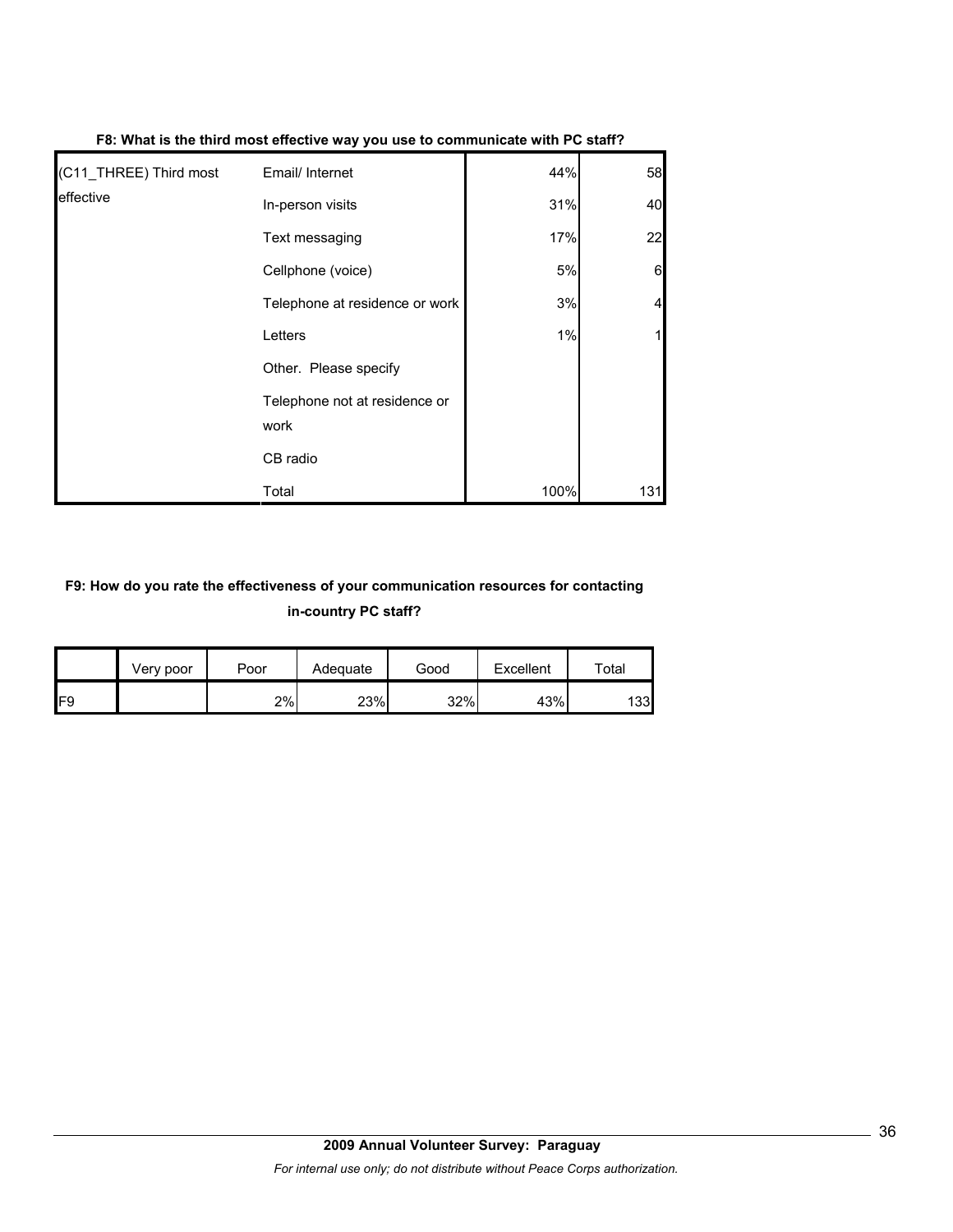# **G. Your Safety and Security**

*This section reports on how safe and informed about their safety Volunteers feel. Their experiences with reported and unreported crimes are summarized.* 

| OT. TIOW SAIG UP YOU IGGI!                       |                 |            |                    |                     |           |       |  |  |  |
|--------------------------------------------------|-----------------|------------|--------------------|---------------------|-----------|-------|--|--|--|
|                                                  | Not at All Safe | Often Safe | Adequately<br>Safe | <b>Usually Safe</b> | Very Safe | Total |  |  |  |
| Where you live                                   |                 | 3%         | 6%                 | 35%                 | 56%       | 133   |  |  |  |
| Where you work                                   |                 | 2%         | 4%                 | 28%                 | 66%       | 133   |  |  |  |
| When you travel in-country                       |                 | 2%         | 17%                | 53%                 | 27%       | 132   |  |  |  |
| City where main Peace Corps<br>office is located |                 | 2%         | 23%                | 50%                 | 26%       | 133   |  |  |  |

#### G1: How safe do you feel.<sup>2</sup>

#### **G2: Please indicate the number of times you experienced the following types of discrimination/harassment.**

|                    | Never  | Once | 2-5 times | 6-10 times | 11-25 times | $26+$ times | Total |
|--------------------|--------|------|-----------|------------|-------------|-------------|-------|
| Age                | 95.8%  | 2.1% | 1.1%      |            |             | 1.1%        | 95    |
| Anti-American      | 68.3%  | 9.9% | 17.8%     | 2.0%       | 2.0%        |             | 101   |
| <b>Disability</b>  | 100.0% |      |           |            |             |             | 94    |
| Gender             | 66.7%  | 2.1% | 15.6%     | 8.3%       | 3.1%        | 4.2%        | 96    |
| Racial/color       | 83.3%  | 3.1% | 5.2%      | 3.1%       | 2.1%        | 3.1%        | 96    |
| Religious          | 93.6%  | 1.1% | 4.3%      |            | 1.1%        |             | 94    |
| Sexual (verbal)    | 58.7%  | 3.3% | 13.0%     | 4.3%       | 6.5%        | 14.1%       | 92    |
| Sexual (physical)  | 91.4%  | 7.5% | 1.1%      |            |             |             | 93    |
| Sexual orientation | 97.9%  | 1.1% |           | 1.1%       |             |             | 94    |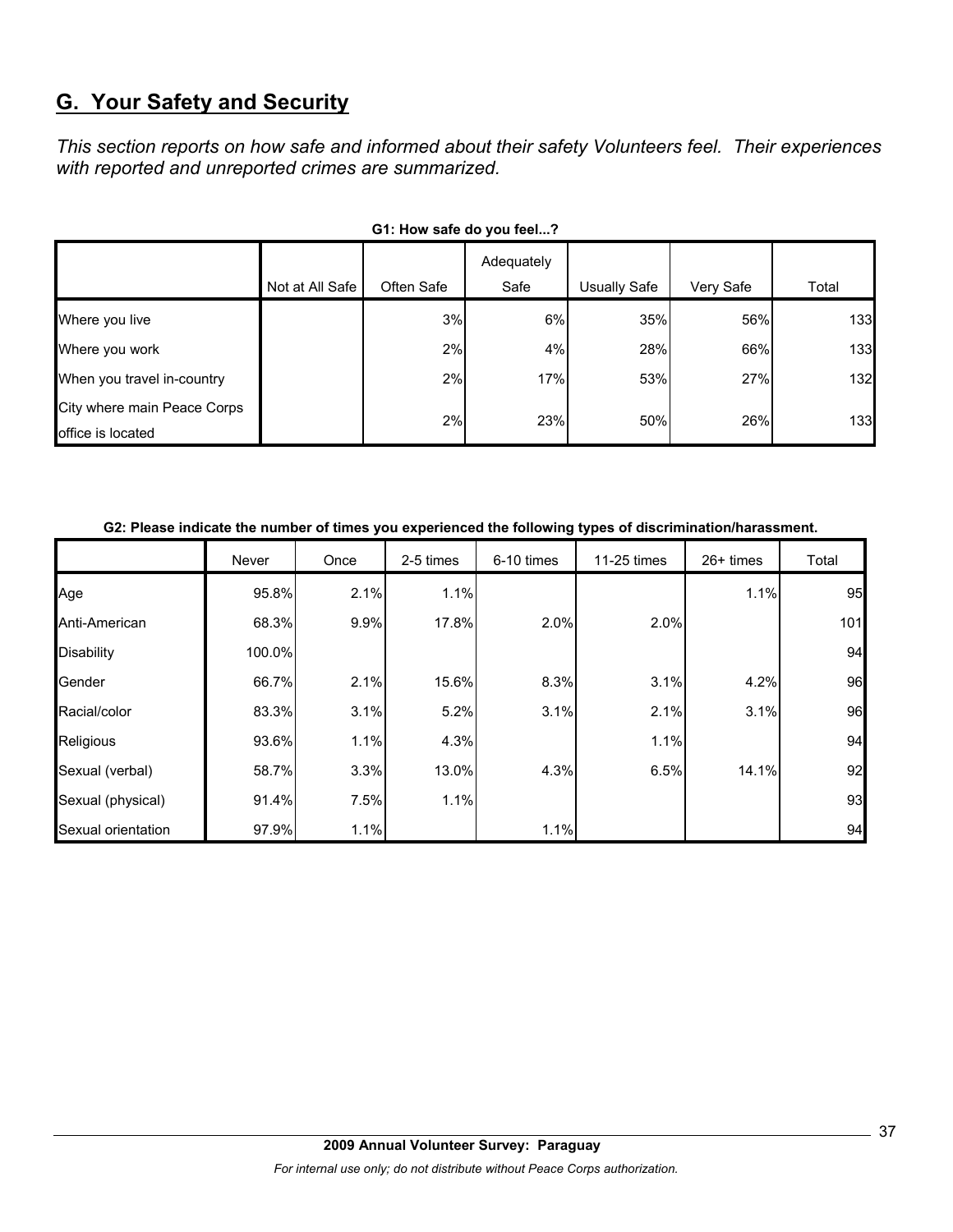|                    | Never  | Once  | 2-5 times | 6-10 times | 11-25 times | 26+ times | Total          |
|--------------------|--------|-------|-----------|------------|-------------|-----------|----------------|
| Age                | 100.0% |       |           |            |             |           | $\mathbf{3}$   |
| Anti-American      | 89.3%  | 7.1%  | 3.6%      |            |             |           | 28             |
| Gender             | 92.3%  | 7.7%  |           |            |             |           | 26             |
| Racial/color       | 100.0% |       |           |            |             |           | 14             |
| Religious          | 100.0% |       |           |            |             |           | 5 <sub>l</sub> |
| Sexual (verbal)    | 89.2%  | 10.8% |           |            |             |           | 37             |
| Sexual (physical)  | 50.0%  | 50.0% |           |            |             |           | 6              |
| Sexual orientation | 100.0% |       |           |            |             |           |                |

**G2: Please indicate the number of times you reported discrimination/harassment events to PC.**

**G3: Please indicate the number of times you experienced the following types of crimes.**

|                    | Never  | Once  | 2-5 times | 6-10 times | 11-25 times | 26+ times | Total |
|--------------------|--------|-------|-----------|------------|-------------|-----------|-------|
| <b>Burglary</b>    | 88.5%  | 8.7%  | 2.9%      |            |             |           | 104   |
| Theft              | 60.9%  | 26.4% | 12.7%     |            |             |           | 110   |
| Robbery            | 100.0% |       |           |            |             |           | 98    |
| Physical assault   | 96.9%  | 3.1%  |           |            |             |           | 96    |
| Aggravated assault | 100.0% |       |           |            |             |           | 98    |
| Sexual assault     | 96.9%  | 3.1%  |           |            |             |           | 98    |
| Rape               | 100.0% |       |           |            |             |           | 97    |

#### **G3: Please indicate the number of times you reported the following crimes to Peace Corps.**

|                  | Never | Once  | 2-5 times | 6-10 times | 11-25 times | $26+$ times | Total          |
|------------------|-------|-------|-----------|------------|-------------|-------------|----------------|
| <b>Burglary</b>  | 36.4% | 63.6% |           |            |             |             | 11             |
| Theft            | 23.1% | 59.0% | 17.9%     |            |             |             | 39             |
| Physical assault | 50.0% | 50.0% |           |            |             |             | $\overline{2}$ |
| Sexual assault   | 66.7% | 33.3% |           |            |             |             | 3              |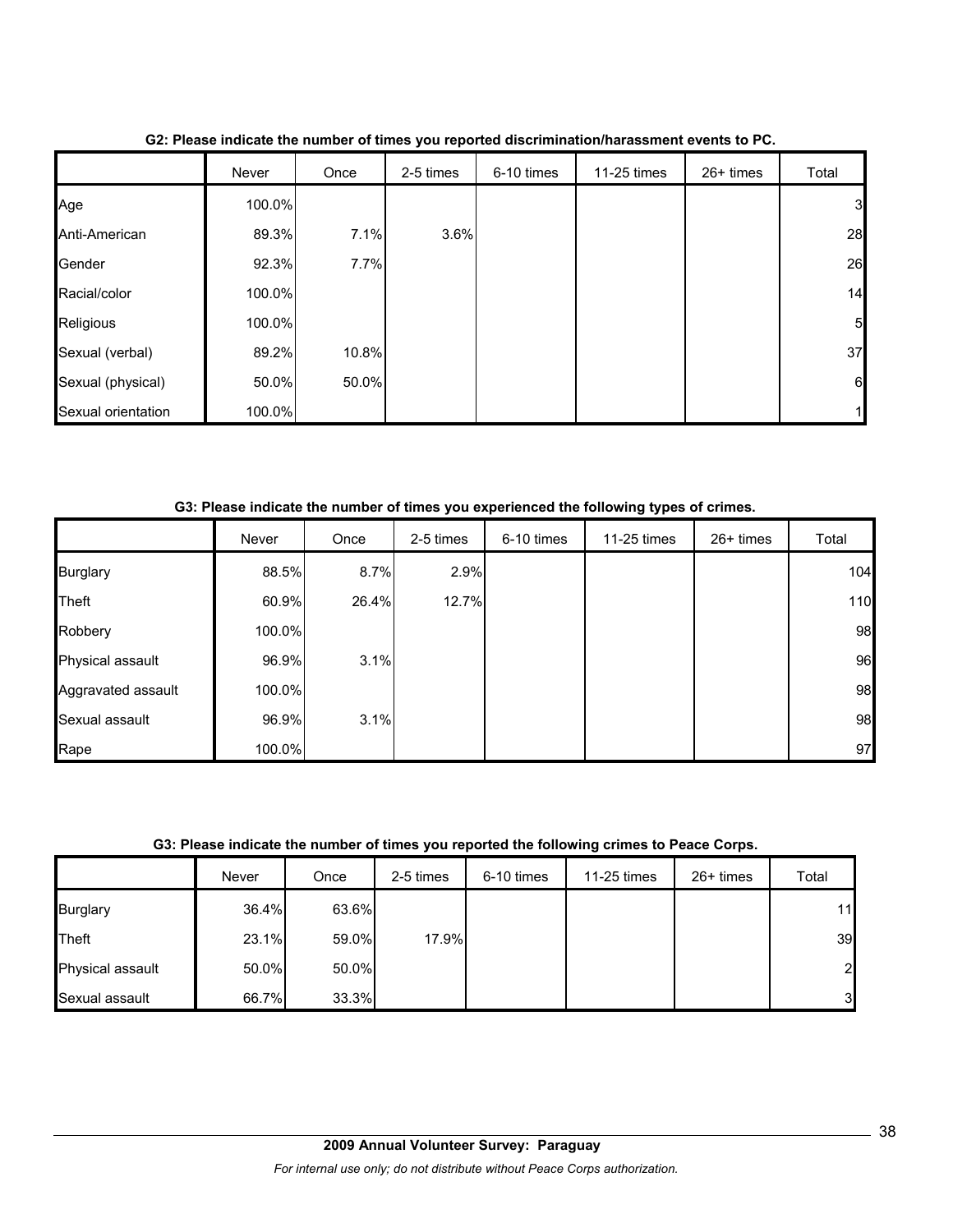|            |                                                             | PCV Responses | % Reason Not<br>Rptd | <b>Total PCVs</b><br>Responding |
|------------|-------------------------------------------------------------|---------------|----------------------|---------------------------------|
| \$NoRpBurg | I felt it was too minor or<br>common to report              | 5             | 71%                  |                                 |
|            | I did not think the PC could help                           | 3             | 43%                  |                                 |
|            | It might hurt my relationship<br>with the community         |               | 14%                  |                                 |
|            | Other                                                       |               | 14%                  |                                 |
|            | I believed it could result in<br>changing sites             |               |                      |                                 |
|            | Concerns of a possible breach<br>in confidentiality         |               |                      |                                 |
|            | Reporting might result in<br>disciplinary action against me |               |                      |                                 |
|            | Total                                                       |               |                      |                                 |

#### **G4: If you did not report your experience with burglary, please your reason(s) for not reporting.**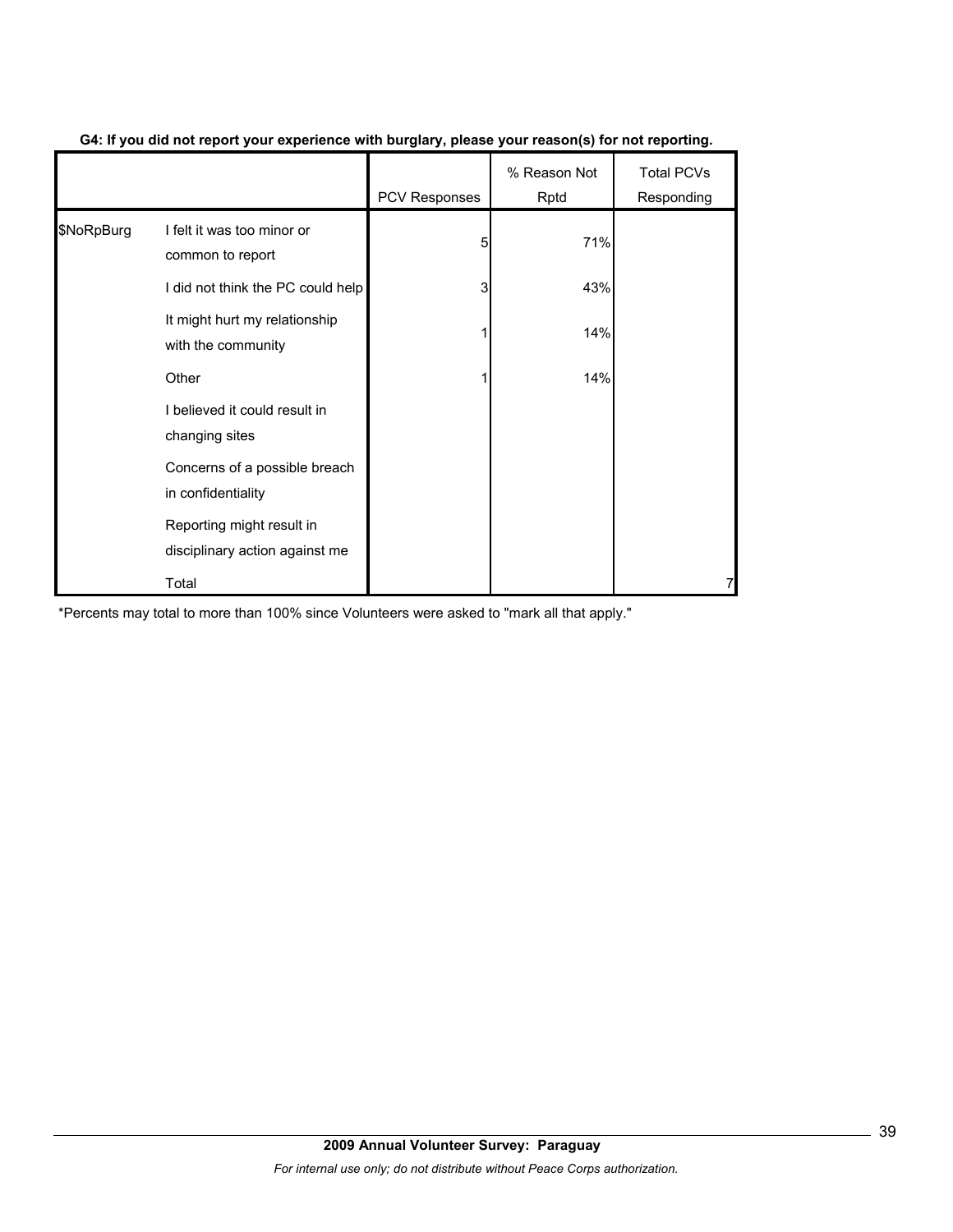|             |                                                             | <b>PCV Responses</b> | % Reason Not<br>Rptd | <b>Total PCVs</b><br>Responding |
|-------------|-------------------------------------------------------------|----------------------|----------------------|---------------------------------|
| \$NoRpTheft | I felt it was too minor or<br>common to report              | 14                   | 82%                  |                                 |
|             | I did not think the PC could help                           | 6                    | 35%                  |                                 |
|             | Other                                                       | 3                    | 18%                  |                                 |
|             | It might hurt my relationship<br>with the community         |                      | 6%                   |                                 |
|             | I believed it could result in<br>changing sites             |                      |                      |                                 |
|             | Concerns of a possible breach<br>in confidentiality         |                      |                      |                                 |
|             | Reporting might result in<br>disciplinary action against me |                      |                      |                                 |
|             | Total                                                       |                      |                      | 17                              |

#### **G4: If you did not report your experience with theft, please your reason(s) for not reporting.**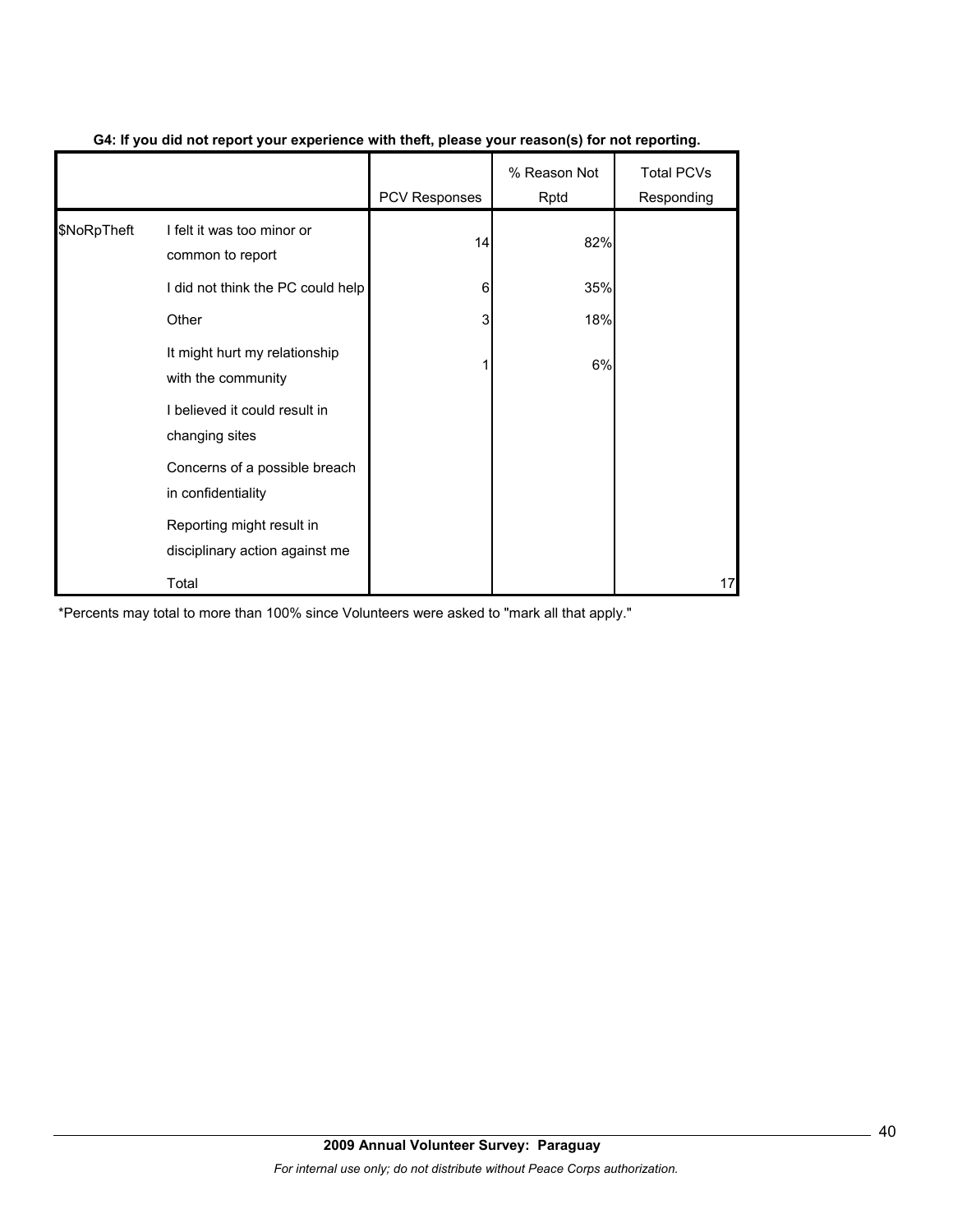|            |                                                             | PCV Responses | % Reason Not<br>Rptd | <b>Total PCVs</b><br>Responding |
|------------|-------------------------------------------------------------|---------------|----------------------|---------------------------------|
| \$NoRpRobb | I did not think the PC could help                           |               | 50%                  |                                 |
|            | Other                                                       |               | 50%                  |                                 |
|            | I believed it could result in<br>changing sites             |               |                      |                                 |
|            | I felt it was too minor or<br>common to report              |               |                      |                                 |
|            | Concerns of a possible breach<br>in confidentiality         |               |                      |                                 |
|            | Reporting might result in<br>disciplinary action against me |               |                      |                                 |
|            | It might hurt my relationship<br>with the community         |               |                      |                                 |
|            | Total                                                       |               |                      | 2                               |

#### **G4: If you did not report your experience with robbery, please your reason(s) for not reporting.**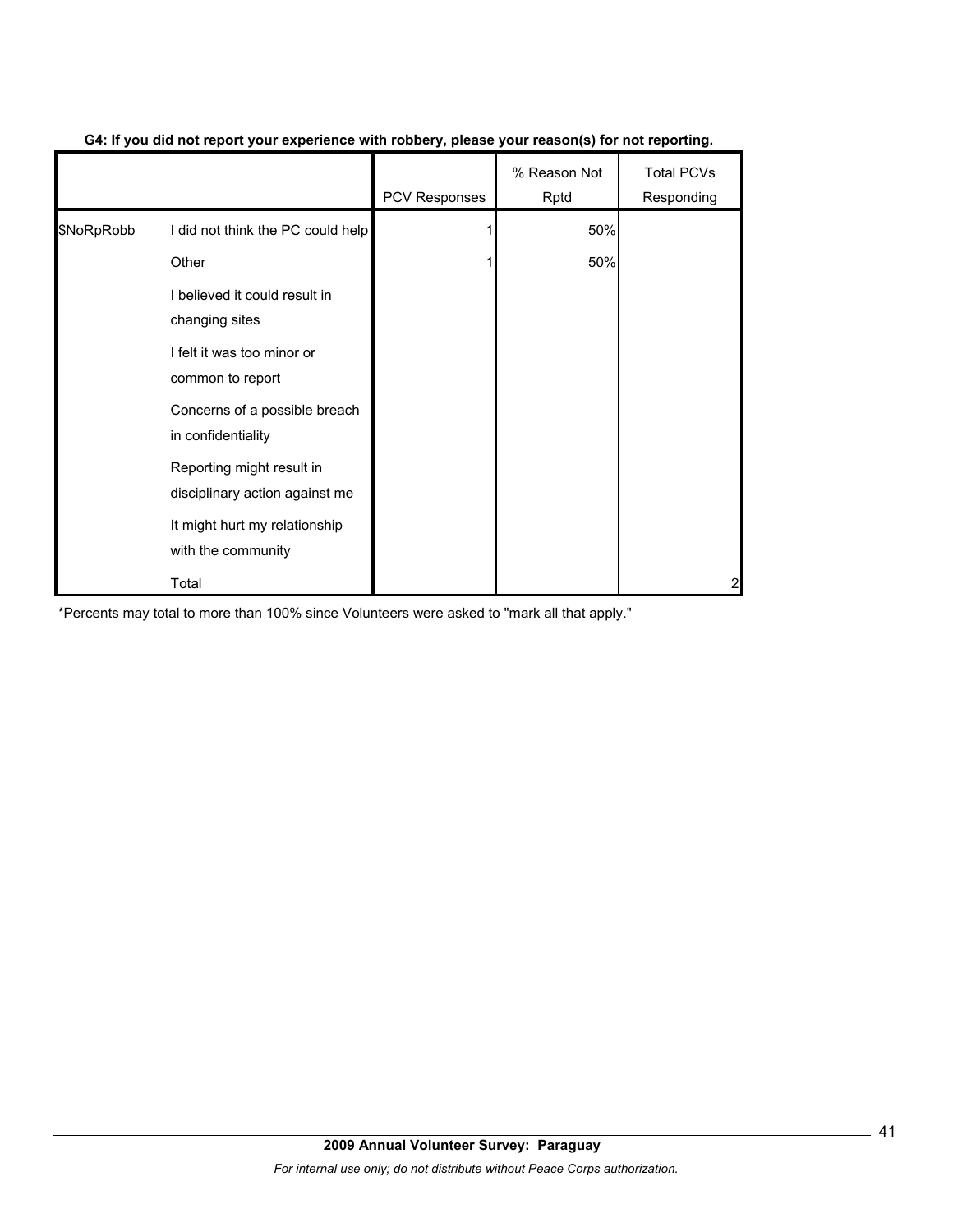| G4: If you did not report your experience with physical assault, please your reason(s) for not |  |
|------------------------------------------------------------------------------------------------|--|
|                                                                                                |  |

**reporting.**

|            |                                                             | <b>PCV Responses</b> | % Reason Not<br>Rptd | <b>Total PCVs</b><br>Responding |
|------------|-------------------------------------------------------------|----------------------|----------------------|---------------------------------|
| \$NoRpPhAs | Other                                                       |                      | 67%                  |                                 |
|            | I felt it was too minor or<br>common to report              |                      | 33%                  |                                 |
|            | I did not think the PC could help                           |                      |                      |                                 |
|            | I believed it could result in<br>changing sites             |                      |                      |                                 |
|            | Concerns of a possible breach<br>in confidentiality         |                      |                      |                                 |
|            | Reporting might result in<br>disciplinary action against me |                      |                      |                                 |
|            | It might hurt my relationship<br>with the community         |                      |                      |                                 |
|            | Total                                                       |                      |                      | 3                               |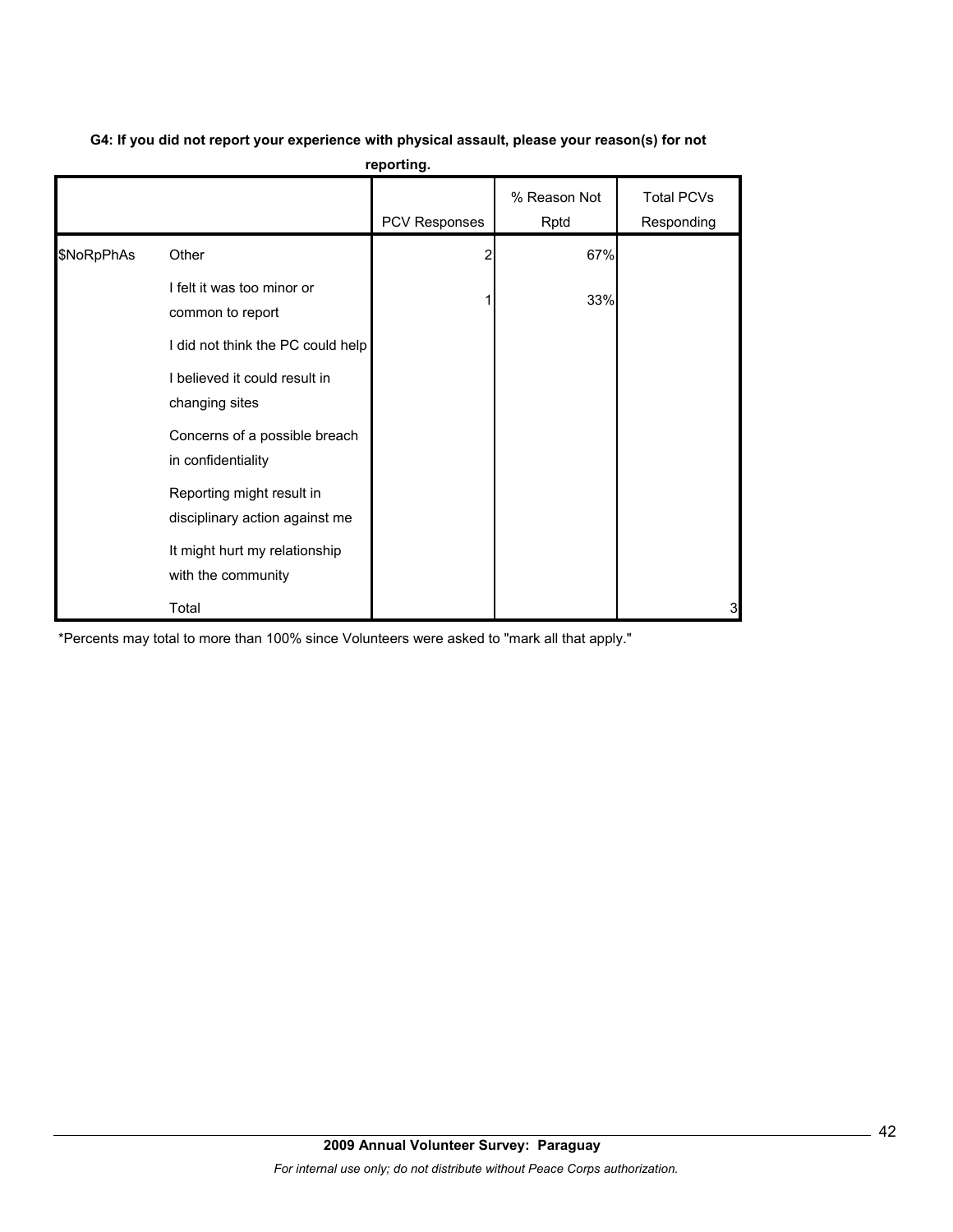|            |                                                             | PCV Responses | % Reason Not<br>Rptd | <b>Total PCVs</b><br>Responding |
|------------|-------------------------------------------------------------|---------------|----------------------|---------------------------------|
| \$NoRpAgAs | I did not think the PC could help                           |               | 50%                  |                                 |
|            | I felt it was too minor or<br>common to report              |               | 50%                  |                                 |
|            | Other                                                       |               | 50%                  |                                 |
|            | I believed it could result in<br>changing sites             |               |                      |                                 |
|            | Concerns of a possible breach<br>in confidentiality         |               |                      |                                 |
|            | Reporting might result in<br>disciplinary action against me |               |                      |                                 |
|            | It might hurt my relationship<br>with the community         |               |                      |                                 |
|            | Total                                                       |               |                      | 2                               |

### **G4: If you did not report your experience with aggravated assault, please your reason(s) for not reporting.**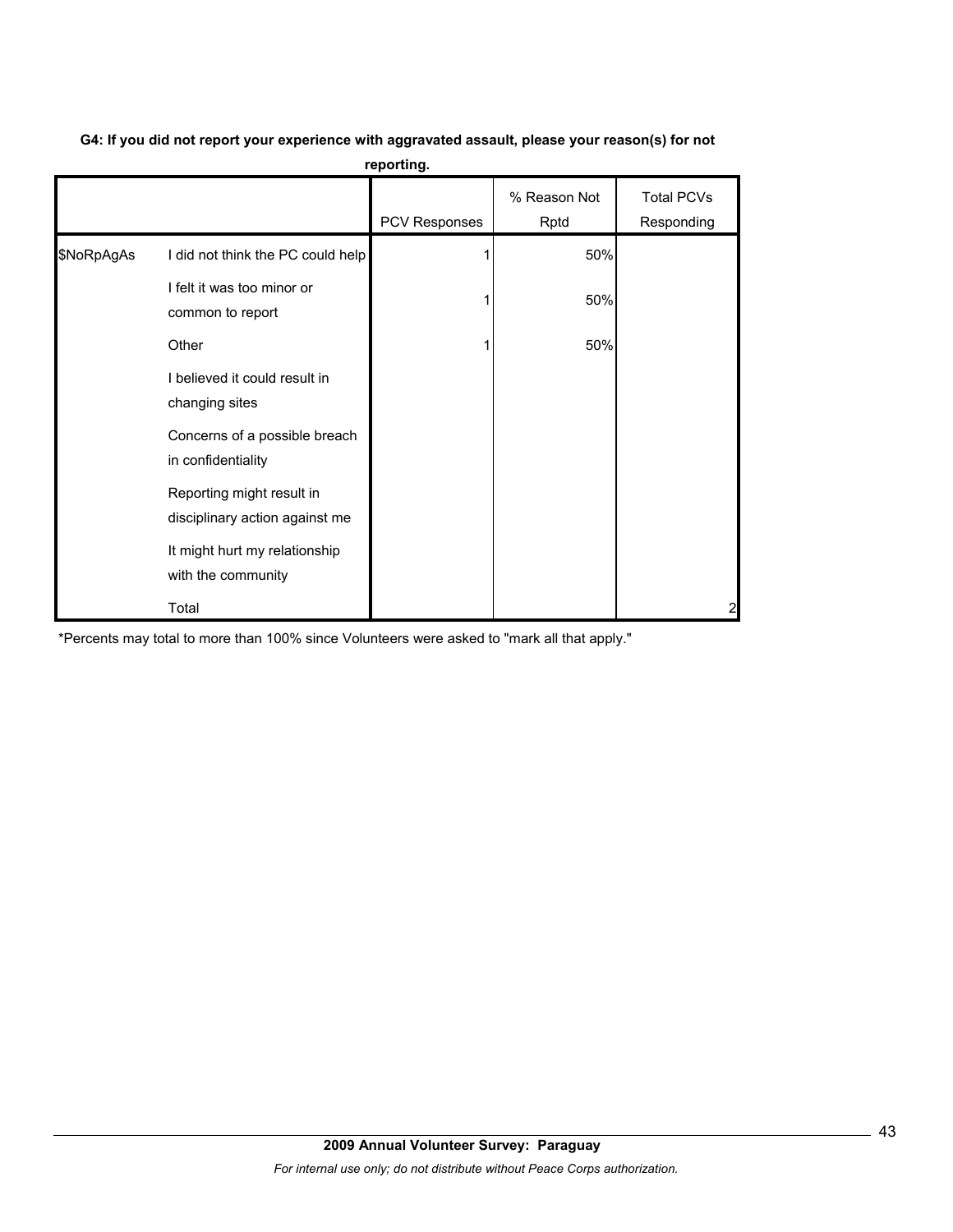|            |                                                             | PCV Responses | % Reason Not<br>Rptd | <b>Total PCVs</b><br>Responding |
|------------|-------------------------------------------------------------|---------------|----------------------|---------------------------------|
| \$NoRpSxAs | I did not think the PC could help                           | 3             | 75%                  |                                 |
|            | I believed it could result in<br>changing sites             |               | 25%                  |                                 |
|            | I felt it was too minor or<br>common to report              |               | 25%                  |                                 |
|            | It might hurt my relationship<br>with the community         |               | 25%                  |                                 |
|            | Other                                                       |               | 25%                  |                                 |
|            | Concerns of a possible breach<br>in confidentiality         |               |                      |                                 |
|            | Reporting might result in<br>disciplinary action against me |               |                      |                                 |
|            | Total                                                       |               |                      | 4                               |

#### **G4: If you did not report your experience with sexual assault, please your reason(s) for not reporting.**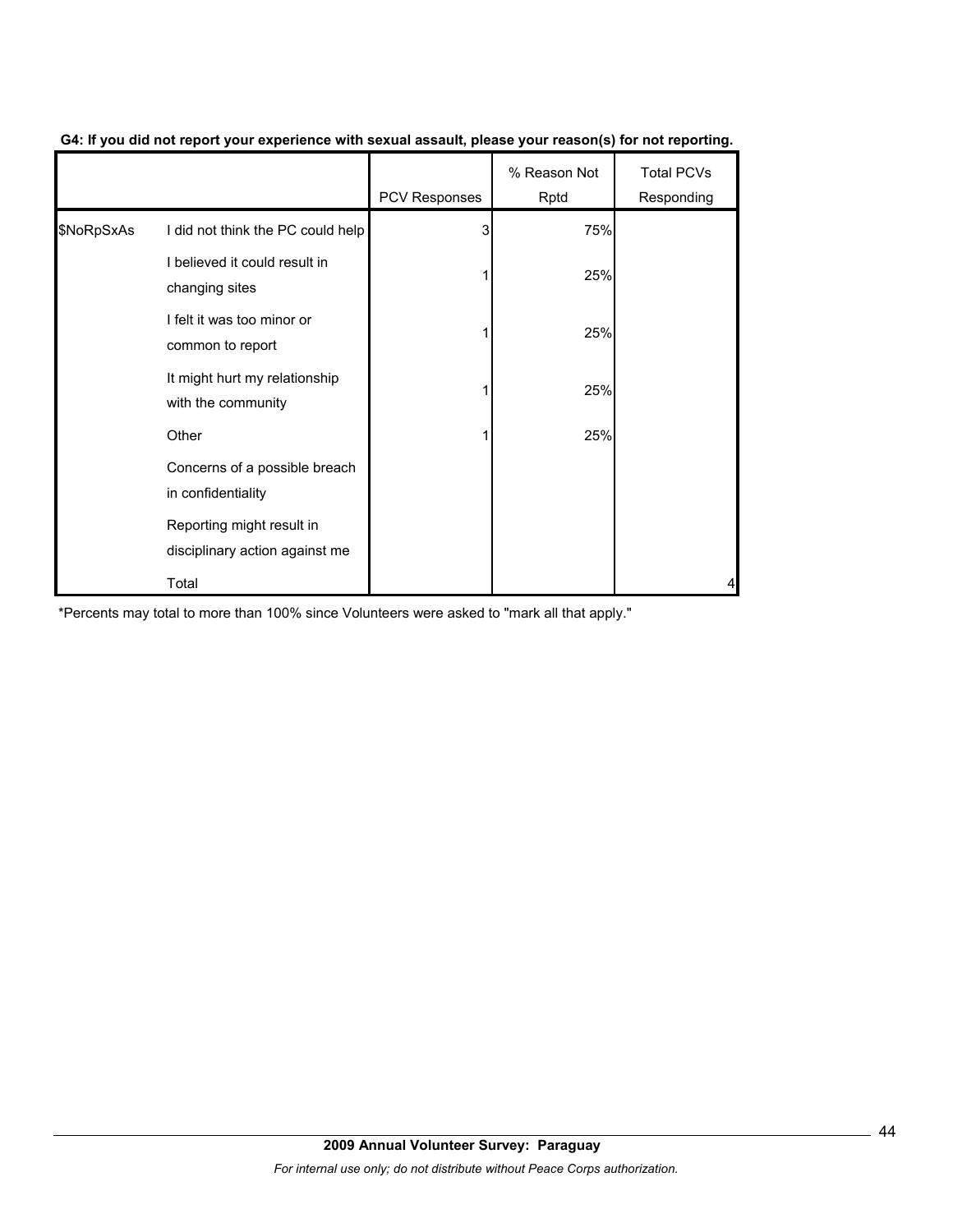|            |                                                             | <b>PCV Responses</b> | % Reason Not<br>Rptd | <b>Total PCVs</b><br>Responding |
|------------|-------------------------------------------------------------|----------------------|----------------------|---------------------------------|
| \$NoRpRape | Other                                                       |                      | 100%                 |                                 |
|            | I did not think the PC could help                           |                      |                      |                                 |
|            | I believed it could result in<br>changing sites             |                      |                      |                                 |
|            | I felt it was too minor or<br>common to report              |                      |                      |                                 |
|            | Concerns of a possible breach<br>in confidentiality         |                      |                      |                                 |
|            | Reporting might result in<br>disciplinary action against me |                      |                      |                                 |
|            | It might hurt my relationship<br>with the community         |                      |                      |                                 |
|            | Total                                                       |                      |                      |                                 |

#### **G4: If you did not report your experience with rape, please your reason(s) for not reporting.**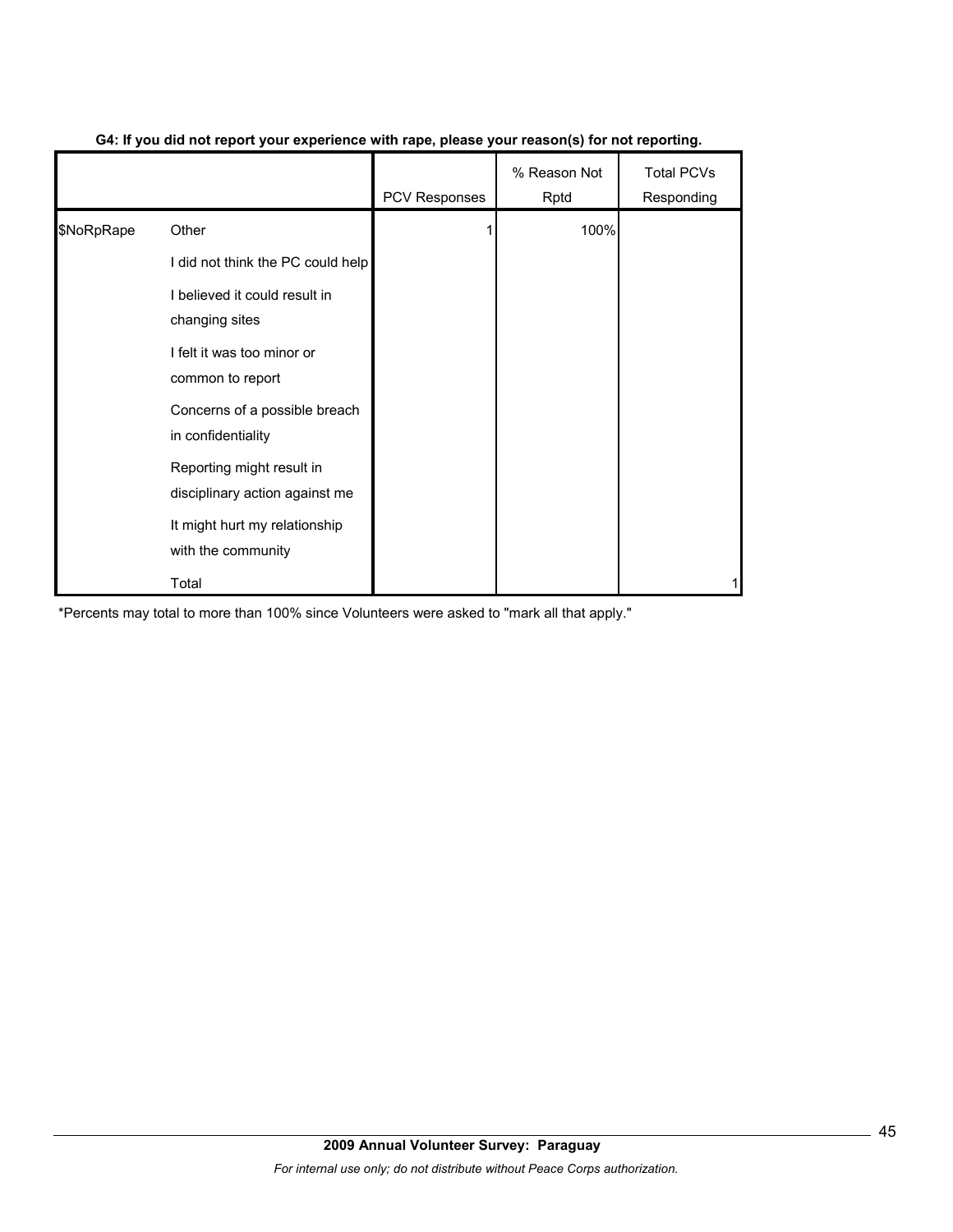# **H. Volunteers working in HIV/AIDS**

*This section reports Volunteers' involvement in HIV/AIDS and their perceived effectiveness of their HIV/AIDS related activities.* 

|                |                  | HIV/AIDS work is | Involved in<br>HIV/AIDS efforts, |                    |       |
|----------------|------------------|------------------|----------------------------------|--------------------|-------|
|                | HIV/AIDS work is | part of my       | not                              | Not involved in    |       |
|                | my primary       | secondary        | primary/secondary                | any HIV/AIDS       |       |
|                | assignment.      | activities.      | work                             | related activities | Total |
| H <sub>1</sub> | 10%              | 23%              | 20%                              | 48%                | 133   |

#### **H1: Which of the following best describes your involvement in HIV/AIDS activities?**

**H2: How well has PC training prepared you to undertake your HIV/AIDS activities?**

|                | Not at all | Poorly | Adequately | Well | Verv well | NA | Total |
|----------------|------------|--------|------------|------|-----------|----|-------|
| H <sub>2</sub> | 1%         | 12%    | 32%        | 29%  | 20%       | 6% | 69    |

# **H3: In working with HC individuals or groups, how would you rate the effectiveness of your specific HIV/AIDS activities? (Including the "Don't Know" responses)**

|            |                  | Sometimes |                 | Almost always |                  |       |
|------------|------------------|-----------|-----------------|---------------|------------------|-------|
|            | Seldom effective | effective | Often effective | effective     | Don't know       | Total |
| <b>IH3</b> | $1\%$            | 29%       | 43%             | 10%           | 16% <sub>I</sub> | 69    |

### **H3: In working with HC individuals or groups, how would you rate the effectiveness of your**

**specific HIV/AIDS activities? (Excluding the "Don't Know" responses)**

|                 | Seldom effective | Sometimes<br>effective | Often effective | Almost always<br>effective | Total |
|-----------------|------------------|------------------------|-----------------|----------------------------|-------|
| IH <sub>3</sub> | 2%               | $34\%$                 | 52%             | 12%                        | 58    |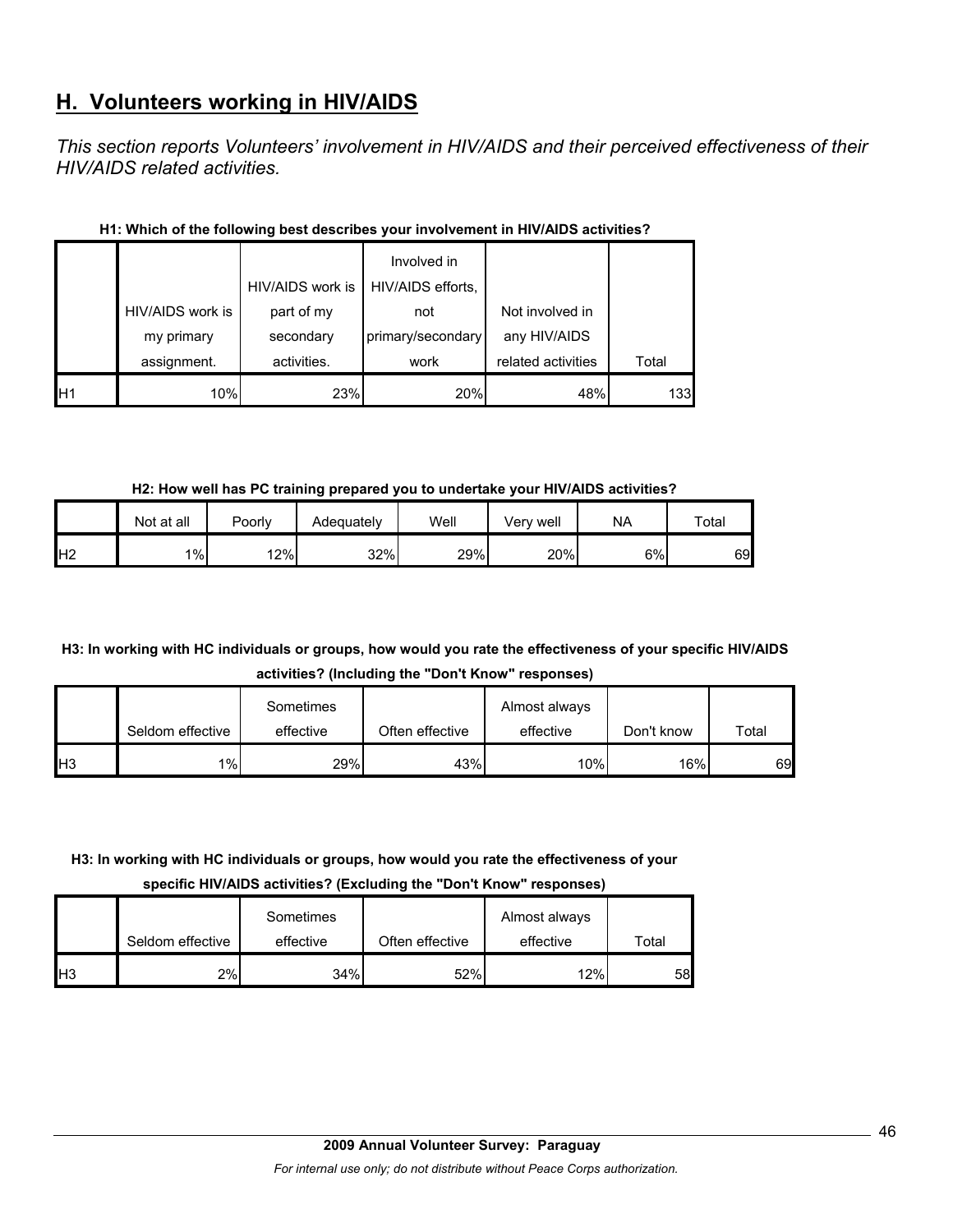# **I. Your Life in the Peace Corps**

*This section reports on Volunteers' descriptions of and adjustments to their living conditions, including stress factors and how Volunteers cope with stress.* 

|    | No, I have never  | Yes, I lived with a                     |                |                  |       |  |  |  |  |
|----|-------------------|-----------------------------------------|----------------|------------------|-------|--|--|--|--|
|    | lived with a host | host country                            | Yes, in my     | Yes, both during |       |  |  |  |  |
|    |                   | country individual individual or family | community (not | PST and later in |       |  |  |  |  |
|    | or f              | only                                    | during PST).   | my community.    | Total |  |  |  |  |
| 11 | 1%                | 2%                                      | 8%             | 89%              | 134   |  |  |  |  |

#### **I1: Have you lived with a host country individual or family?**

**I2: How often do you interact with HCNs in community/family social events?**

|     |       | Several times a |        | Several times a |         | Less than once a I |       |
|-----|-------|-----------------|--------|-----------------|---------|--------------------|-------|
|     | Dailv | week            | Weekly | month           | Monthly | month              | Total |
| II2 | 58%   | 21%             | 14%    | 3%              | 3%      | 1%                 | 134   |

#### **I3: How well can you communicate in the language used by most people in your**

**community?**

|     | Not at all | Poorly | Adequately | Well | Verv well | $\tau$ otal |
|-----|------------|--------|------------|------|-----------|-------------|
| II3 | 1%         | $6\%$  | 33%        | 41%  | 19%       | 134l        |

#### **I4: Do you have the following at your worksite?**

|               | Never | Sometimes or<br>more often | Total |
|---------------|-------|----------------------------|-------|
| Electricity   | 2%    | 98%                        | 133   |
| Running water | 17%   | 83%                        | 133   |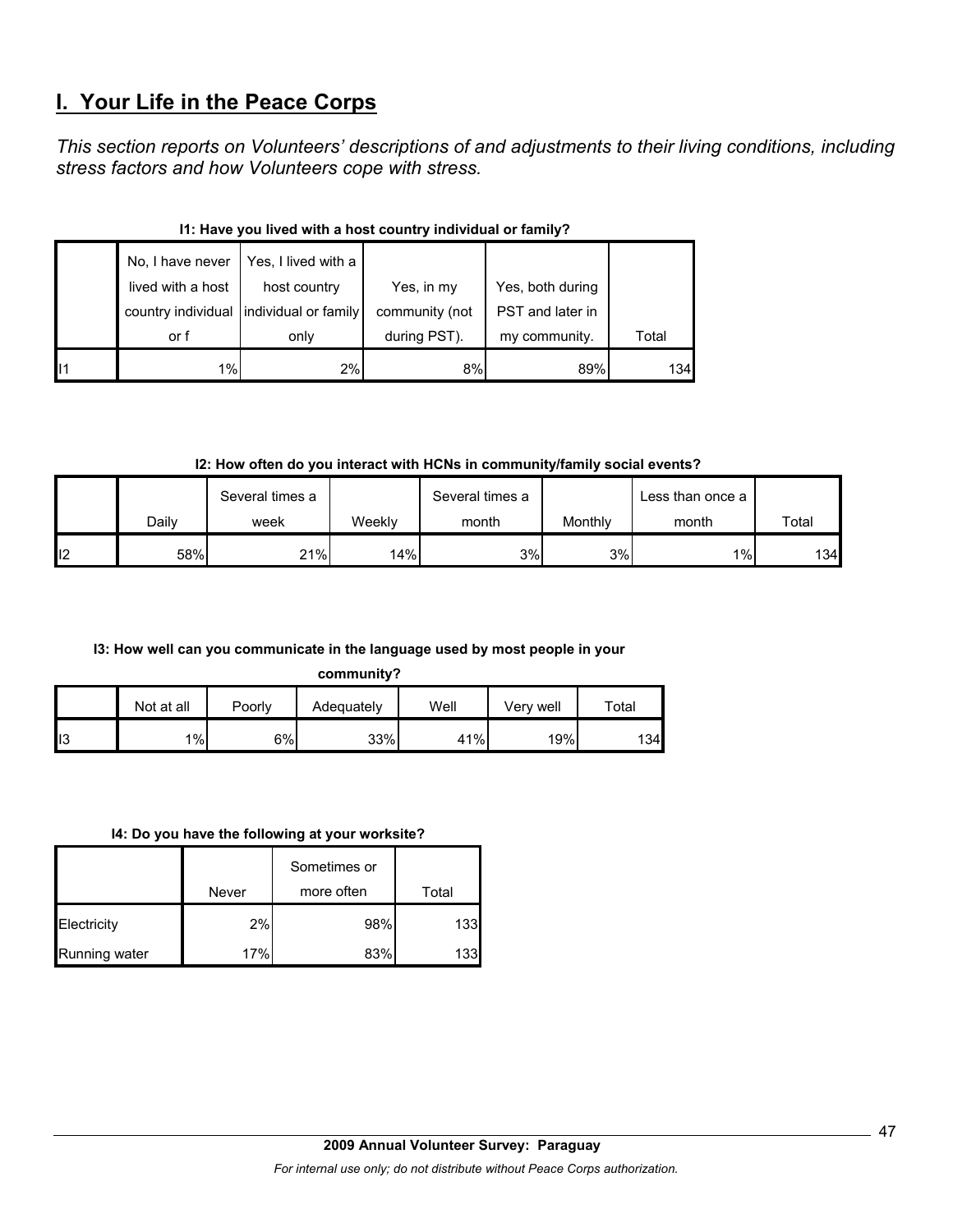#### **I4: Do you have the following at your residence?**

|               |       | Sometimes or |                  |
|---------------|-------|--------------|------------------|
|               | Never | more often   | Total            |
| Electricity   | 1%    | 99%          | 132              |
| Running water | 17%   | 83%          | 132 <sub>h</sub> |

# **I5: How well do your PC experiences match the expectations you had before you became a**

**Volunteer?** 

|                 | Not at all | Minimally | Moderately | Considerably | Exceptionally | $\tau$ otal |
|-----------------|------------|-----------|------------|--------------|---------------|-------------|
| II <sub>5</sub> | 3%         | 14%       | 34%        | 44%          | 4%            | 134         |

#### **I7: To what extent do the following create stress and/or emotional health issues for you?**

|                                                                                                        | Not at all<br>stressful 1 | $\overline{2}$ | 3   | 4   | Exceptionally<br>stressful 5 | <b>NA</b> | Total |
|--------------------------------------------------------------------------------------------------------|---------------------------|----------------|-----|-----|------------------------------|-----------|-------|
| <b>Cultural issues</b>                                                                                 | 8%                        | 20%            | 42% | 22% | 6%                           | 1%        | 132   |
| Dealing with violence in<br>country (e.g., civil unrest,<br>domestic violence, corporal<br>punishment) | 39%                       | 24%            | 14% | 5%  | 6%                           | 13%       | 132   |
| Health/medical problems                                                                                | 23%                       | 28%            | 26% | 14% | 6%                           | $3%$      | 132   |
| Issues including family,<br>friends, loved ones in U.S.                                                | 16%                       | 24%            | 24% | 22% | 9%                           | 5%        | 131   |
| Isolation/loneliness                                                                                   | 13%                       | 27%            | 30% | 19% | 10%                          | 1%        | 132   |
| Local language                                                                                         | 9%                        | 24%            | 37% | 19% | 9%                           | 2%        | 130   |
| Primary assignment                                                                                     | 9%                        | 29%            | 30% | 25% | 5%                           | 2%        | 131   |
| Romantic relationships in-<br>country                                                                  | 27%                       | 26%            | 21% | 8%  | 4%                           | 14%       | 132   |
| Interactions with other<br><b>Volunteers</b>                                                           | 42%                       | 36%            | 12% | 7%  | $1\%$                        | 2%        | 131   |
| Interactions with PC Staff                                                                             | 41%                       | 34%            | 16% | 3%  | 4%                           | 2%        | 132   |
| Safety and security                                                                                    | 46%                       | 32%            | 13% | 6%  | 2%                           | 2%        | 132   |
| Other: Please specify below                                                                            | 8%                        | 4%             | 8%  |     | 17%                          | 62%       | 24    |

*For internal use only; do not distribute without Peace Corps authorization.*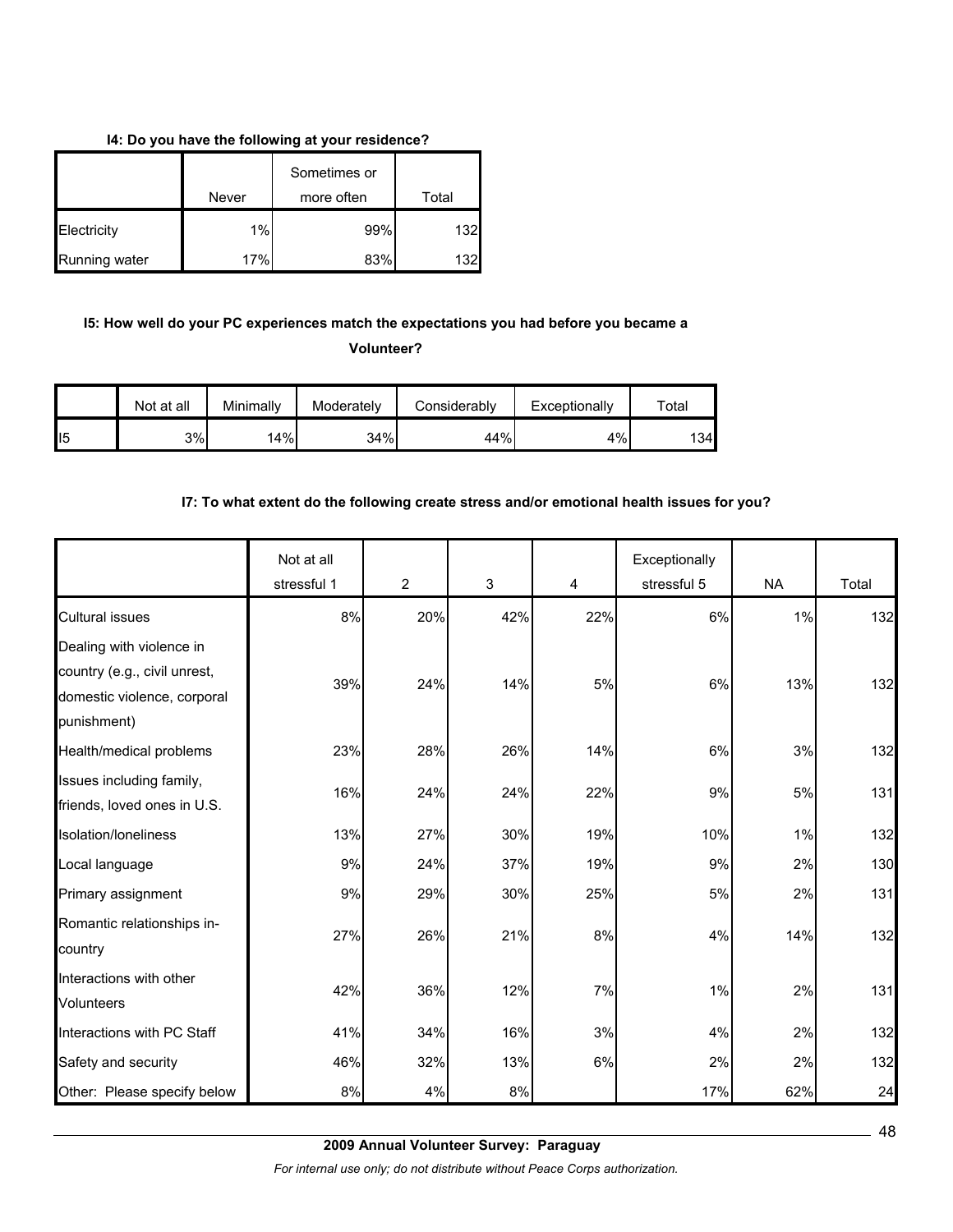|                |                                               | <b>PCV Responses</b> | % Using This<br><b>Stress Reducer</b> | <b>Total PCVs</b><br>Responding |
|----------------|-----------------------------------------------|----------------------|---------------------------------------|---------------------------------|
| \$18LessStress | Talk with PCVs outside my<br>community        | 117                  | 91%                                   |                                 |
|                | Pursue personal hobbies                       | 107                  | 84%                                   |                                 |
|                | Leave the community for a time                | 97                   | 76%                                   |                                 |
|                | Talk with friends and family in<br><b>US</b>  | 90                   | 70%                                   |                                 |
|                | Do sports                                     | 88                   | 69%                                   |                                 |
|                | Get involved in other projects                | 73                   | 57%                                   |                                 |
|                | Talk with co-workers or friends<br>(not PCVs) | 62                   | 48%                                   |                                 |
|                | Talk with my host family                      | 59                   | 46%                                   |                                 |
|                | Talk with PCVs in my<br>community             | 38                   | 30%                                   |                                 |
|                | Pray                                          | 33                   | 26%                                   |                                 |
|                | Talk with PC in-country staff                 | 31                   | 24%                                   |                                 |
|                | Meditate                                      | 30                   | 23%                                   |                                 |
|                | Do other activity (specify)                   | 10                   | 8%                                    |                                 |
|                | Talk with Office of Special<br>Services staff |                      |                                       |                                 |
|                | Total                                         |                      |                                       | 128                             |

#### **I8: Please mark all of the typical ways in which you cope with stress.**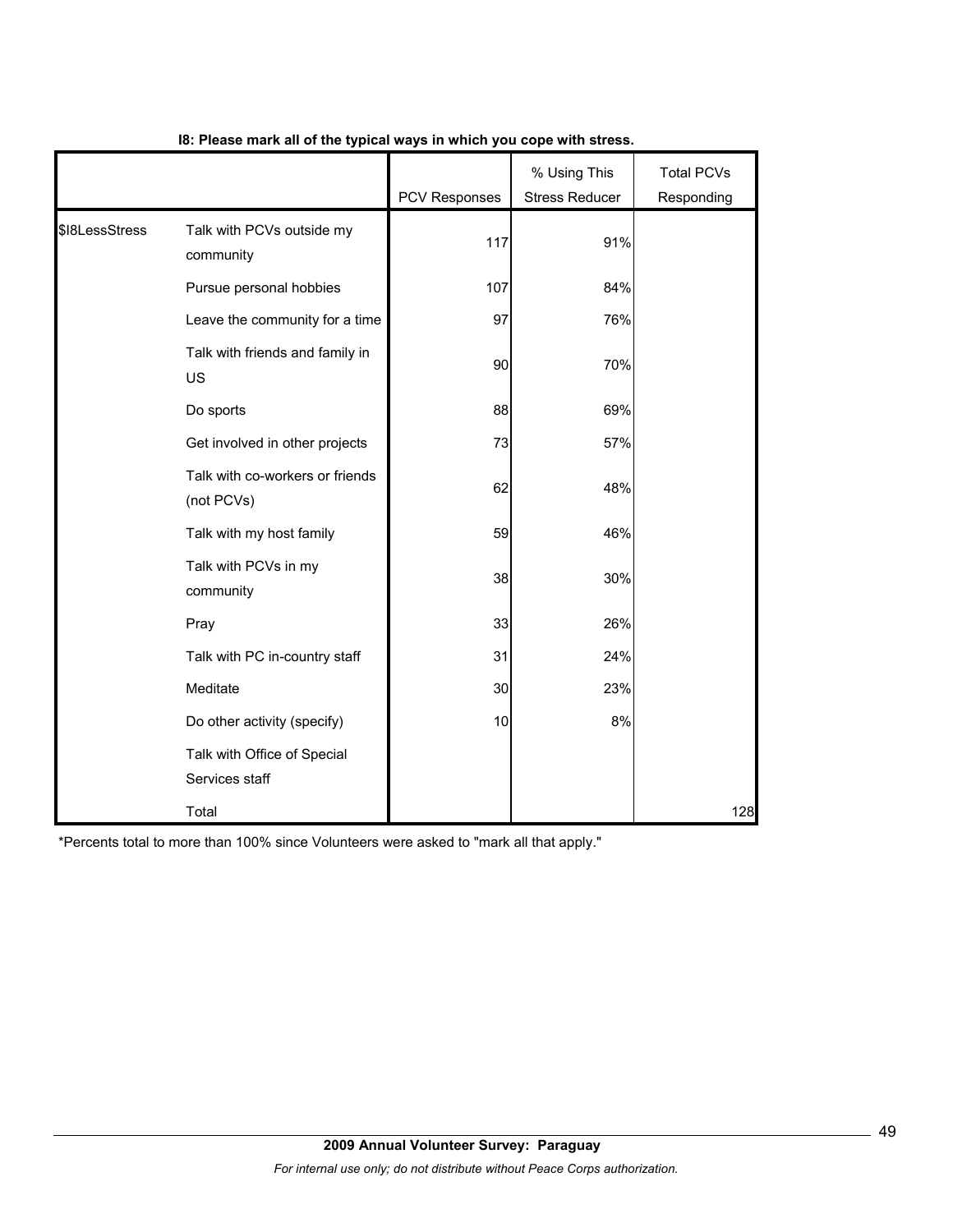|                      | 18: Others I talk with to reduce stress        |         |        |
|----------------------|------------------------------------------------|---------|--------|
|                      |                                                | Percent | Number |
| <b>18.OTHRS.TEXT</b> | Open-ended results. Not responsive to request. |         |        |
|                      | Total                                          | 100%    | 136    |

#### **I8: Other activities to reduce stress**

|                         |                                                | Percent | Number |  |
|-------------------------|------------------------------------------------|---------|--------|--|
| <b>I8.OTHRACT.TEXT2</b> | Open-ended results. Not responsive to request. |         |        |  |
|                         | Total                                          | 100%    | 136    |  |

### **I8: When asked about ways of coping with stress, Volunteers**

**who answered "No stress"** 

|                    | No  | Yes, I have no<br>stress | Total |
|--------------------|-----|--------------------------|-------|
| <b>I8.NOSTRESS</b> | 98% | 2%                       | 1361  |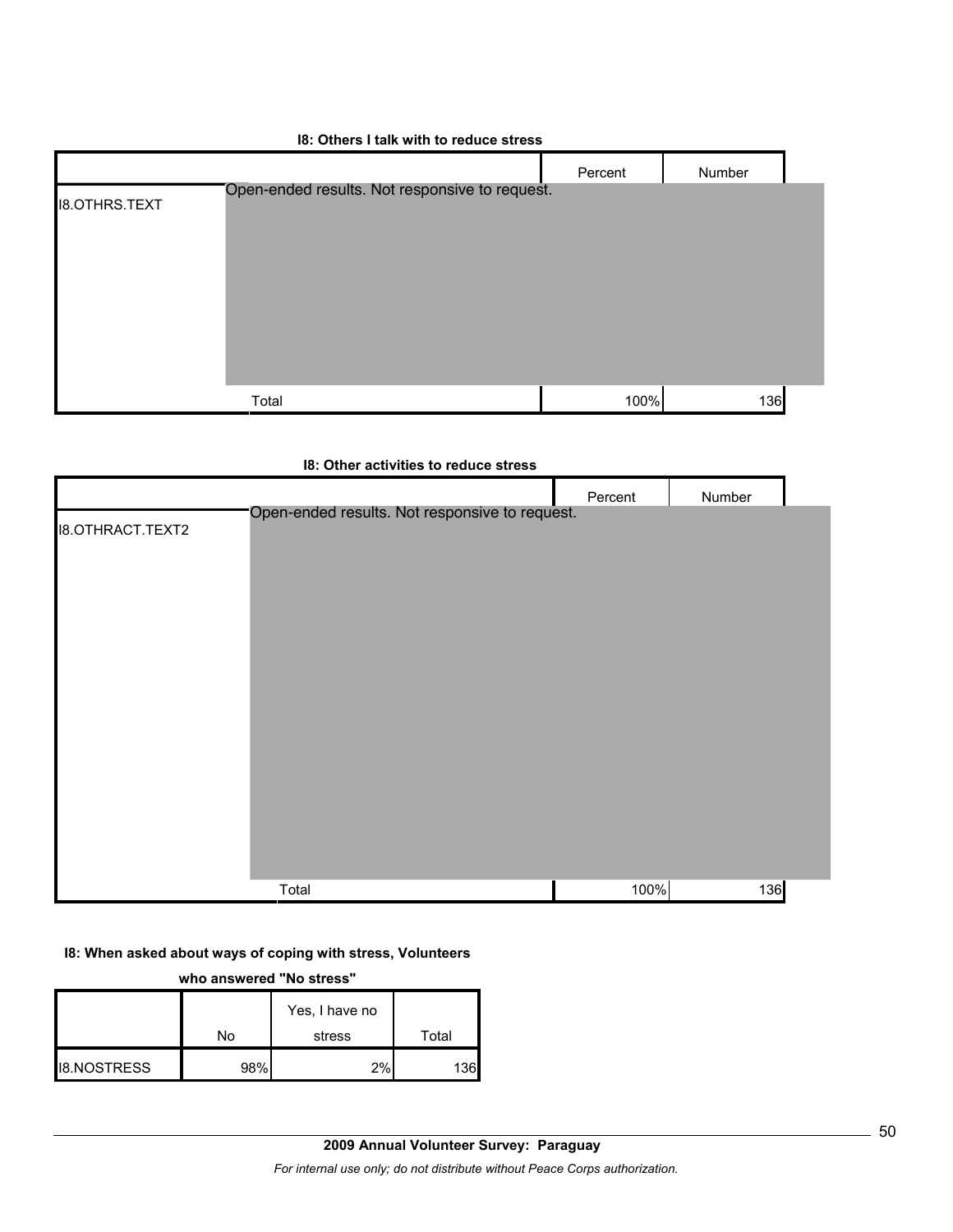# **J. Overall Assessment of Peace Corps Service**

*This section reports Volunteers' level of satisfaction with their Peace Corps service and their expectations about completing their service.* 

|                  | Not at all | Minimally | Moderately | Considerably | Exceptionally | $\tau$ otal |
|------------------|------------|-----------|------------|--------------|---------------|-------------|
| J <sub>1</sub> A |            | 3%        | 22%        | 40%          | 34%           | 131         |

**J1a: How personally rewarding do you find your overall Peace Corps service?**



J1a: How personally rewarding do you find your overall Peace Corps<br>service?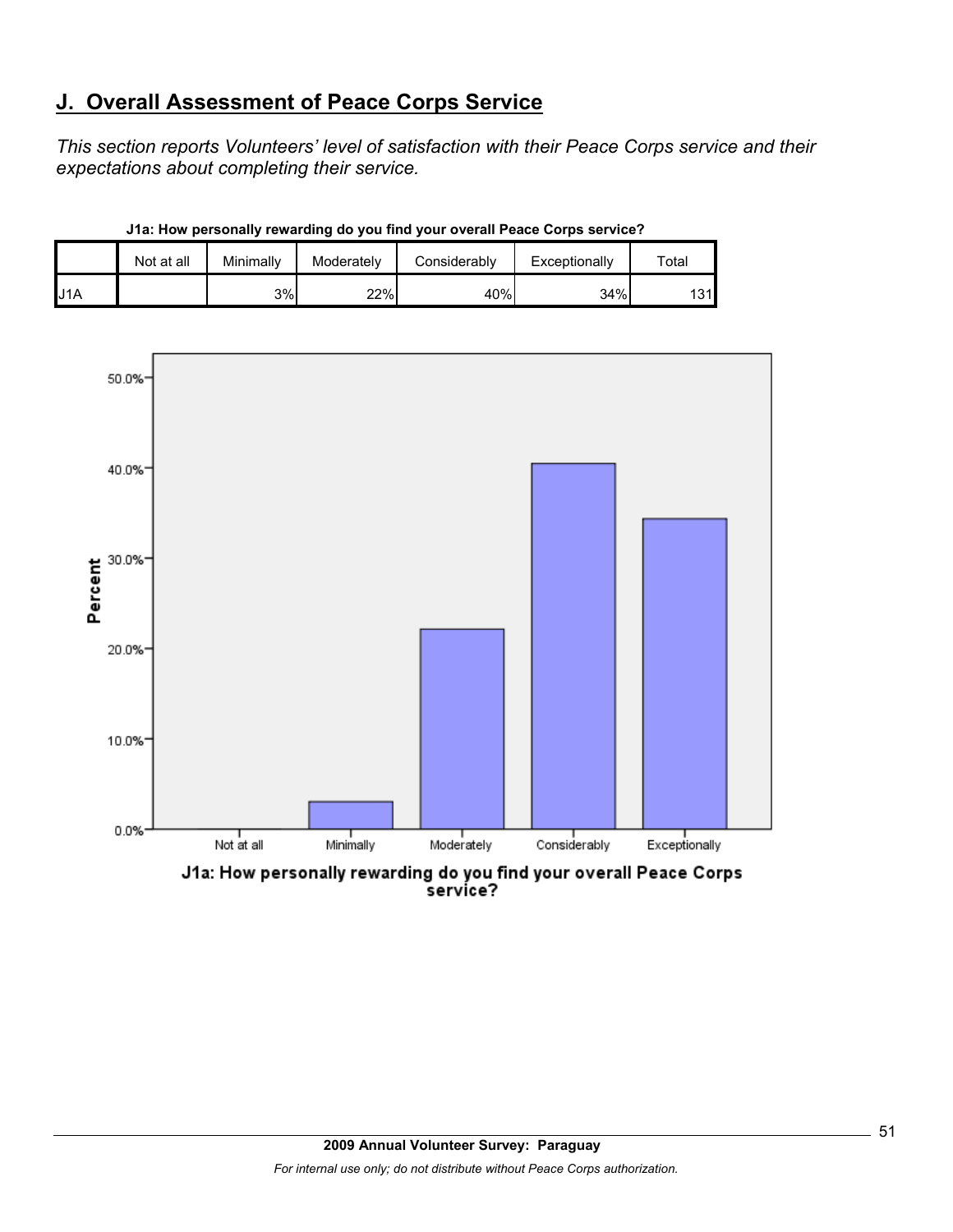

**J1b: How personally rewarding do you find your community involvement?**



J1b: How personally rewarding do you find your community involvement?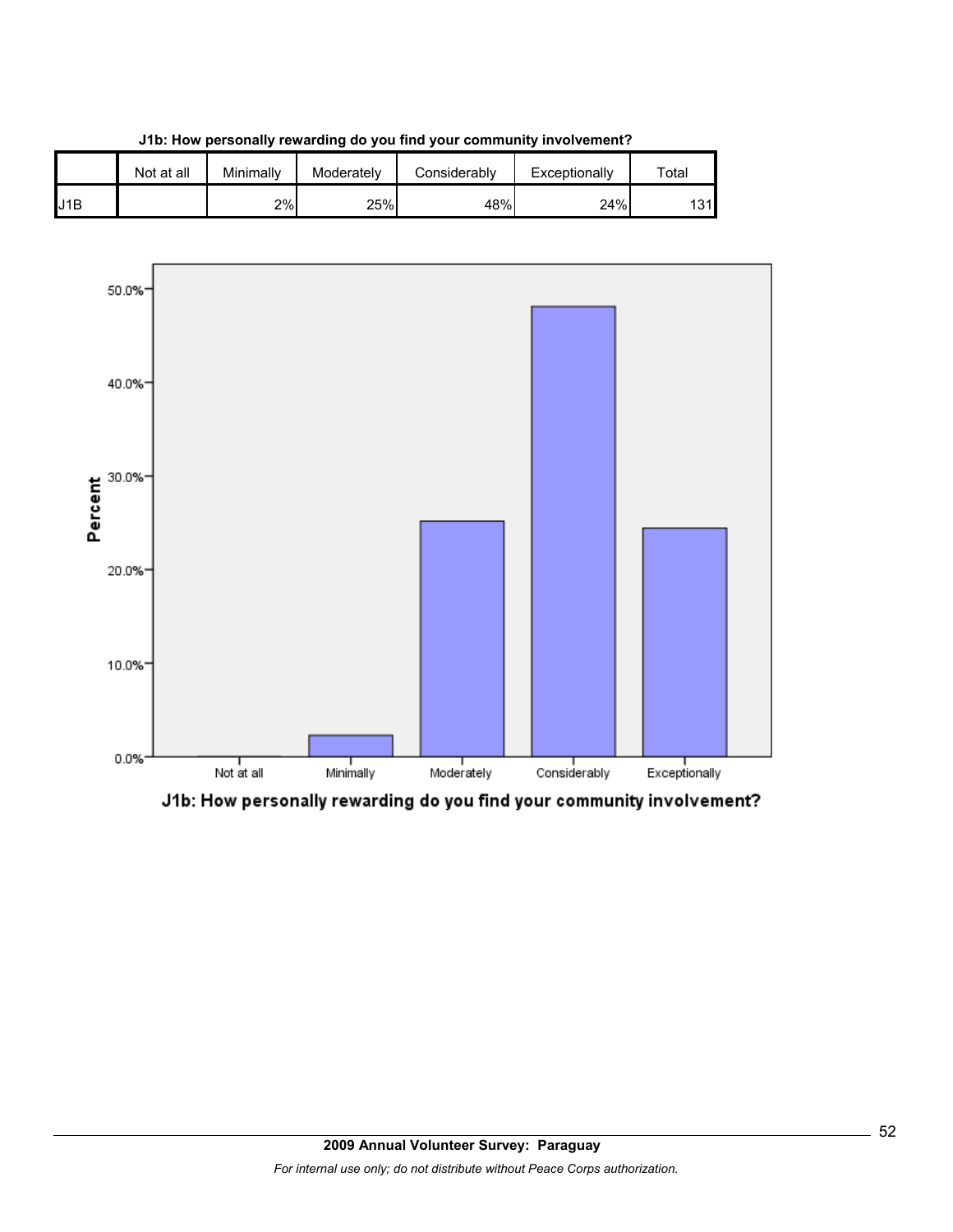





J1c: How personally rewarding do you find your experience with other<br>Volunteers?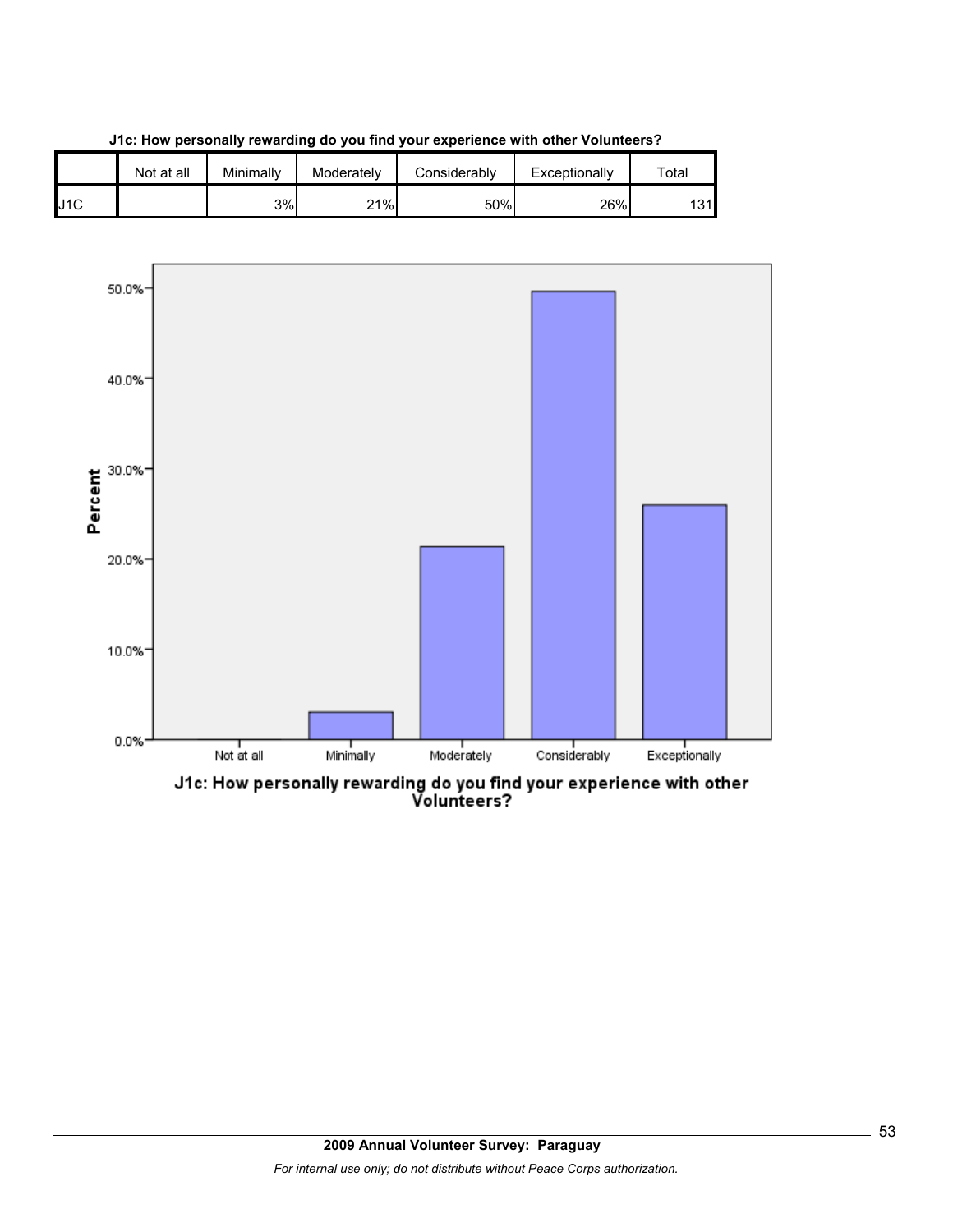





counterparts/community partners?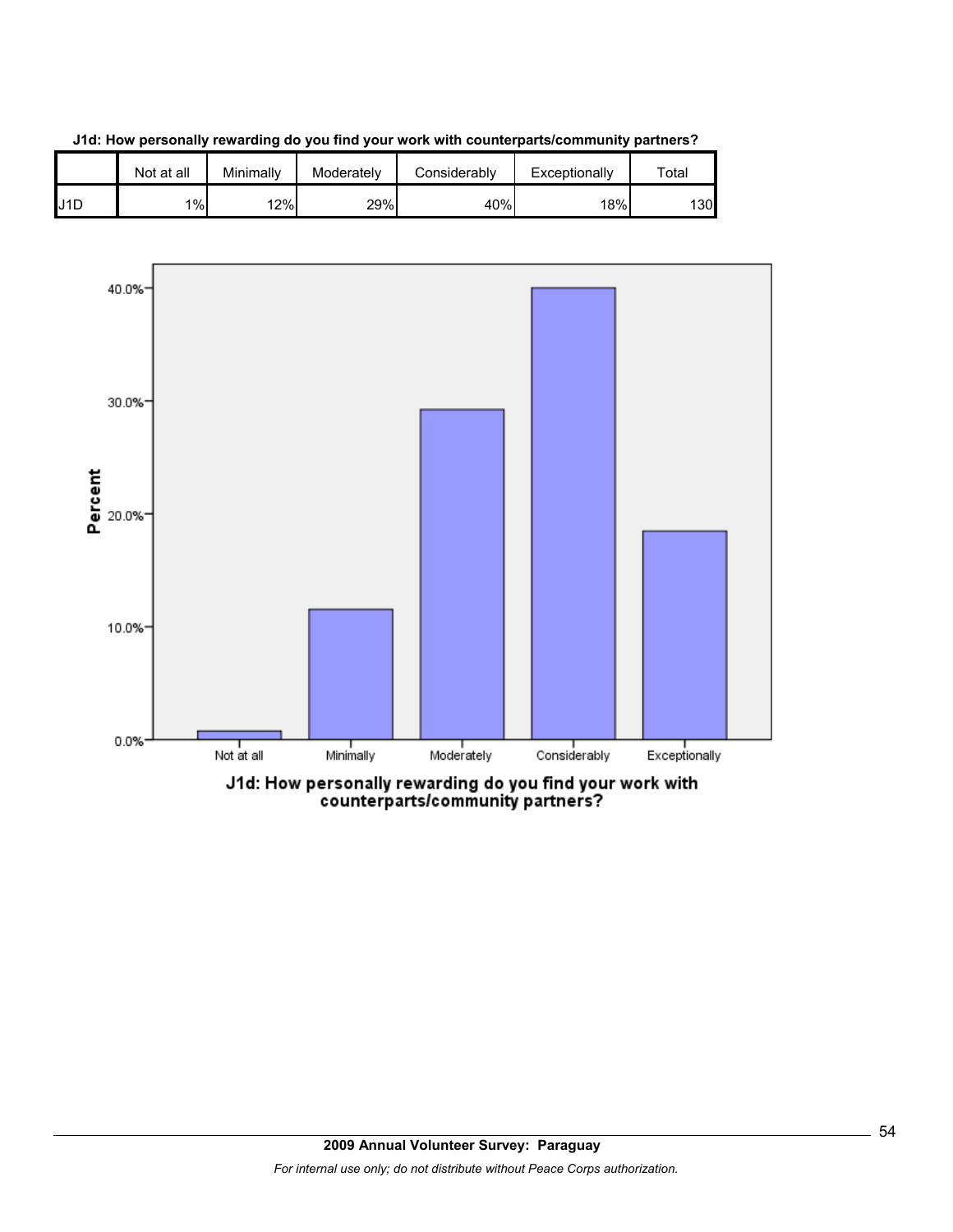

**J1e: How personally rewarding do you find your experience with other HCNs?**

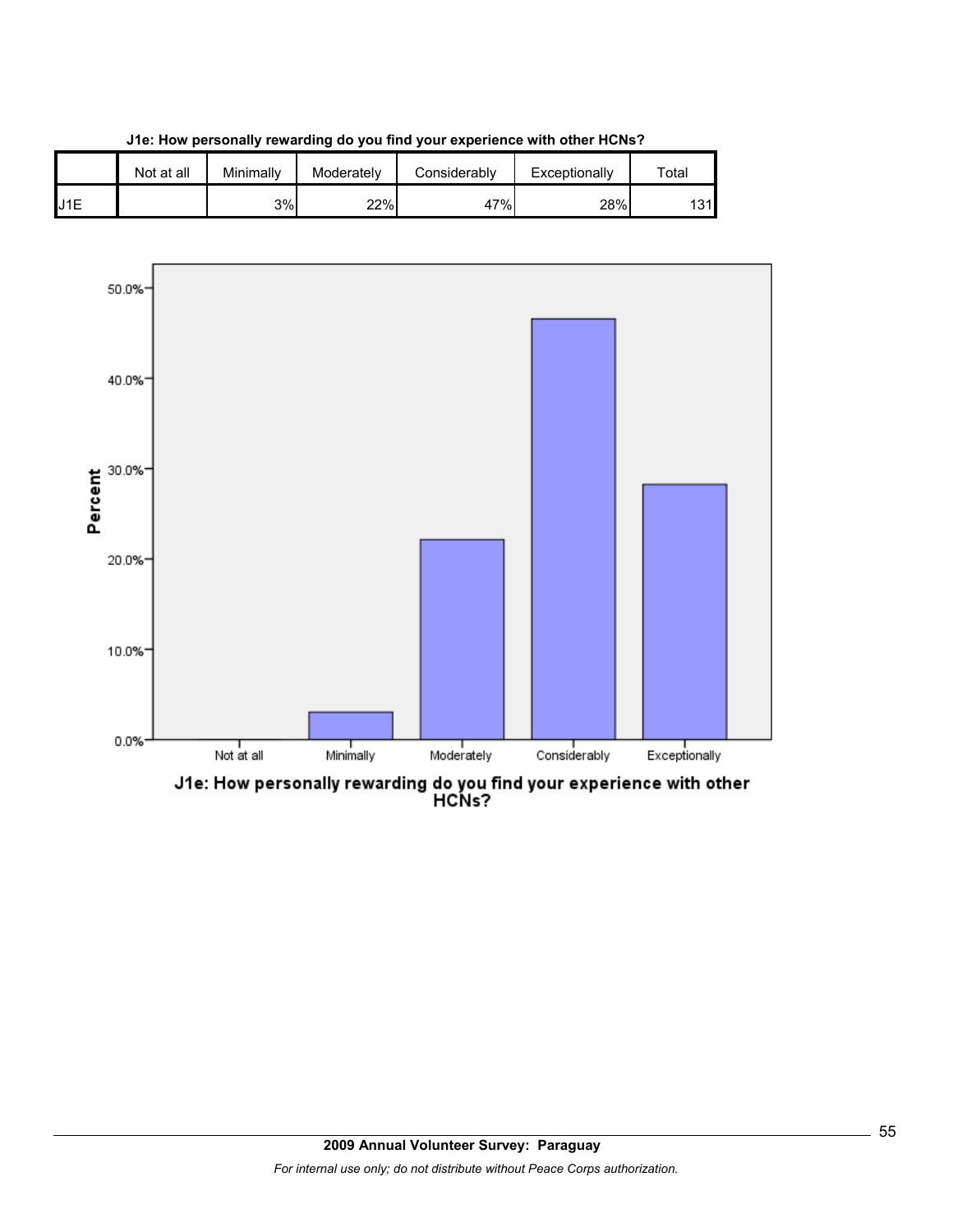





J2a (PCVs at post 9 months+ months): Rate how well you think you<br>achieved Goal 1.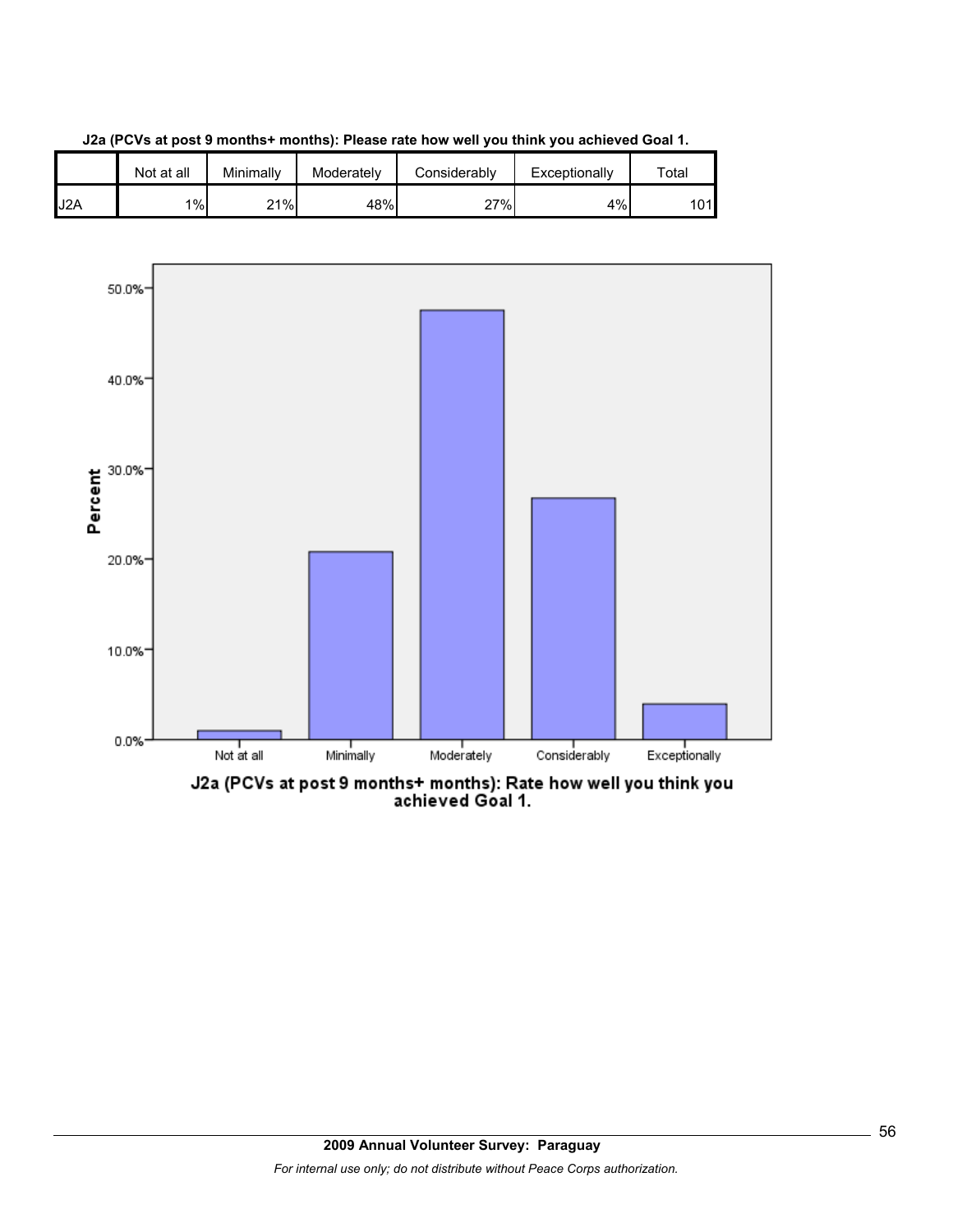





J2b (PCVs at post 9 months+ months): Rate how well you think you<br>achieved Goal 2.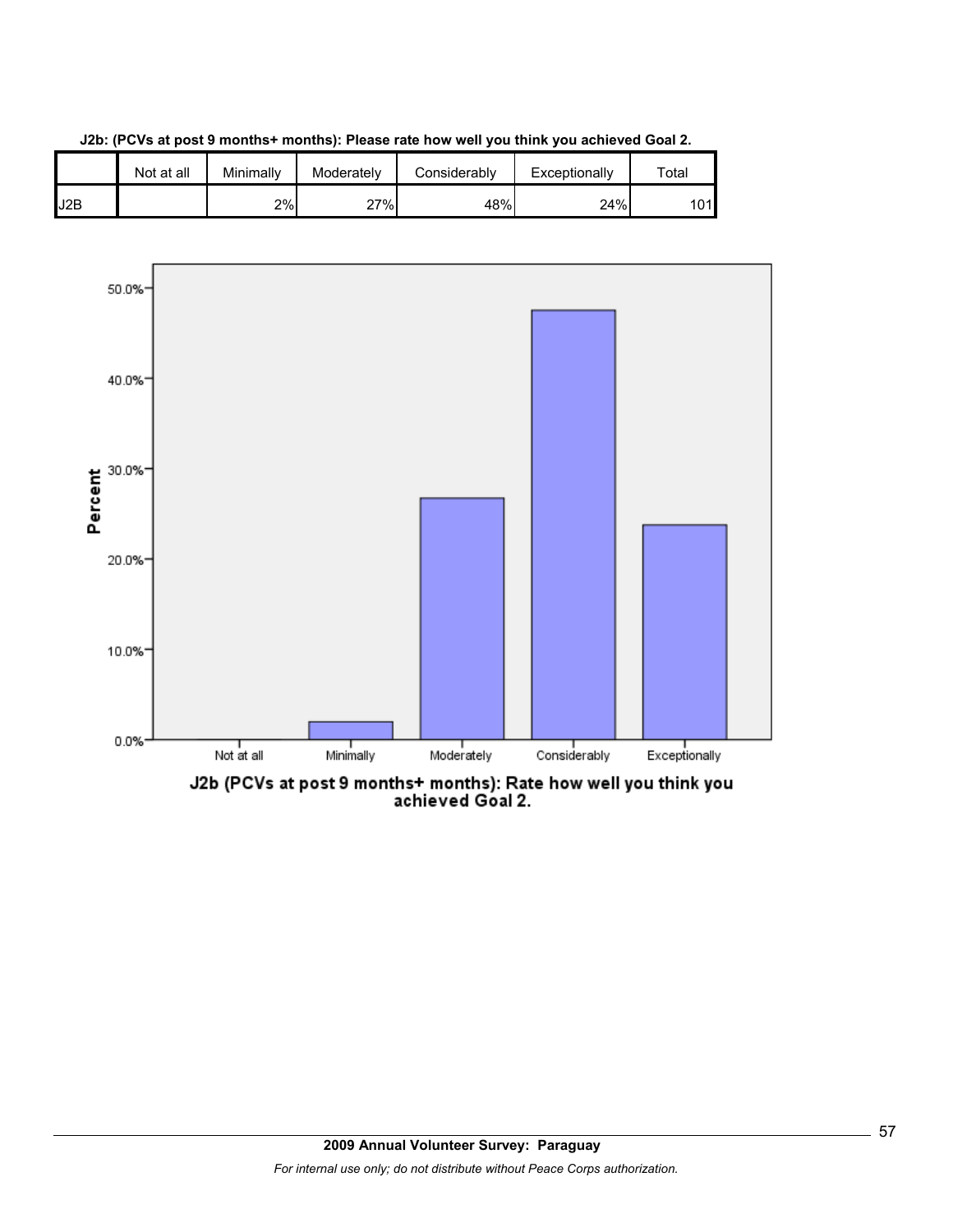





J2c (PCVs at post 9 months+ months): Please rate how well you think you<br>achieved Goal 3.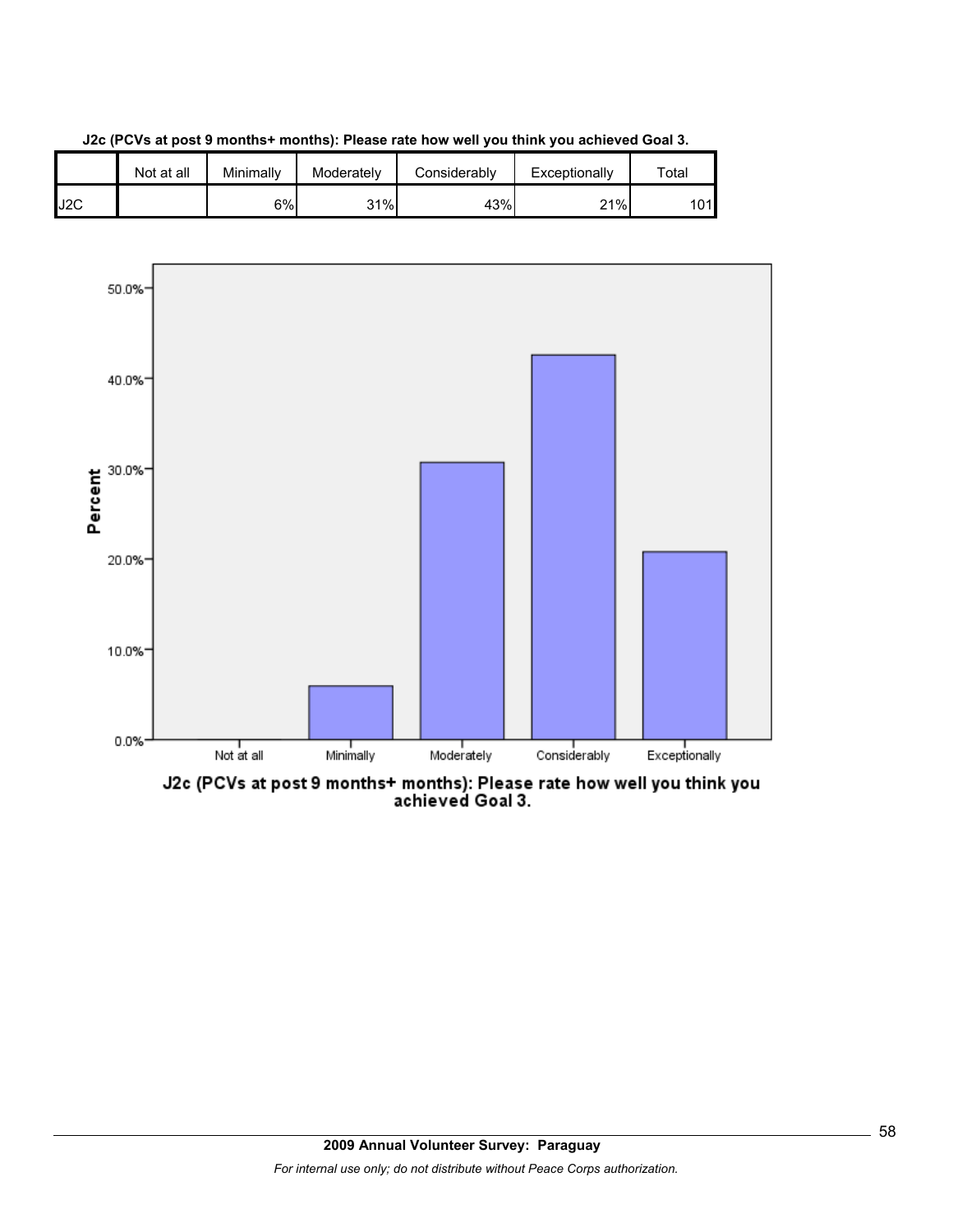**J3: Today, would you make the same decision to join the Peace Corps?**

|     | No    | Not likely | Possibly | Probably | Definitely | Total     |
|-----|-------|------------|----------|----------|------------|-----------|
| IJ3 | $1\%$ | 3%         | 5%       | 16%      | 76%        | 191<br>ںו |

**J4: Would you recommend Peace Corps service to others you think are qualified?**

|     | No | Not likely | Possibly | Probably | Definitely | $\tau$ otal |
|-----|----|------------|----------|----------|------------|-------------|
| IJ4 |    | 2%         | 7%       | 21%      | 70%        | 101<br>υı   |

**J5: Do you intend to complete your Peace Corps service?**

|                | No | Not sure | Yes | Might extend | Total    |
|----------------|----|----------|-----|--------------|----------|
| J <sub>5</sub> |    |          | 63% | 37%          | 31I<br>ັ |

|  | J6: Would your host country benefit most if the Peace Corps program was---? |  |  |  |  |  |  |
|--|-----------------------------------------------------------------------------|--|--|--|--|--|--|
|--|-----------------------------------------------------------------------------|--|--|--|--|--|--|

|    |              |         | Refocused/redesig |                  |          |       |
|----|--------------|---------|-------------------|------------------|----------|-------|
|    | Discontinued | Reduced | ned               | Maintained as is | Expanded | Total |
| J6 |              | 7%      | 46%               | 23%              | 24%      | 130   |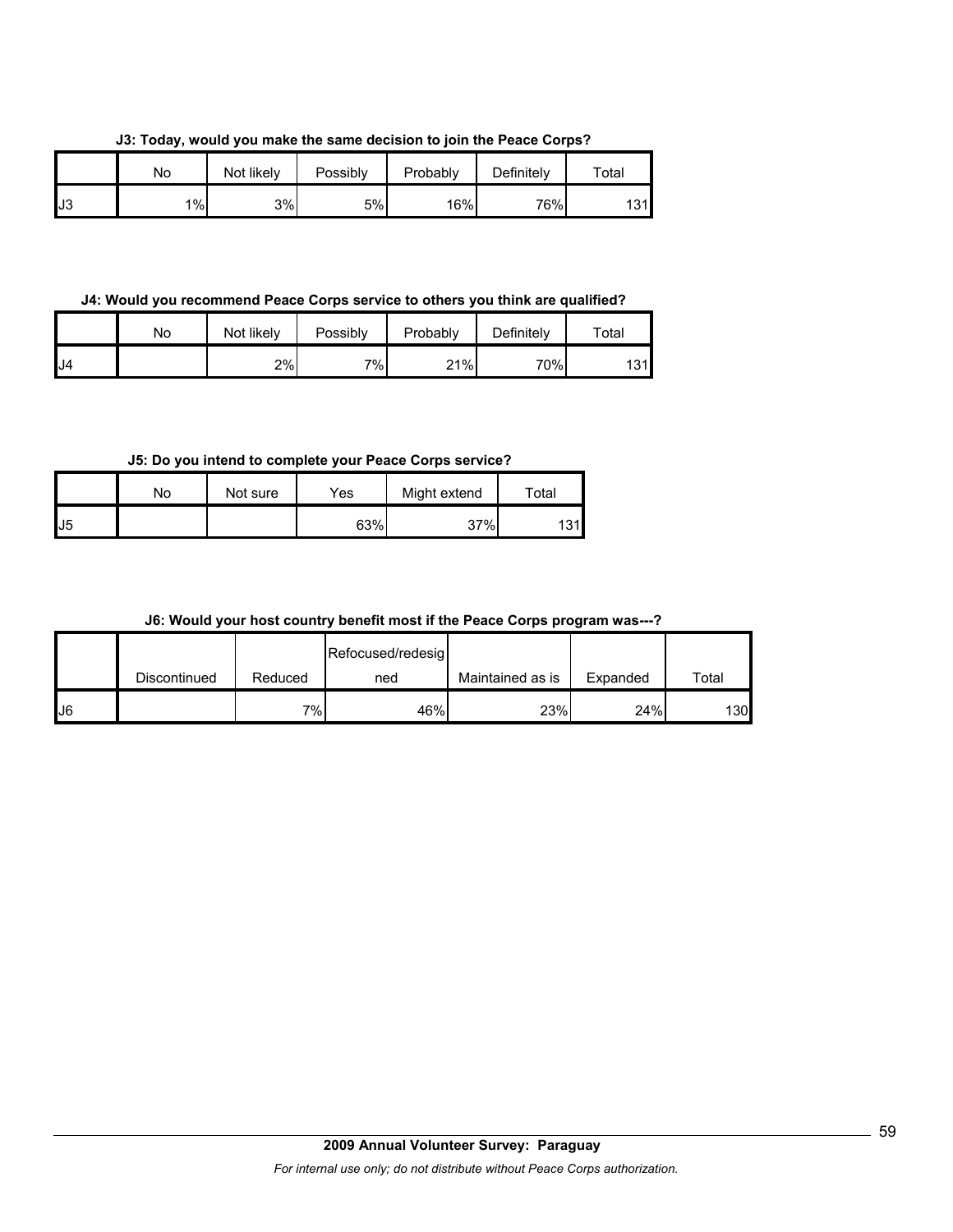# **K. Activities After Peace Corps Service**

*This section reports on Volunteers' plans for after they have completed their Peace Corps Service.* 

#### **K1: What are your plans after your Peace Corps service? Work in**

| government. |              |                    |  |  |  |  |  |
|-------------|--------------|--------------------|--|--|--|--|--|
| Government  |              |                    |  |  |  |  |  |
|             | In your host |                    |  |  |  |  |  |
| In the U.S. | country      | In another country |  |  |  |  |  |
| 92%         | 8%           | 23%                |  |  |  |  |  |

\* Percent of cases was used. Percentages will be greater than 100 since

Volunteers were asked to select all that applied.

### **K1: What are your plans after your Peace Corps service? Work in the**

| private sector.       |              |                    |    |  |  |
|-----------------------|--------------|--------------------|----|--|--|
| <b>Private Sector</b> |              |                    |    |  |  |
|                       | In your host |                    |    |  |  |
| In the $U.S.$         | country      | In another country |    |  |  |
| 81%                   | 6%           | 25%                | 16 |  |  |

\* Percent of cases was used. Percentages will be greater than 100 since

Volunteers were asked to select all that applied.

#### **K1: What are your plans after your Peace Corps service? Work for an**

**NGO.**

| <b>NGO</b>  |                         |                    |    |  |  |  |
|-------------|-------------------------|--------------------|----|--|--|--|
| In the U.S. | In your host<br>country | In another country |    |  |  |  |
|             |                         |                    |    |  |  |  |
| 63%         | 11%                     | 47%                | 19 |  |  |  |

\* Percent of cases was used. Percentages will be greater than 100 since

Volunteers were asked to select all that applied.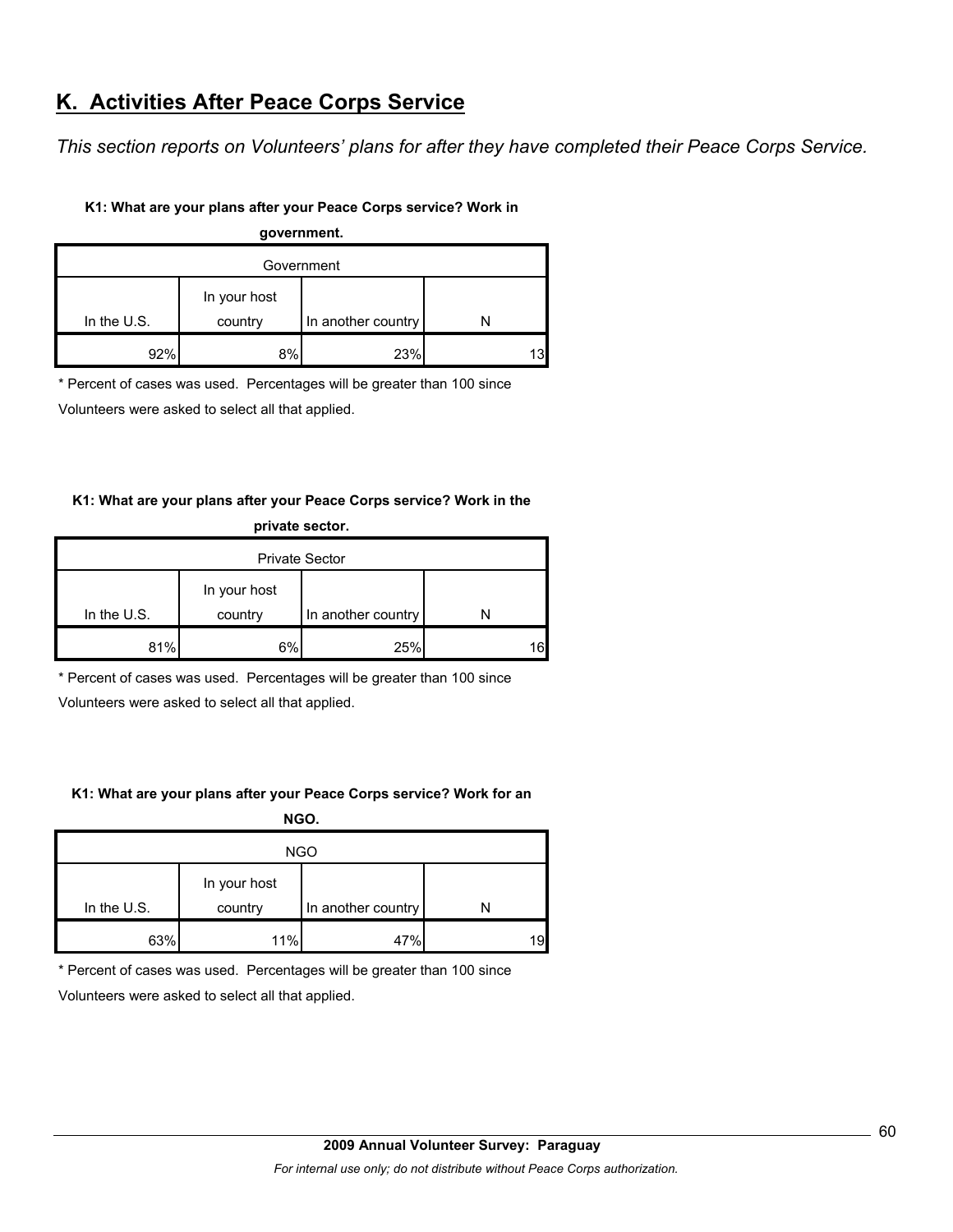#### **K1: What are your plans after your Peace Corps service? Work for PC Response.**

| .                    |                         |                    |  |  |  |  |  |
|----------------------|-------------------------|--------------------|--|--|--|--|--|
| Peace Corps Response |                         |                    |  |  |  |  |  |
| In the $U.S.$        | In your host<br>country | In another country |  |  |  |  |  |
| 20%                  | <b>20%</b>              | 100%               |  |  |  |  |  |
|                      |                         |                    |  |  |  |  |  |

\* Percent of cases was used. Percentages will be greater than 100 since Volunteers were asked to select all that applied.

# **K1: What are your plans after your Peace Corps service? Continue to participate in volunteer activities.**

| <b>Volunteer Activities</b> |                         |                    |  |  |  |  |
|-----------------------------|-------------------------|--------------------|--|--|--|--|
| In the $U.S.$               | In your host<br>country | In another country |  |  |  |  |
| 96%                         | 15%                     | 26%                |  |  |  |  |

\* Percent of cases was used. Percentages will be greater than 100 since

Volunteers were asked to select all that applied.

### **K1: What are your plans after your Peace Corps service? Graduate school/academic credentialing.**

| Graduate School |              |                    |    |  |  |  |
|-----------------|--------------|--------------------|----|--|--|--|
|                 | In your host |                    |    |  |  |  |
| In the $U.S.$   | country      | In another country |    |  |  |  |
| 81%             | 6%           | 19%                | າາ |  |  |  |

\* Percent of cases was used. Percentages will be greater than 100 since

Volunteers were asked to select all that applied.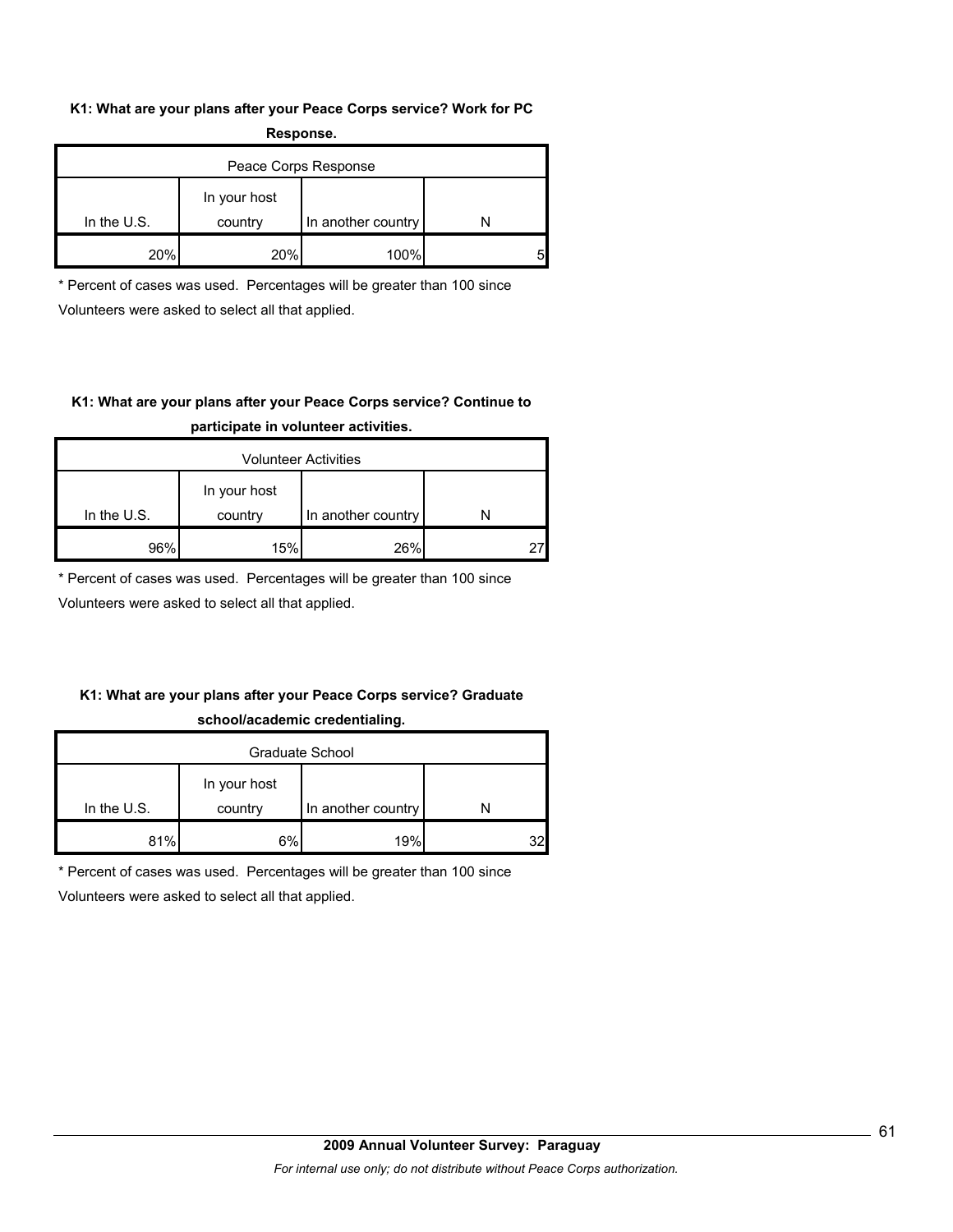#### **K1: What are your plans after your Peace Corps service? Travel.**

| Travel        |                         |                    |  |  |  |  |
|---------------|-------------------------|--------------------|--|--|--|--|
| In the $U.S.$ | In your host<br>country | In another country |  |  |  |  |
| 30%           | 22%                     | 81%                |  |  |  |  |

\* Percent of cases was used. Percentages will be greater than 100 since Volunteers were asked to select all that applied.

#### **K1: What are your plans after your Peace Corps service? Other.**

| Other         |              |                    |   |  |  |  |
|---------------|--------------|--------------------|---|--|--|--|
|               | In your host |                    |   |  |  |  |
| In the $U.S.$ | country      | In another country |   |  |  |  |
| 40%           | 40%          | 40%                | 5 |  |  |  |

\* Percent of cases was used. Percentages will be greater than 100 since

Volunteers were asked to select all that applied.

### **K2:How prepared do you feel to share your Peace Corps experience and knowledge of your host country with others in the United States when you return?**

|                                  | Not at all | Minimally | Moderately | Considerably | Total |
|----------------------------------|------------|-----------|------------|--------------|-------|
| How prepared do you feel to      | 0%         | 6%        | 32%        | 62%          |       |
| share your Peace Corps           |            |           |            |              |       |
| experience and knowledge of      |            |           |            |              |       |
| your host country with others in |            |           |            |              | 53    |
| the United States when you       |            |           |            |              |       |
| return?                          |            |           |            |              |       |

#### **K3: How well do you feel Peace Corps has prepared you for life in the U. S. after you return?**

|                                 | Not at all | Minimally | Moderately | Considerably | Exceptionally | Total |
|---------------------------------|------------|-----------|------------|--------------|---------------|-------|
| How well do you feel Peace      | 2%         | 9%        | 36%        | 42%          | 11%           |       |
| Corps has prepared you for life |            |           |            |              |               |       |
| in the U. S. after your return? |            |           |            |              |               | 53    |

**2009 Annual Volunteer Survey: Paraguay** 

*For internal use only; do not distribute without Peace Corps authorization.*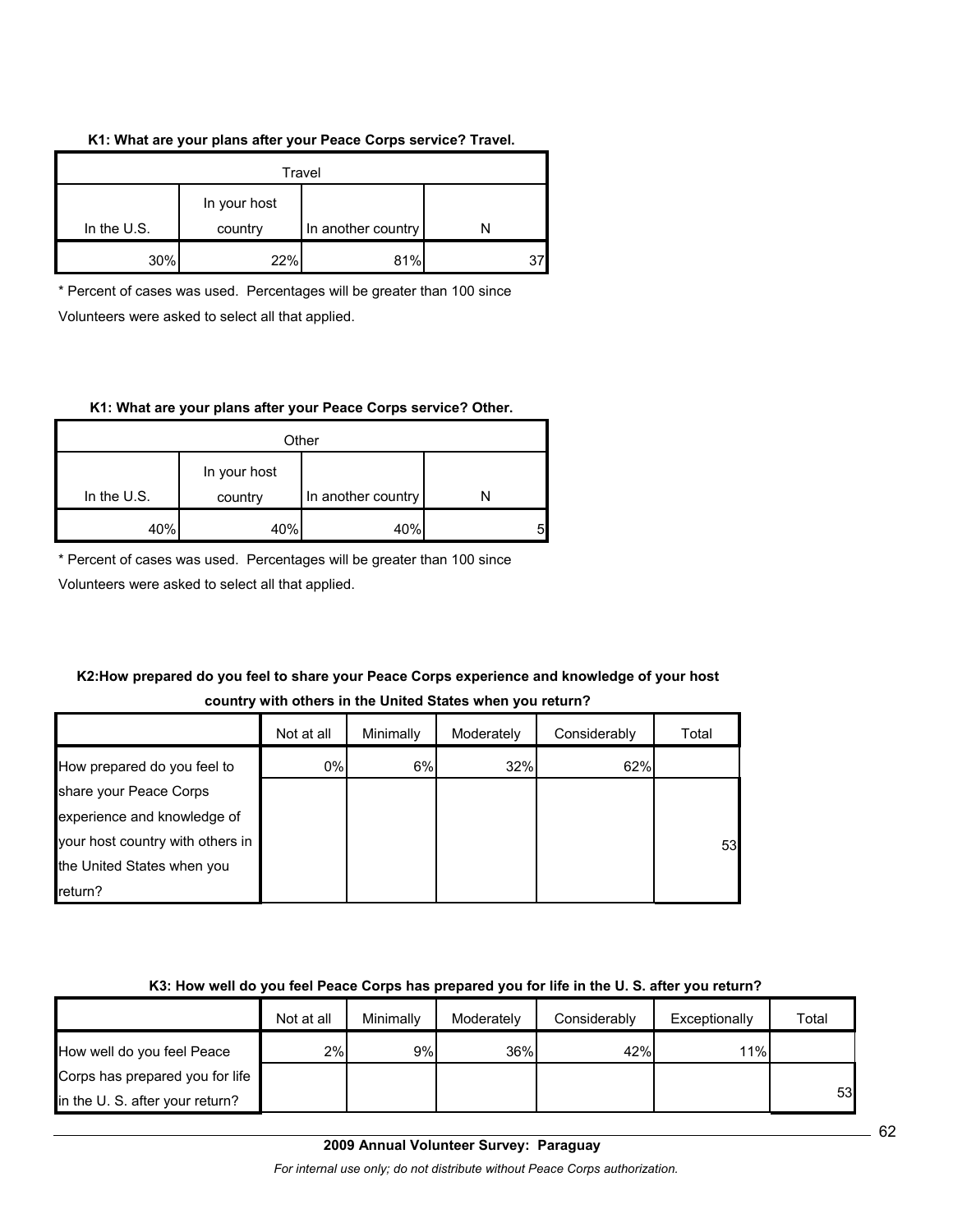#### **K6: Have your life/career goals changed because of your Peace**

| Corps service?              |     |     |       |
|-----------------------------|-----|-----|-------|
|                             | No  | Yes | Total |
| Have your life/career goals | 38% | 62% |       |
| changed because of your     |     |     |       |
| Peace Corps service?        |     |     | 52    |

#### **K7: How well informed are you about the following opportunities for returned Volunteers:**

|                                                  | Not informed | Somewhat<br>informed | Well informed | N  |
|--------------------------------------------------|--------------|----------------------|---------------|----|
| Peace Corps Response                             | 43%          | 45%                  | 11%           | 53 |
| Peace Corps' Fellows/USA<br>program              | 8%           | 58%                  | 35%           | 52 |
| Noncompetitive eligibility                       | 17%          | 64%                  | 19%           | 53 |
| <b>RPCV Career Center in</b><br>Washington, D.C. | 58%          | 34%                  | 8%            | 53 |
| <b>Returned Volunteer Services</b>               | 43%          | 51%                  | 6%            | 53 |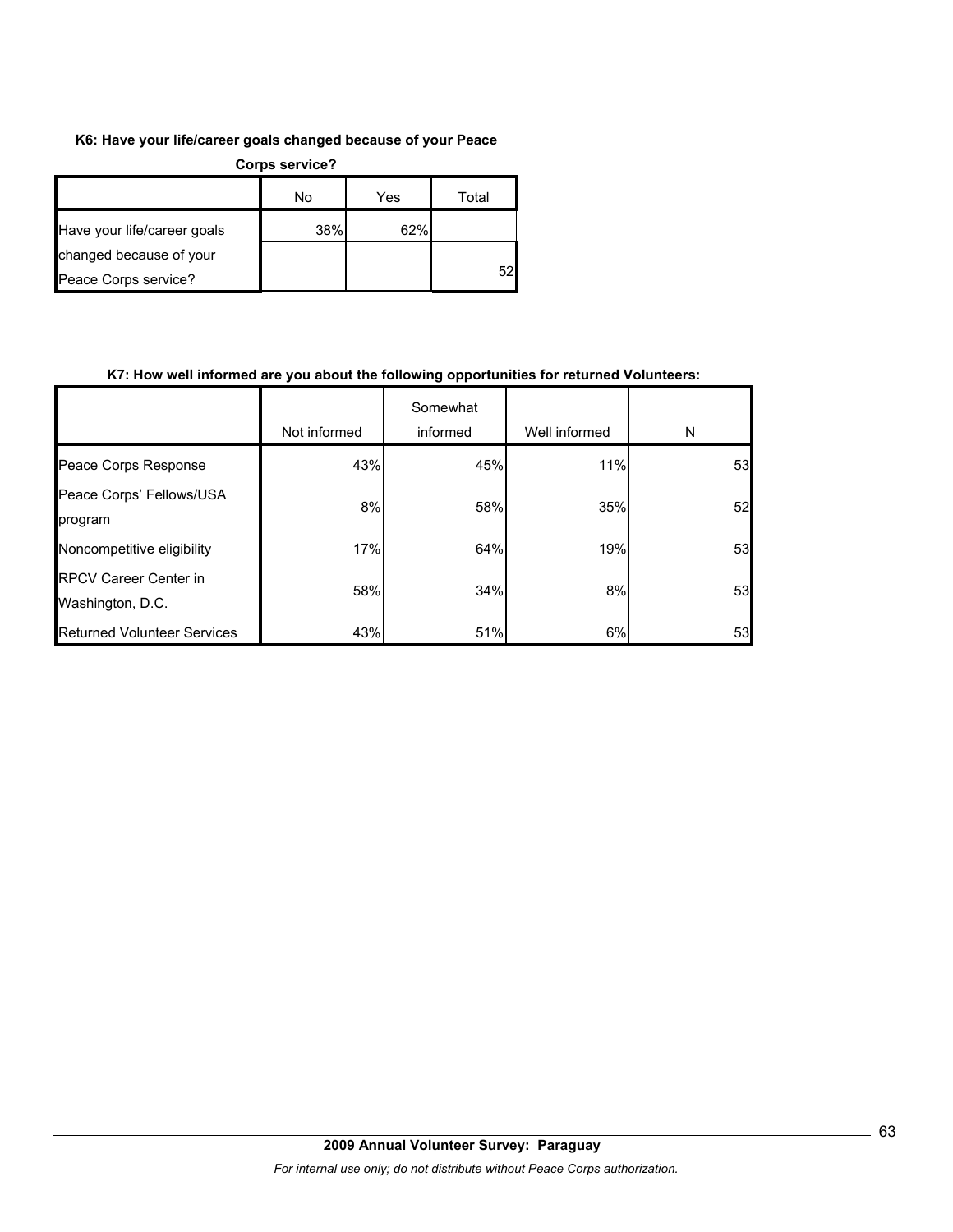| K8: How did you first learn about the Fellows/USA program? |                                               |       |    |
|------------------------------------------------------------|-----------------------------------------------|-------|----|
| Learn about Fellows/USA                                    | PC Website                                    | 53%   |    |
| program                                                    | Word of mouth                                 | 43%   |    |
|                                                            | From a recruiter                              | 21%   |    |
|                                                            | At COS Conference                             | 13%   |    |
|                                                            | From staff in the host country's<br>PC office | 13%   |    |
|                                                            | At IST                                        | 9%    |    |
|                                                            | Mid-service mailing from PC                   | 6%    |    |
|                                                            | University website                            | 6%    |    |
|                                                            | At PST                                        | 4%    |    |
|                                                            | At post's information resource<br>center      | 4%    |    |
|                                                            | Other                                         | 2%    |    |
|                                                            | Hotline                                       | $0\%$ |    |
|                                                            | N                                             |       | 47 |

\* Percent of cases was used. Percentages will be greater than 100 since Volunteers were asked to select all that applied.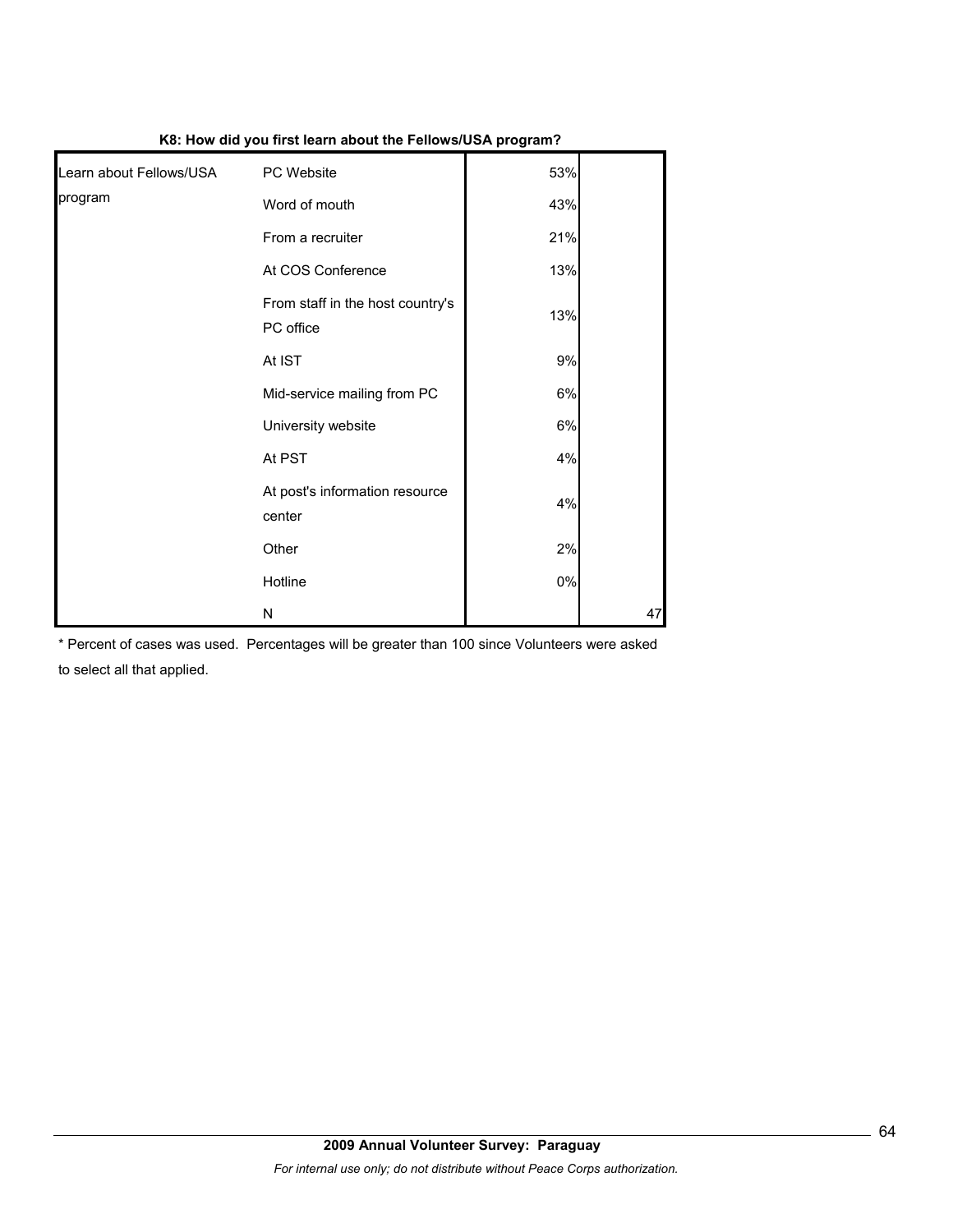**K9: Which of the following resources do you think will be helpful as you exit** 

| K9 Resources | Applying to federal government<br>with RPCV noncompetitive<br>eligibility | 66% |    |
|--------------|---------------------------------------------------------------------------|-----|----|
|              | Access to free job bulletins                                              | 60% |    |
|              | Electronic newsletter with job<br>postings and career advice              | 58% |    |
|              | Career Resource Manual                                                    | 57% |    |
|              | <b>RPCV Handbook</b>                                                      | 51% |    |
|              | RPCV career conferences                                                   | 45% |    |
|              | RPCV job search webinars                                                  | 40% |    |
|              | List of RPCVs willing to talk to<br>me about their careers                | 38% |    |
|              | <b>Connection with RPCVs</b><br>through a mentoring program               | 36% |    |
|              | Guide to speaking about my PC<br>service to others (third goal)           | 30% |    |
|              | Self-assessment software (SIGI<br>3)                                      | 17% |    |
|              | <b>NOT SURE</b>                                                           | 13% |    |
|              | Other                                                                     | 2%  |    |
|              | N                                                                         |     | 53 |

**Peace Corps service?**

\* Percent of cases was used. Percentages will be greater than 100 since Volunteers were asked to select all that applied.